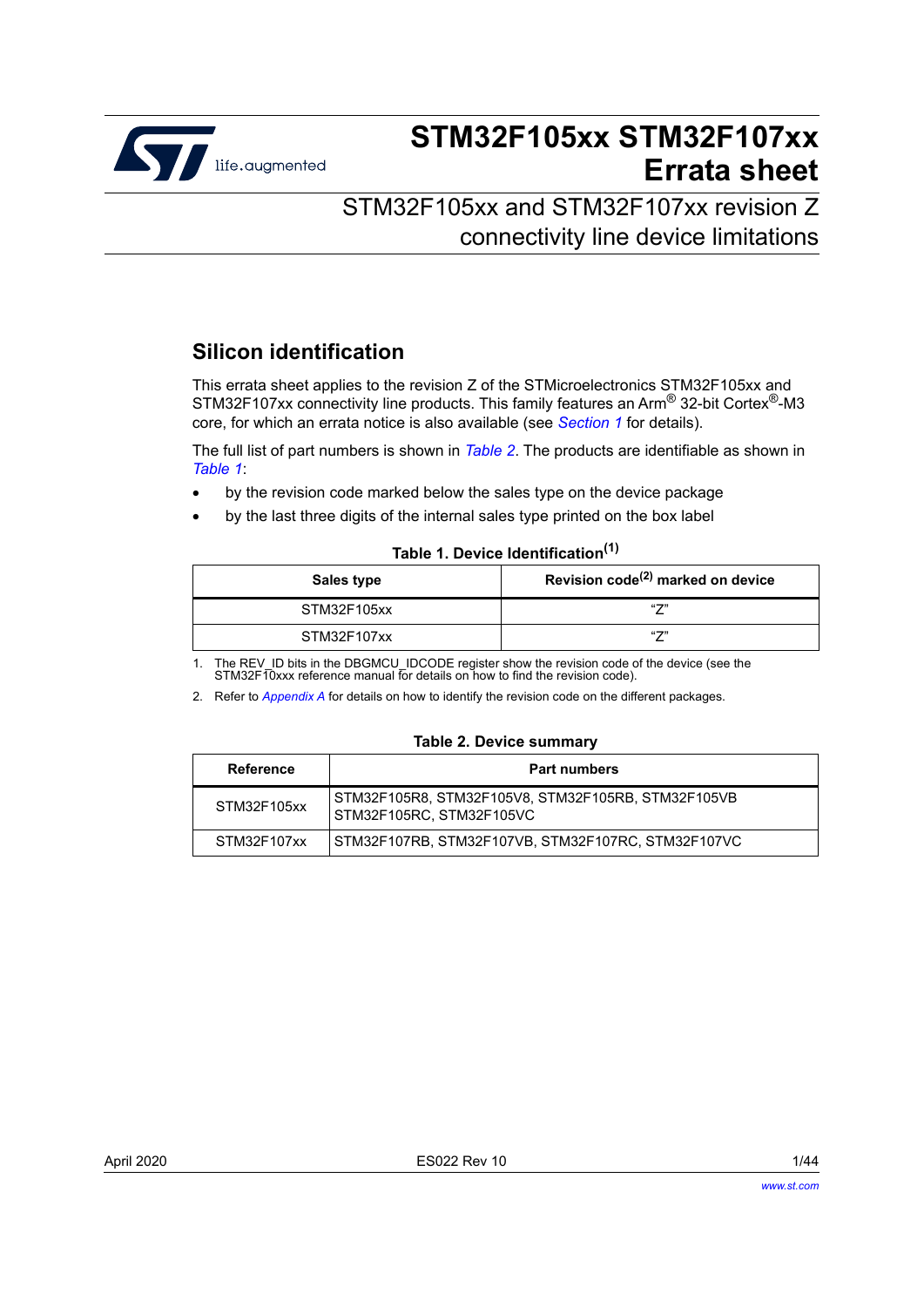# **Contents**

| 1              |      |        |                                                                                                    |    |
|----------------|------|--------|----------------------------------------------------------------------------------------------------|----|
|                | 1.1  |        | Cortex-M3 limitation description for the<br>STM32F105xx / STM32F107xx connectivity line devices  8 |    |
|                |      | 1.1.1  | Cortex-M3 LDRD with base in list may result in incorrect base register                             |    |
|                |      | 1.1.2  | Cortex-M3 event register is not set by interrupts and debug 8                                      |    |
|                |      | 1.1.3  | Cortex-M3 BKPT in debug monitor mode can cause DFSR mismatch 8                                     |    |
|                |      | 1.1.4  | Cortex-M3 may freeze for SLEEPONEXIT single instruction ISR 9                                      |    |
|                |      | 1.1.5  | Interrupted loads to the SP can cause erroneous behavior 9                                         |    |
|                |      | 1.1.6  |                                                                                                    |    |
| $\overline{2}$ |      |        | STM32F105xx and STM32F107xx silicon limitations  11                                                |    |
|                | 2.1  |        |                                                                                                    |    |
|                | 2.2  |        | Flash memory read after WFI/WFE instruction  14                                                    |    |
|                | 2.3  |        |                                                                                                    |    |
|                | 2.4  |        |                                                                                                    |    |
|                | 2.5  |        | Wakeup sequence from Standby mode when using                                                       |    |
|                | 2.6  |        |                                                                                                    |    |
|                | 2.7  |        |                                                                                                    |    |
|                | 2.8  |        |                                                                                                    |    |
|                |      | 2.8.1  | SPI1 in slave mode and USART2 in synchronous mode 17                                               |    |
|                |      | 2.8.2  | SPI1 in master mode and USART2 in synchronous mode  17                                             |    |
|                |      | 2.8.3  | SPI2 in slave mode and USART3 in synchronous mode 17                                               |    |
|                |      | 2.8.4  | SPI2 in master mode and USART3 in synchronous mode  18                                             |    |
|                |      | 2.8.5  | I2S2 in master/slave mode and Ethernet/USART3                                                      |    |
|                |      | 2.8.6  |                                                                                                    |    |
|                | 2.9  |        | Boundary scan TAP: wrong pattern sent out after                                                    |    |
|                | 2.10 |        | Flash memory BSY bit delay versus STRT bit setting                                                 | 19 |
|                | 2.11 |        |                                                                                                    |    |
|                |      | 2.11.1 | Some software events must be managed before the current byte is                                    |    |
|                |      | 2.11.2 |                                                                                                    |    |

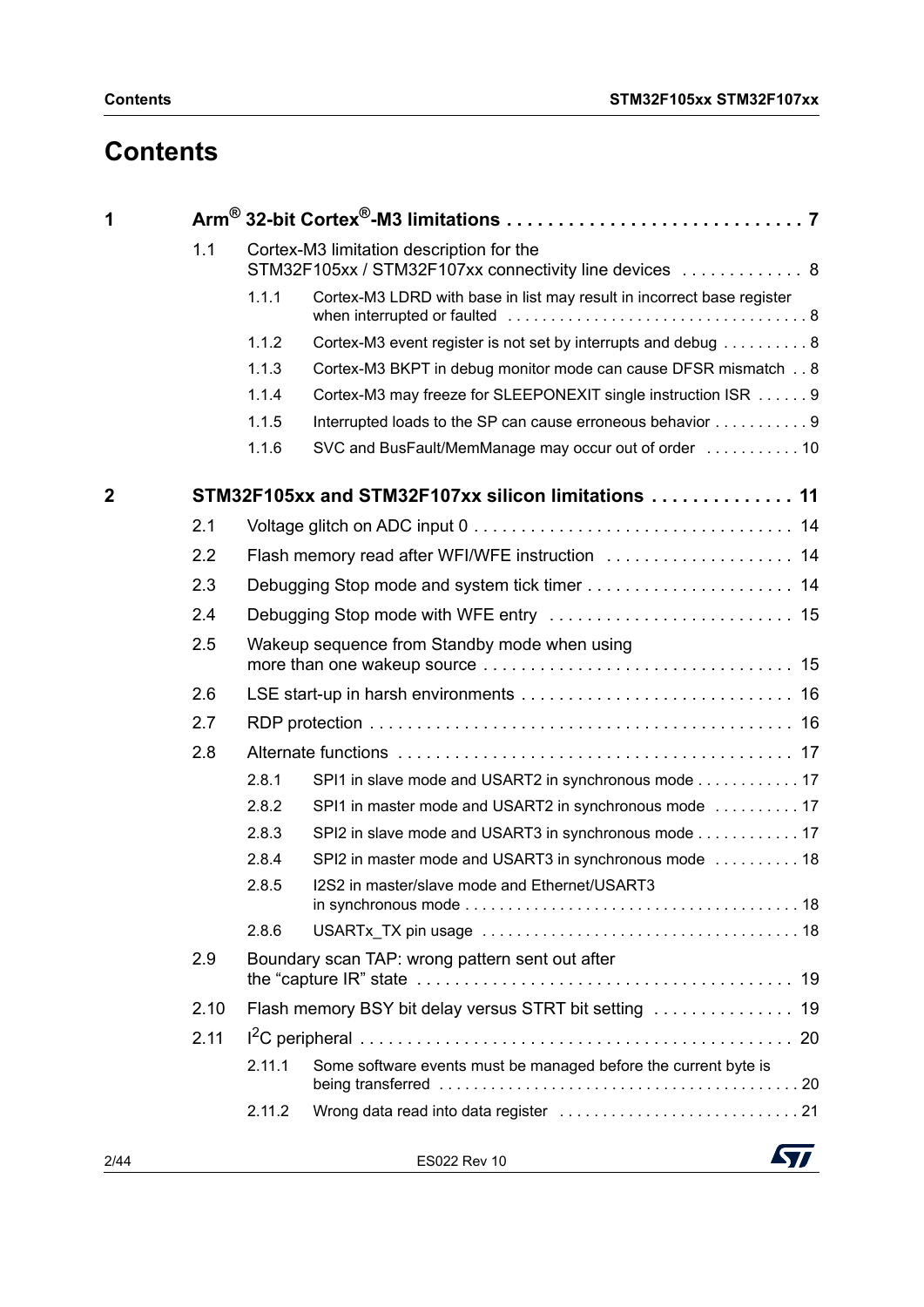|      | 2.11.3        |                                                                                                                          |  |
|------|---------------|--------------------------------------------------------------------------------------------------------------------------|--|
|      | 2.11.4        | Wrong behavior of I2C peripheral in master mode after a                                                                  |  |
|      | 2.11.5        | Mismatch on the "Setup time for a repeated Start condition"                                                              |  |
|      | 2.11.6        | Data valid time ( $t_{VD:DAT}$ ) violated without the OVR flag being set  23                                             |  |
|      | 2.11.7        | I2C analog filter may provide wrong value, locking BUSY flag                                                             |  |
| 2.12 |               |                                                                                                                          |  |
|      | 2.12.1        | CRC still sensitive to communication clock when SPI is in slave mode                                                     |  |
|      | 2.12.2        | SPI CRC may be corrupted when a peripheral connected to<br>the same DMA channel of the SPI is under DMA transaction      |  |
| 2.13 |               |                                                                                                                          |  |
|      | 2.13.1        | Wrong WS signal generation in 16-bit extended to 32-bit PCM                                                              |  |
|      | 2.13.2        | In I2S slave mode, WS level must be set by the external master                                                           |  |
|      | 2.13.3        | I2S slave mode desynchronization with the master during                                                                  |  |
| 2.14 |               |                                                                                                                          |  |
|      | 2.14.1        | Parity Error flag (PE) is set again after having been cleared                                                            |  |
|      | 2.14.2        | Idle frame is not detected if receiver clock speed is deviated 28                                                        |  |
|      | 2.14.3        | In full duplex mode, the Parity Error (PE) flag can be cleared                                                           |  |
|      | 2.14.4        | Parity Error (PE) flag is not set when receiving in Mute mode                                                            |  |
|      |               | 2.14.5 Break frame is transmitted regardless of nCTS input line status 29                                                |  |
|      | 2.14.6        | nRTS signal abnormally driven low after a protocol violation 29                                                          |  |
| 2.15 | <b>Timers</b> |                                                                                                                          |  |
|      | 2.15.1        |                                                                                                                          |  |
|      | 2.15.2        |                                                                                                                          |  |
|      | 2.15.3        | General-purpose timer: regulation for 100% PWM 30                                                                        |  |
| 2.16 |               |                                                                                                                          |  |
|      | 2.16.1        | RVU and PVU flags are not reset in Stop mode 31                                                                          |  |
| 2.17 |               |                                                                                                                          |  |
| 2.18 |               | PLL not locking when sourced by HSI/2 after reset if it was<br>previously sourced by HSE with predivider > 1 or PLL2  31 |  |
|      |               |                                                                                                                          |  |

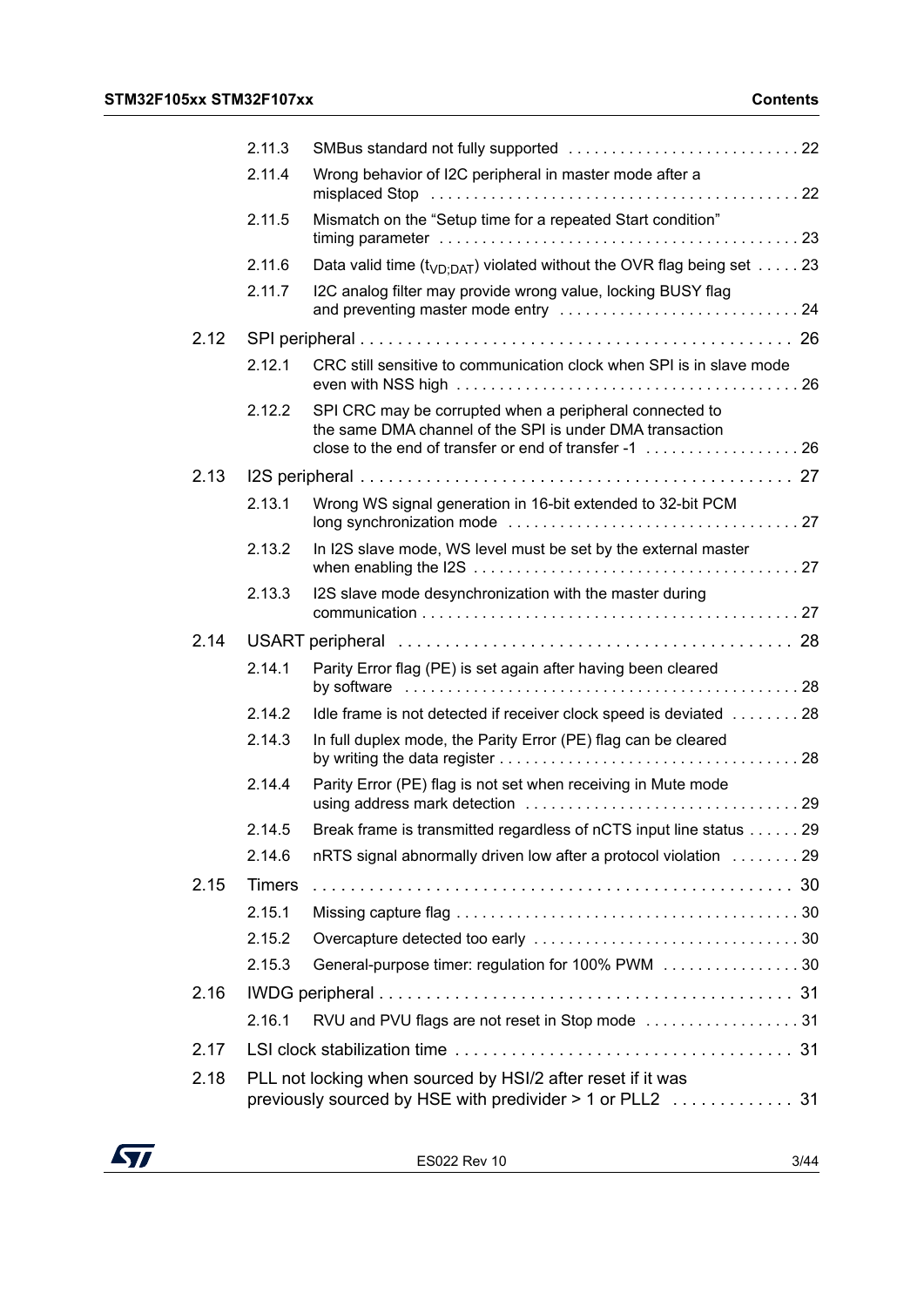| 2.19 |         |                                                                                                                                            |
|------|---------|--------------------------------------------------------------------------------------------------------------------------------------------|
|      | 2.19.1  | Data in RxFIFO are overwritten when all channels are disabled                                                                              |
|      | 2.19.2  | OTG host blocks the receive channel when receiving IN packets                                                                              |
|      | 2.19.3  | Host channel-halted interrupt not generated when the channel is                                                                            |
|      | 2.19.4  | Error in software-read OTG_FS_DCFG register values  33                                                                                     |
|      | 2.19.5  | Minimum AHB frequency to guarantee correct operation                                                                                       |
| 2.20 |         |                                                                                                                                            |
|      | 2.20.1  | Possible underflow when TxFIFO is configured in Store-and-Forward<br>mode and a relatively large frame is aborted in Half-duplex mode  34  |
|      | 2.20.2  | Possible CRC error when TxFIFO is configured in Store-and-Forward<br>mode and a relatively large frame is aborted in Half-duplex mode with |
|      | 2.20.3  | Erroneous automatic checksum insertion after TxFIFO is dynamically<br>switched from Threshold to Store-and-Forward mode 34                 |
|      | 2.20.4  | Erroneous automatic checksum insertion after a large frame (longer                                                                         |
|      | 2.20.5  | In half-duplex mode, the MAC transmitter ignores collisions after it is                                                                    |
|      | 2.20.6  | Interrupt due to an RMON (MMC) counter may be set again after it is                                                                        |
|      | 2.20.7  | Incorrect layer 3 (L3) checksum is inserted in transmitted IPv6 packets                                                                    |
|      | 2.20.8  | The Ethernet MAC processes invalid extension headers in the received                                                                       |
|      | 2.20.9  | MAC stuck in the Idle state on receiving the TxFIFO flush command<br>exactly one clock cycle after a transmission completes  37            |
|      |         |                                                                                                                                            |
|      | 2.20.11 | Ethernet DMA not working after WFI/WFE instruction 37                                                                                      |
| 2.21 |         |                                                                                                                                            |
|      |         | Appendix A Revision and date codes on device marking  39                                                                                   |
|      |         |                                                                                                                                            |
|      |         |                                                                                                                                            |

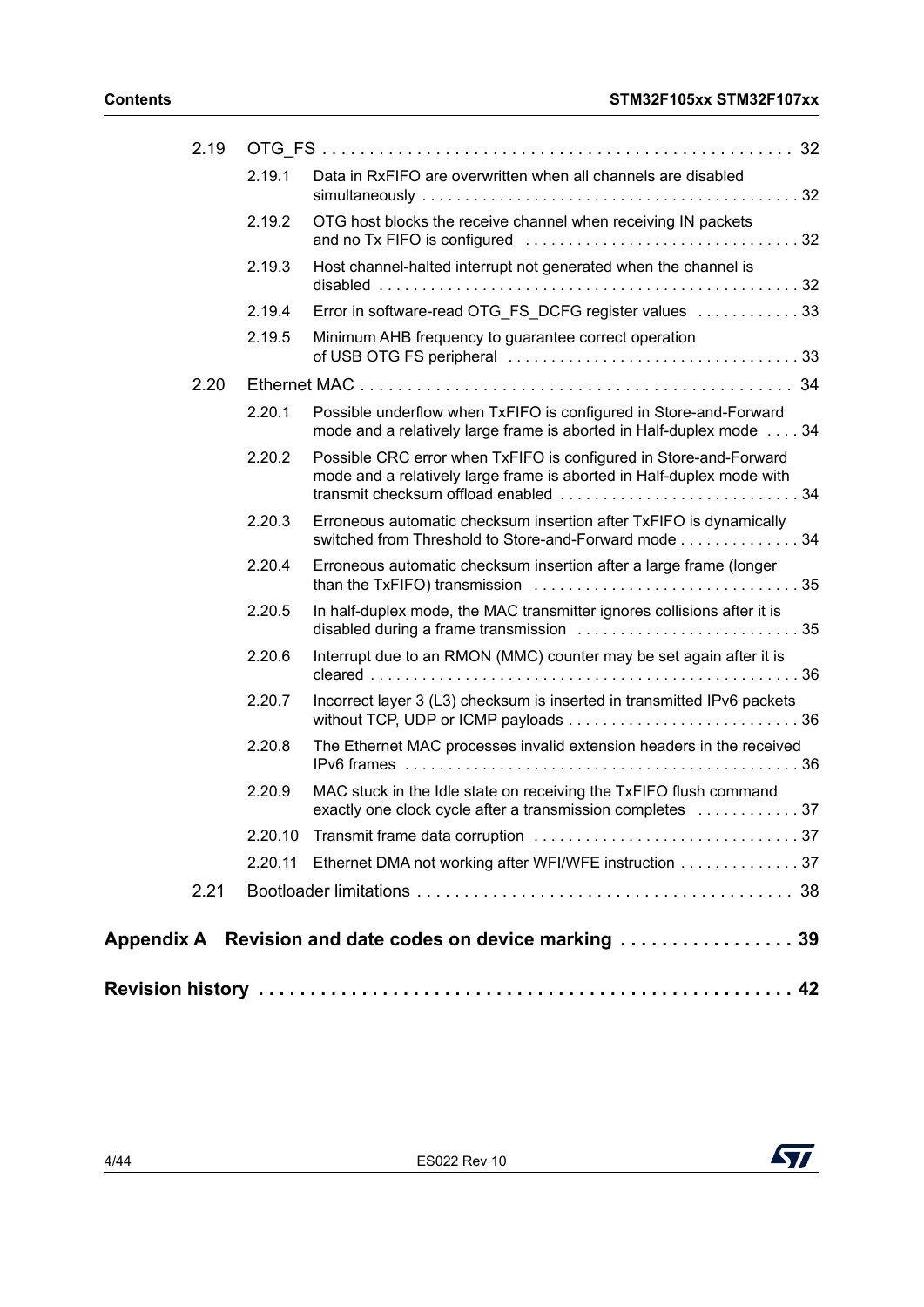# **List of tables**

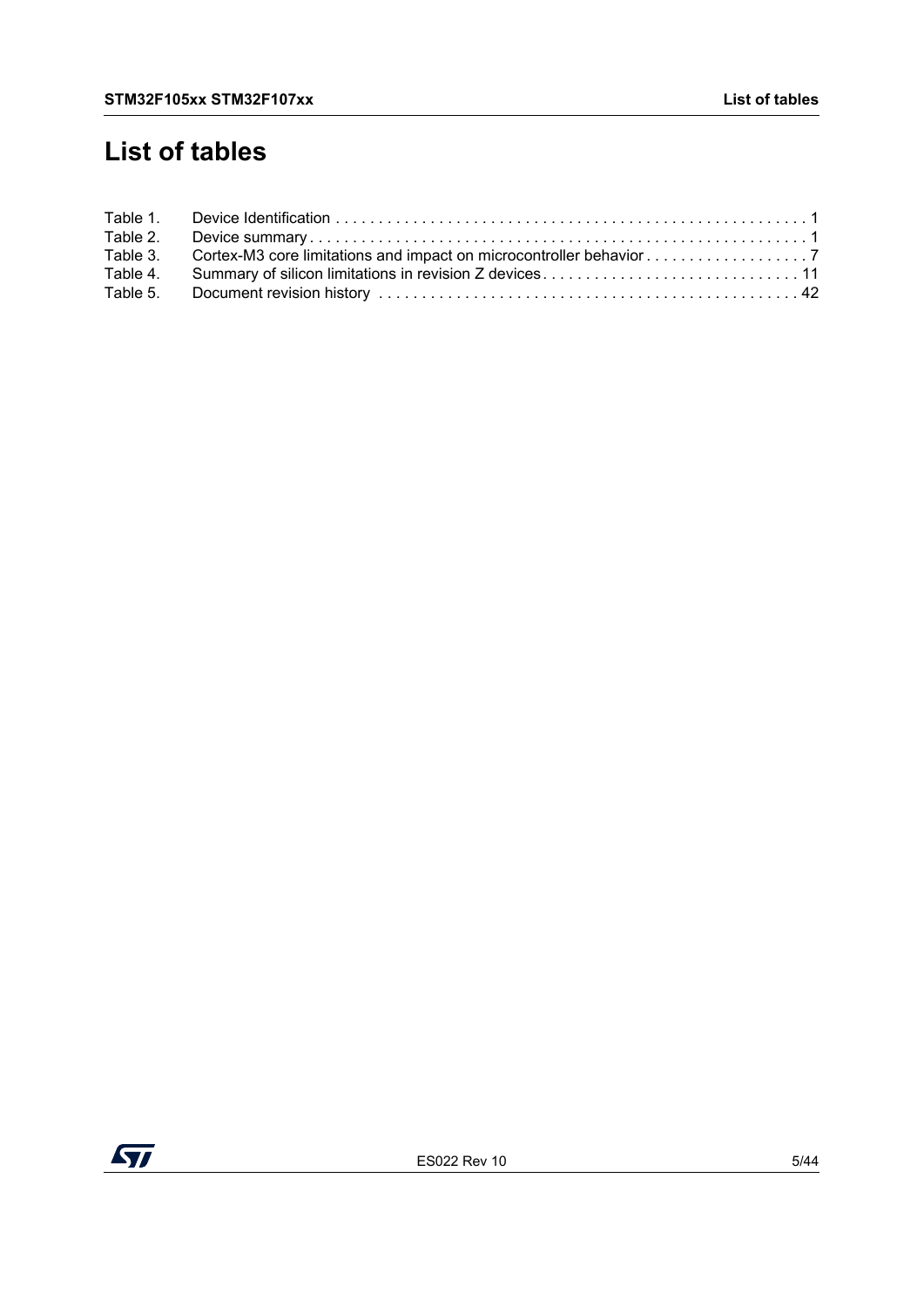# **List of figures**

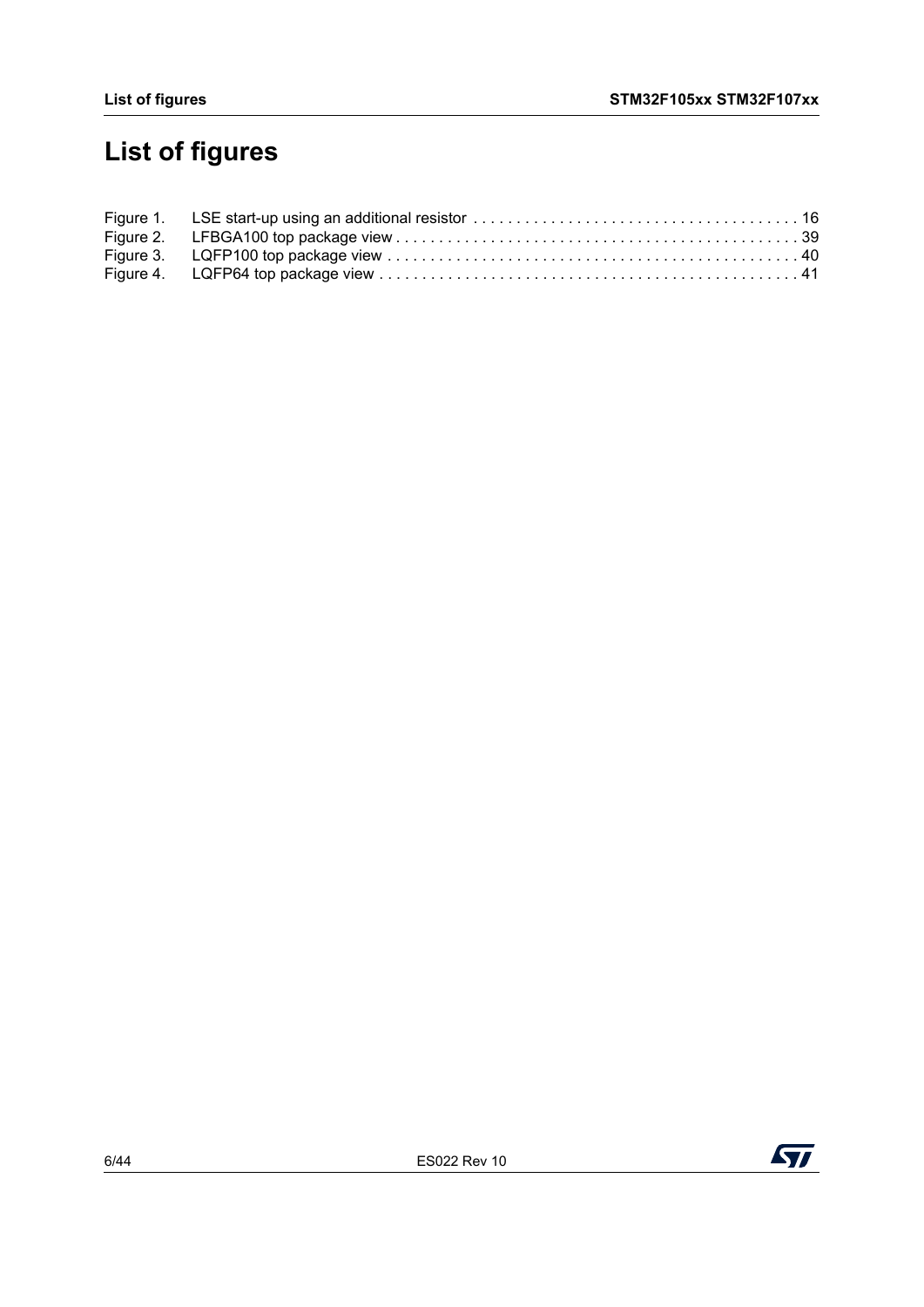# <span id="page-6-1"></span>**1 Arm® 32-bit Cortex®-M3 limitations**

<span id="page-6-0"></span>An errata notice for the Arm $^{\circledR(a)}$  STM32F10xxx core is available from *http://infocenter.arm.com.*

All the described limitations are minor and related to the revision r1p1-01rel0 of the Cortex-M3 core. *[Table](#page-6-2) 3* summarizes these limitations and their implications on the behavior of the STM32F105xx / STM32F107xx connectivity line devices.

<span id="page-6-2"></span>

| Arm ID | Arm<br>category  | Arm<br>summary of errata                                                                                     | Impact on<br>STM32F105xx/STM32F107xx<br>connectivity line devices |
|--------|------------------|--------------------------------------------------------------------------------------------------------------|-------------------------------------------------------------------|
| 752419 | Cat 2            | Interrupted loads to the stack pointer (SP)<br>can cause erroneous behavior                                  | Minor                                                             |
| 740455 | Cat 2            | SVC and BusFault/MemManage may occur<br>out of order                                                         | Minor                                                             |
| 602117 | Cat 2            | LDRD with base in list may result in incorrect<br>base register when interrupted or faulted                  | Minor                                                             |
| 563915 | Cat 2            | Event register is not set by interrupts and<br>debug                                                         | Minor                                                             |
| 531064 | impl             | SWJ-DP missing POR reset sync                                                                                | No.                                                               |
| 511864 | Cat 3            | Cortex-M3 may fetch instructions using<br>incorrect privilege on return from an<br>exception                 | No                                                                |
| 532314 | Cat <sub>3</sub> | DWT CPI counter increments during sleep                                                                      | <b>No</b>                                                         |
| 538714 | Cat 3            | Cortex-M3 TPIU clock domain crossing                                                                         | <b>No</b>                                                         |
| 548721 | Cat <sub>3</sub> | Internal write buffer could be active while<br>asleep                                                        | No                                                                |
| 463763 | Cat <sub>3</sub> | BKPT in debug monitor mode can cause<br><b>DFSR</b> mismatch                                                 | Minor                                                             |
| 463764 | Cat 3            | Core may freeze for SLEEPONEXIT single<br>instruction ISR                                                    | Minor                                                             |
| 463769 | Cat 3            | Unaligned MPU fault during a write may<br>cause the wrong data to be written to a<br>successful first access | No                                                                |

**Table 3. Cortex-M3 core limitations and impact on microcontroller behavior**



a. Arm is a registered trademark of Arm Limited (or its subsidiaries) in the US and/or elsewhere.

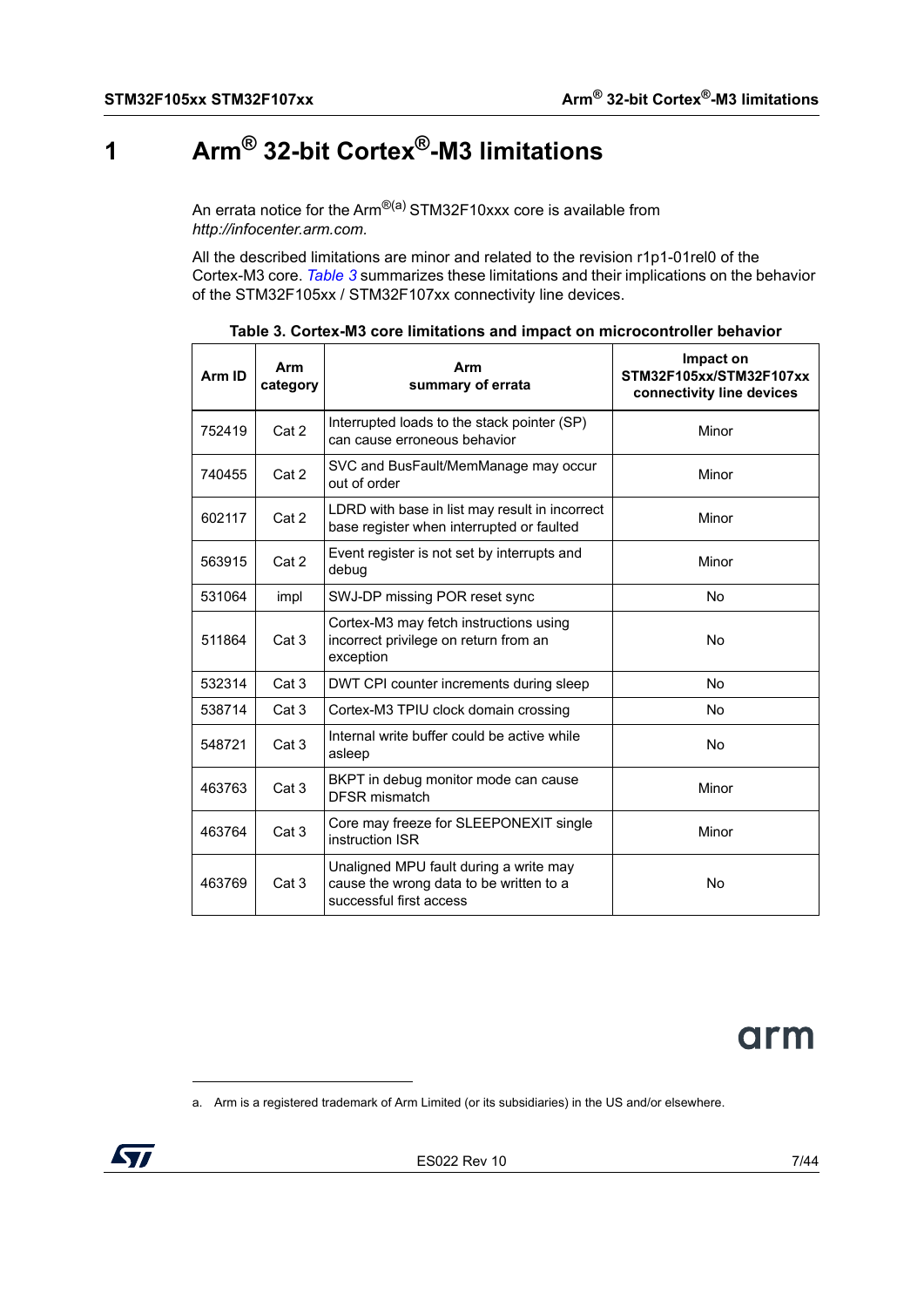# <span id="page-7-0"></span>**1.1 Cortex-M3 limitation description for the STM32F105xx / STM32F107xx connectivity line devices**

Only the limitations described below have an impact, though minor, on the implementation of STM32F105xx / STM32F107xx connectivity line devices.

All the other limitations described in the Arm errata notice (and summarized in *[Table](#page-6-2) 3* above) have no impact and are not related to the implementation of the STM32F105xx / STM32F107xx connectivity line devices (Cortex-M3 r1p1-01rel0).

# <span id="page-7-1"></span>**1.1.1 Cortex-M3 LDRD with base in list may result in incorrect base register when interrupted or faulted**

## **Description**

The Cortex-M3 Core has a limitation when executing an LDRD instruction from the systembus area, with the base register in a list of the form LDRD Ra, Rb, [Ra, #imm]. The execution may not complete after loading the first destination register due to an interrupt before the second loading completes or due to the second loading getting a bus fault.

# **Workarounds**

- 1. This limitation does not impact the STM32F10xxx code execution when executing from the embedded Flash memory, which is the standard use of the microcontroller.
- 2. Use the latest compiler releases. As of today, they no longer generate this particular sequence. Moreover, a scanning tool is provided to detect this sequence on previous releases (refer to your preferred compiler provider).

# <span id="page-7-2"></span>**1.1.2 Cortex-M3 event register is not set by interrupts and debug**

## **Description**

When interrupts related to a WFE occur before the WFE is executed, the event register used for WFE wakeup events is not set and the event is missed. Therefore, when the WFE is executed, the core does not wake up from WFE if no other event or interrupt occur.

## **Workaround**

Use STM32F10xxx external events instead of interrupts to wake up the core from WFE by configuring an external or internal EXTI line in event mode.

# <span id="page-7-3"></span>**1.1.3 Cortex-M3 BKPT in debug monitor mode can cause DFSR mismatch**

## **Description**

A BKPT may be executed in debug monitor mode. This causes the debug monitor handler to be run. However, the bit 1 in the Debug fault status register (DFSR) at address 0xE000ED30 is not set to indicate that it was originated by a BKPT instruction. This only occurs if an interrupt other than the debug monitor is already being processed just before the BKPT is executed.

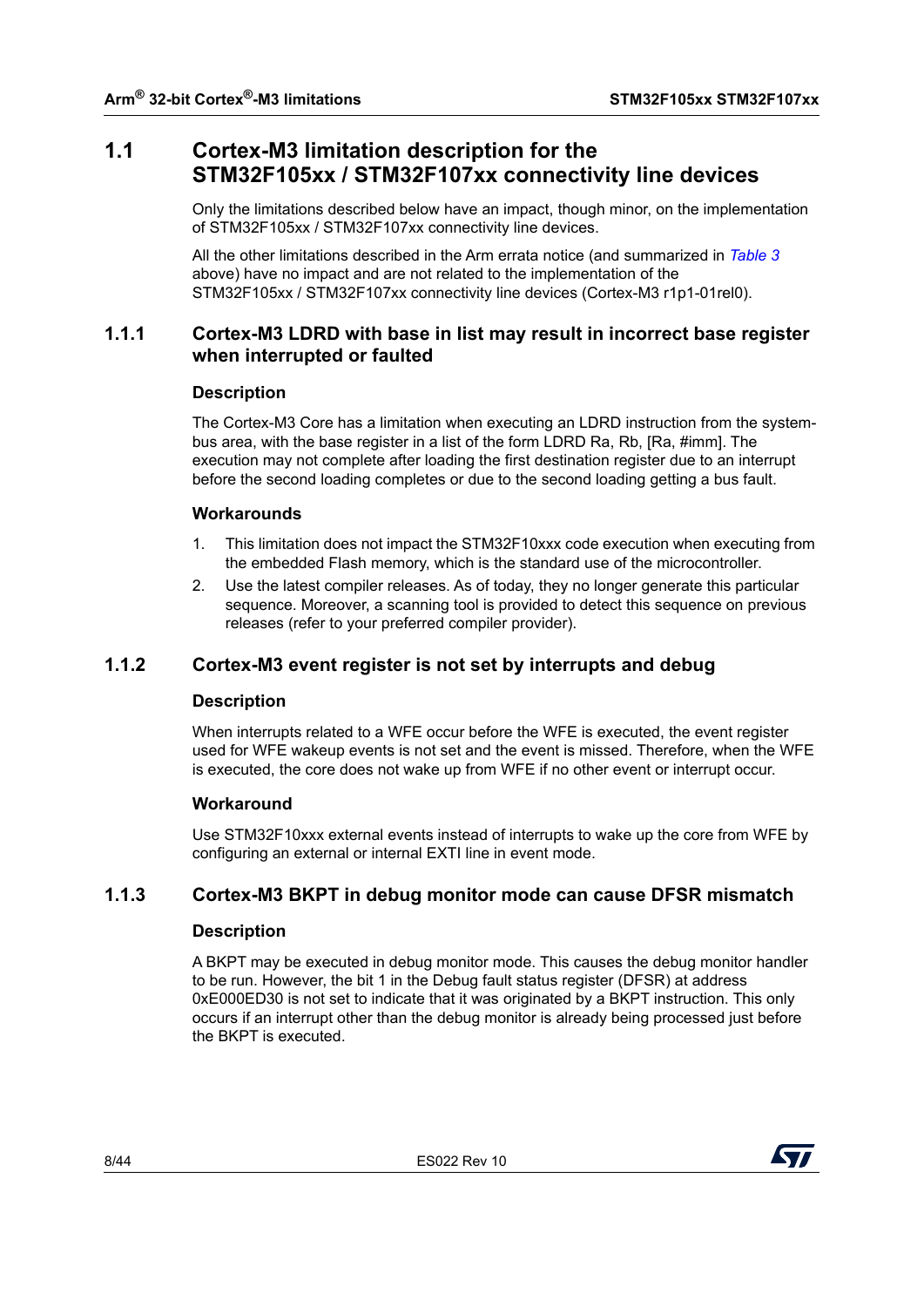#### **Workaround**

If the DFSR register does not have any bit set when the debug monitor is entered, this means that we must be in this "corner case" and so, that a BKPT instruction was executed in debug monitor mode.

# <span id="page-8-0"></span>**1.1.4 Cortex-M3 may freeze for SLEEPONEXIT single instruction ISR**

#### **Description**

If the Cortex-M3 SLEEPONEXIT functionality is used and the concerned interrupt service routine (ISR) contains only a single instruction, the core becomes frozen. This freezing may occur if only one interrupt is active and it is preempted by an interrupt whose handler only contains a single instruction.

However, any new interrupt that causes a preemption would cause the core to become unfrozen and behave correctly again.

#### **Workaround**

This scenario does not happen in real application systems since all enabled ISRs should at least contain one instruction. Therefore, if an empty ISR is used, then insert an NOP or any other instruction before the exit instruction (BX or BLX).

# <span id="page-8-1"></span>**1.1.5 Interrupted loads to the SP can cause erroneous behavior**

#### **Description**

If an interrupt occurs during the data-phase of a single word load to the stack pointer (SP/R13), erroneous behavior can occur. In all cases, returning from the interrupt results in the load instruction being executed an additional time. For all instructions performing an update to the base register, the base register is erroneously updated on each execution, resulting in the stack-pointer being loaded from an incorrect memory location.

The affected instructions are:

- 1. LDR SP,[Rn],#imm
- 2. LDR SP,[Rn,#imm]!
- 3. LDR SP,[Rn,#imm]
- 4. LDR SP,[Rn]
- 5. LDR SP,[Rn,Rm]

#### **Workaround**

As of today, no compiler generates these particular instructions. This limitation can only occur with hand-written assembly code.

A workaround for both issues is possible by replacing the direct load to the stack pointer, with an intermediate load to a general-purpose register followed by a move to the stack pointer.

Example: the following instruction "LDR SP, [R0]" can be replaced by:

" LDR R2,[R0]

MOV SP,R2 "

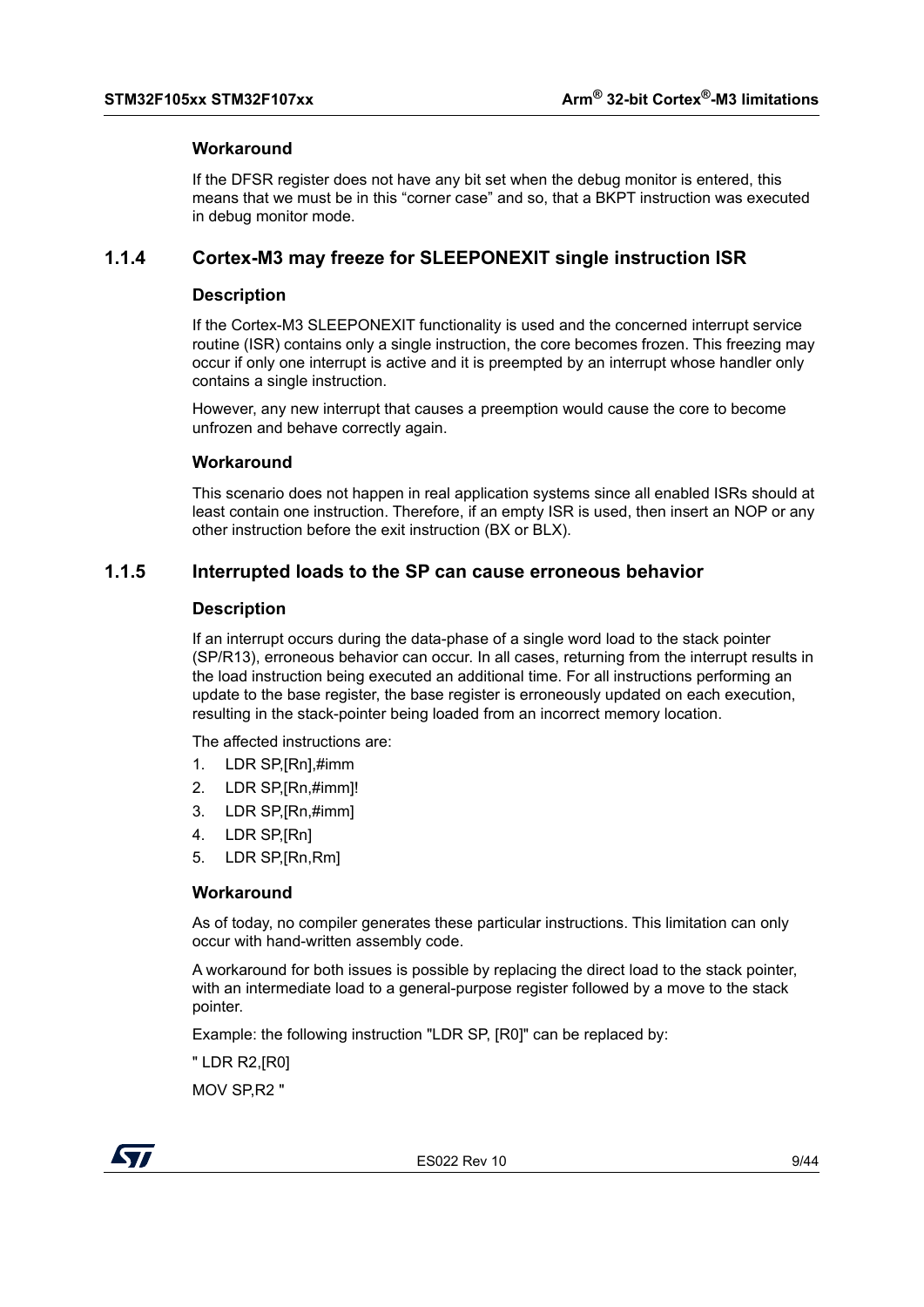# <span id="page-9-0"></span>**1.1.6 SVC and BusFault/MemManage may occur out of order**

# **Description**

If an SVC exception is generated by executing the SVC instruction while the following instruction fetch is faulted, then the MemManage or BusFault handler may be entered even though the faulted instruction which followed the SVC should not have been executed.

## **Workaround**

A work around is only required if the SVC handler does not return to the return address that has been stacked for the SVC exception and the instruction access after the SVC faults. If this is the case, then padding can be inserted between the SVC and the faulting area of code, for example, by inserting NOP instructions.

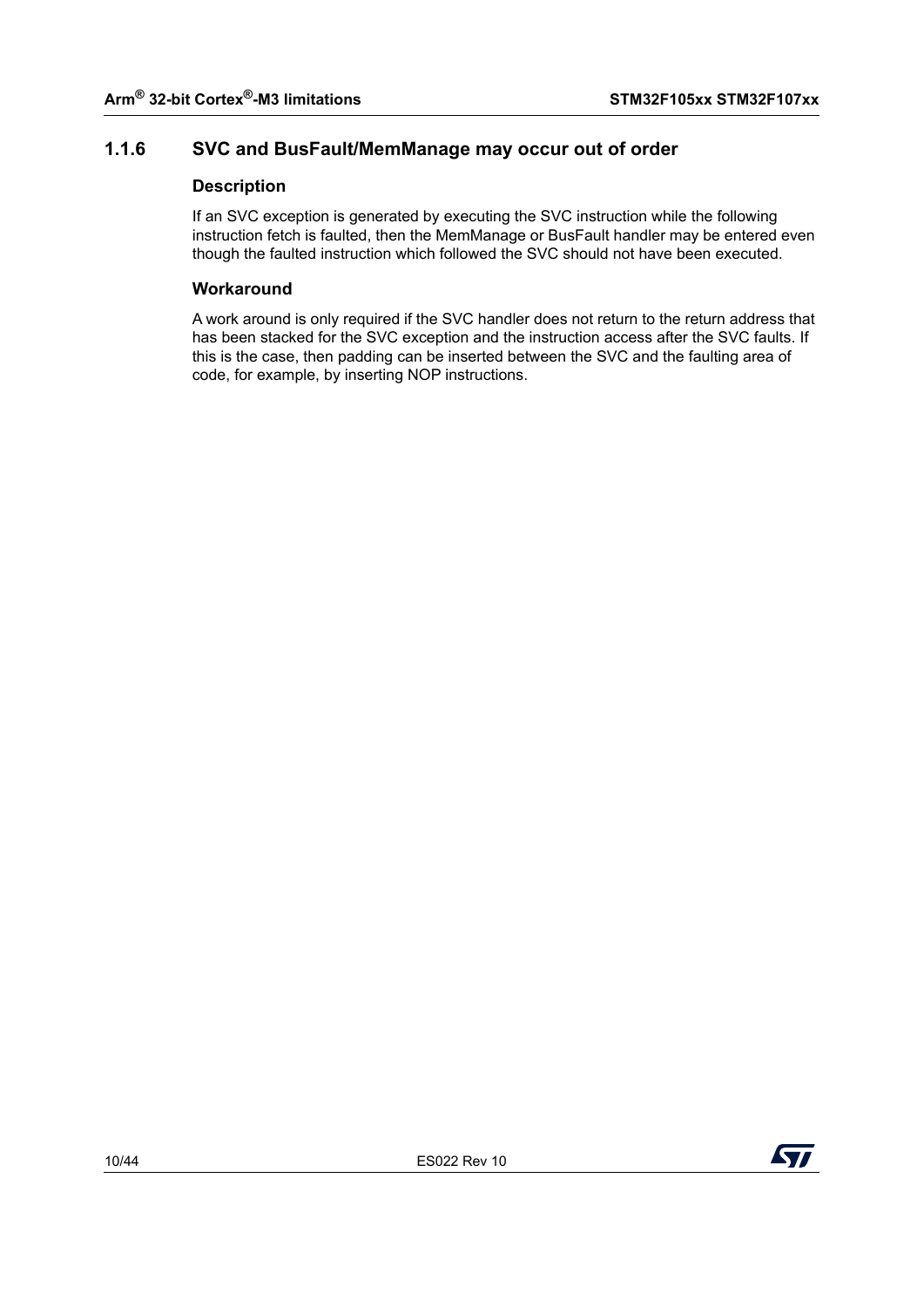# <span id="page-10-0"></span>**2 STM32F105xx and STM32F107xx silicon limitations**

*[Table](#page-10-1) 4* gives quick references to all documented limitations.

#### **Table 4. Summary of silicon limitations in revision Z devices**

<span id="page-10-1"></span>

| <b>Links to silicon limitations</b>                                                 |                                                                                                                         |  |
|-------------------------------------------------------------------------------------|-------------------------------------------------------------------------------------------------------------------------|--|
| Section 2.1: Voltage glitch on ADC input 0                                          |                                                                                                                         |  |
| Section 2.2: Flash memory read after WFI/WFE instruction                            |                                                                                                                         |  |
| Section 2.3: Debugging Stop mode and system tick timer                              |                                                                                                                         |  |
| Section 2.4: Debugging Stop mode with WFE entry                                     |                                                                                                                         |  |
|                                                                                     | Section 2.5: Wakeup sequence from Standby mode when using more than one wakeup source                                   |  |
| Section 2.6: LSE start-up in harsh environments                                     |                                                                                                                         |  |
| Section 2.7: RDP protection                                                         |                                                                                                                         |  |
|                                                                                     | Section 2.8.1: SPI1 in slave mode and USART2 in synchronous<br>mode                                                     |  |
|                                                                                     | Section 2.8.2: SPI1 in master mode and USART2 in synchronous<br>mode                                                    |  |
| Section 2.8: Alternate functions                                                    | Section 2.8.3: SPI2 in slave mode and USART3 in synchronous<br>mode                                                     |  |
|                                                                                     | Section 2.8.4: SPI2 in master mode and USART3 in synchronous<br>mode                                                    |  |
|                                                                                     | Section 2.8.5: I2S2 in master/slave mode and Ethernet/USART3 in<br>synchronous mode                                     |  |
|                                                                                     | Section 2.8.6: USARTx_TX pin usage                                                                                      |  |
| Section 2.9: Boundary scan TAP: wrong pattern sent out after the "capture IR" state |                                                                                                                         |  |
| Section 2.10: Flash memory BSY bit delay versus STRT bit setting                    |                                                                                                                         |  |
|                                                                                     | Section 2.11.1: Some software events must be managed before<br>the current byte is being transferred                    |  |
|                                                                                     | Section 2.11.2: Wrong data read into data register                                                                      |  |
|                                                                                     | Section 2.11.3: SMBus standard not fully supported                                                                      |  |
| Section 2.11: I <sup>2</sup> C peripheral                                           | Section 2.11.4: Wrong behavior of I2C peripheral in master mode<br>after a misplaced Stop                               |  |
|                                                                                     | Section 2.11.5: Mismatch on the "Setup time for a repeated Start<br>condition" timing parameter                         |  |
|                                                                                     | Section 2.11.6: Data valid time $(tVD:DAT)$ violated without the OVR<br>flag being set                                  |  |
|                                                                                     | Section 2.11.7: I2C analog filter may provide wrong value, locking<br><b>BUSY flag and preventing master mode entry</b> |  |

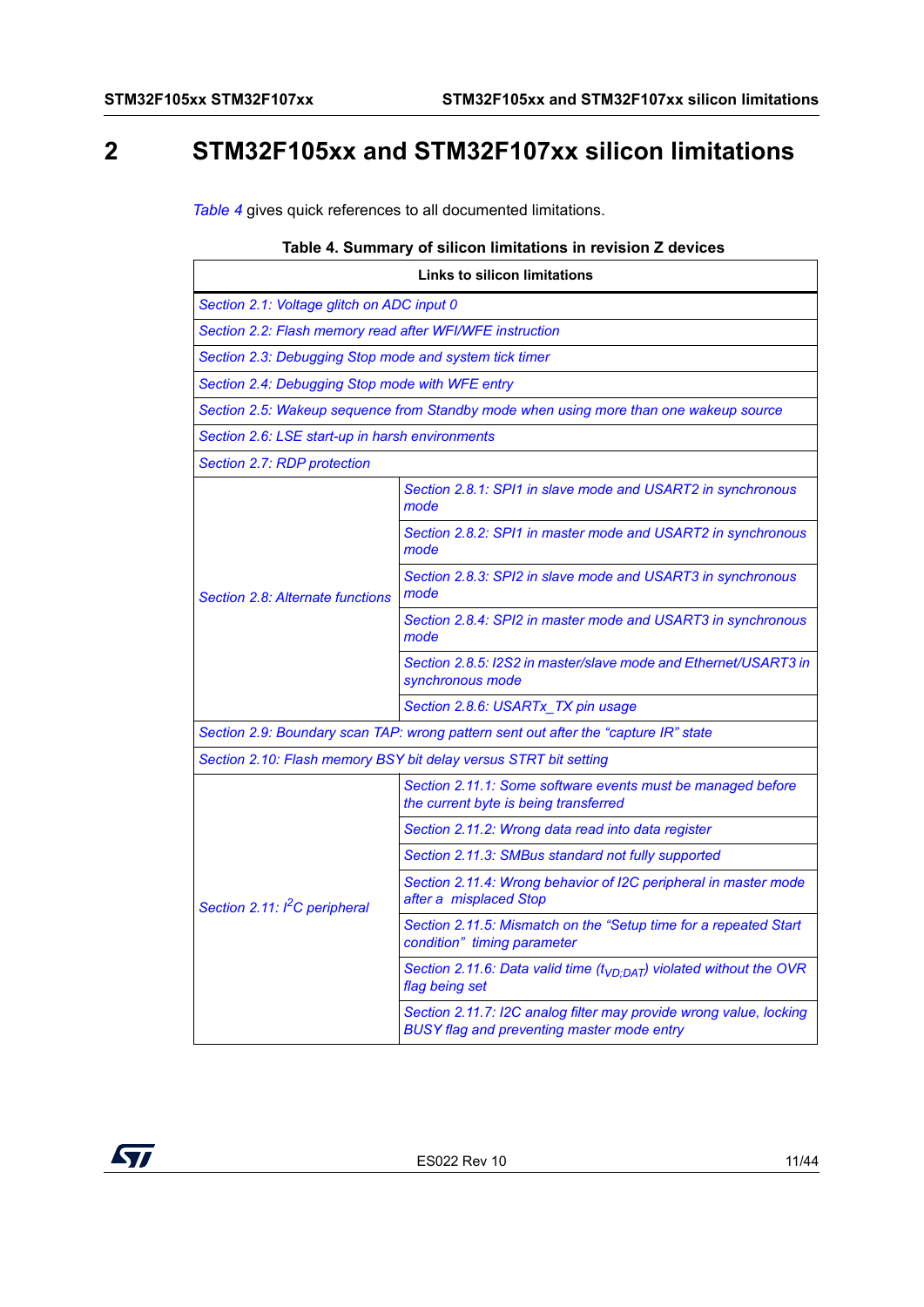| <b>Links to silicon limitations</b>                                                                                                |                                                                                                                                                                                           |  |
|------------------------------------------------------------------------------------------------------------------------------------|-------------------------------------------------------------------------------------------------------------------------------------------------------------------------------------------|--|
|                                                                                                                                    | Section 2.12.1: CRC still sensitive to communication clock when<br>SPI is in slave mode even with NSS high                                                                                |  |
| Section 2.12: SPI peripheral                                                                                                       | Section 2.12.2: SPI CRC may be corrupted when a peripheral<br>connected to the same DMA channel of the SPI is under DMA<br>transaction close to the end of transfer or end of transfer -1 |  |
|                                                                                                                                    | Section 2.13.1: Wrong WS signal generation in 16-bit extended to<br>32-bit PCM long synchronization mode                                                                                  |  |
| Section 2.13: I2S peripheral                                                                                                       | Section 2.13.2: In I2S slave mode, WS level must be set by the<br>external master when enabling the I2S                                                                                   |  |
|                                                                                                                                    | Section 2.13.3: I2S slave mode desynchronization with the master<br>during communication                                                                                                  |  |
|                                                                                                                                    | Section 2.14.1: Parity Error flag (PE) is set again after having been<br>cleared by software                                                                                              |  |
|                                                                                                                                    | Section 2.14.2: Idle frame is not detected if receiver clock speed is<br>deviated                                                                                                         |  |
| Section 2.14: USART                                                                                                                | Section 2.14.3: In full duplex mode, the Parity Error (PE) flag can<br>be cleared by writing the data register                                                                            |  |
| peripheral                                                                                                                         | Section 2.14.4: Parity Error (PE) flag is not set when receiving in<br>Mute mode using address mark detection                                                                             |  |
|                                                                                                                                    | Section 2.14.5: Break frame is transmitted regardless of nCTS<br>input line status                                                                                                        |  |
|                                                                                                                                    | Section 2.14.6: nRTS signal abnormally driven low after a protocol<br>violation                                                                                                           |  |
|                                                                                                                                    | Section 2.15.1: Missing capture flag                                                                                                                                                      |  |
| Section 2.15: Timers                                                                                                               | Section 2.15.2: Overcapture detected too early                                                                                                                                            |  |
|                                                                                                                                    | Section 2.15.3: General-purpose timer: regulation for 100% PWM                                                                                                                            |  |
| Section 2.16: IWDG peripheral                                                                                                      | Section 2.16.1: RVU and PVU flags are not reset in Stop mode                                                                                                                              |  |
| Section 2.17: LSI clock stabilization time                                                                                         |                                                                                                                                                                                           |  |
| Section 2.18: PLL not locking when sourced by HSI/2 after reset if it was previously sourced by HSE<br>with predivider > 1 or PLL2 |                                                                                                                                                                                           |  |
|                                                                                                                                    | Section 2.19.1: Data in RxFIFO are overwritten when all channels<br>are disabled simultaneously                                                                                           |  |
|                                                                                                                                    | Section 2.19.2: OTG host blocks the receive channel when<br>receiving IN packets and no Tx FIFO is configured                                                                             |  |
| Section 2.19: OTG_FS                                                                                                               | Section 2.19.3: Host channel-halted interrupt not generated when<br>the channel is disabled                                                                                               |  |
|                                                                                                                                    | Section 2.19.4: Error in software-read OTG FS DCFG register<br>values                                                                                                                     |  |
|                                                                                                                                    | Section 2.19.5: Minimum AHB frequency to guarantee correct<br>operation of USB OTG FS peripheral                                                                                          |  |

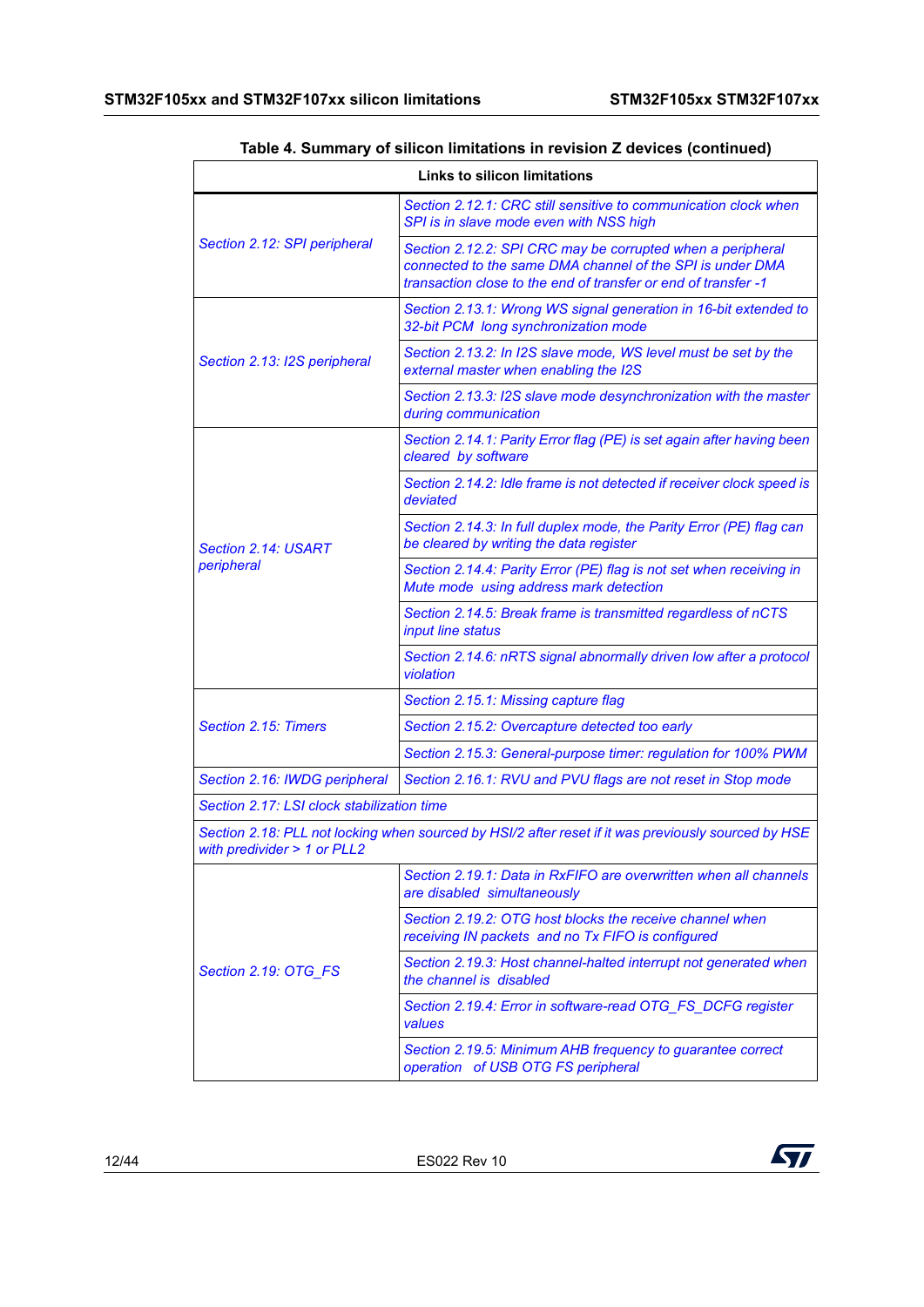| <b>Links to silicon limitations</b>  |                                                                                                                                                                                                 |  |
|--------------------------------------|-------------------------------------------------------------------------------------------------------------------------------------------------------------------------------------------------|--|
|                                      | Section 2.20.1: Possible underflow when TxFIFO is configured in<br>Store-and-Forward mode and a relatively large frame is aborted in<br><b>Half-duplex mode</b>                                 |  |
|                                      | Section 2.20.2: Possible CRC error when TxFIFO is configured in<br>Store-and-Forward mode and a relatively large frame is aborted in<br>Half-duplex mode with transmit checksum offload enabled |  |
|                                      | Section 2.20.3: Erroneous automatic checksum insertion after<br>TxFIFO is dynamically switched from Threshold to Store-and-<br><b>Forward mode</b>                                              |  |
|                                      | Section 2.20.4: Erroneous automatic checksum insertion after a<br>large frame (longer than the TxFIFO) transmission                                                                             |  |
| Section 2.20: Ethernet MAC           | Section 2.20.5: In half-duplex mode, the MAC transmitter ignores<br>collisions after it is disabled during a frame transmission                                                                 |  |
|                                      | Section 2.20.6: Interrupt due to an RMON (MMC) counter may be<br>set again after it is cleared                                                                                                  |  |
|                                      | Section 2.20.7: Incorrect layer 3 (L3) checksum is inserted in<br>transmitted IPv6 packets without TCP, UDP or ICMP payloads                                                                    |  |
|                                      | Section 2.20.8: The Ethernet MAC processes invalid extension<br>headers in the received IPv6 frames                                                                                             |  |
|                                      | Section 2.20.9: MAC stuck in the Idle state on receiving the<br><b>TxFIFO flush command exactly one clock cycle after a</b><br>transmission completes                                           |  |
|                                      | Section 2.20.10: Transmit frame data corruption                                                                                                                                                 |  |
|                                      | Section 2.20.11: Ethernet DMA not working after WFI/WFE<br>instruction                                                                                                                          |  |
| Section 2.21: Bootloader limitations |                                                                                                                                                                                                 |  |

# **Table 4. Summary of silicon limitations in revision Z devices (continued)**

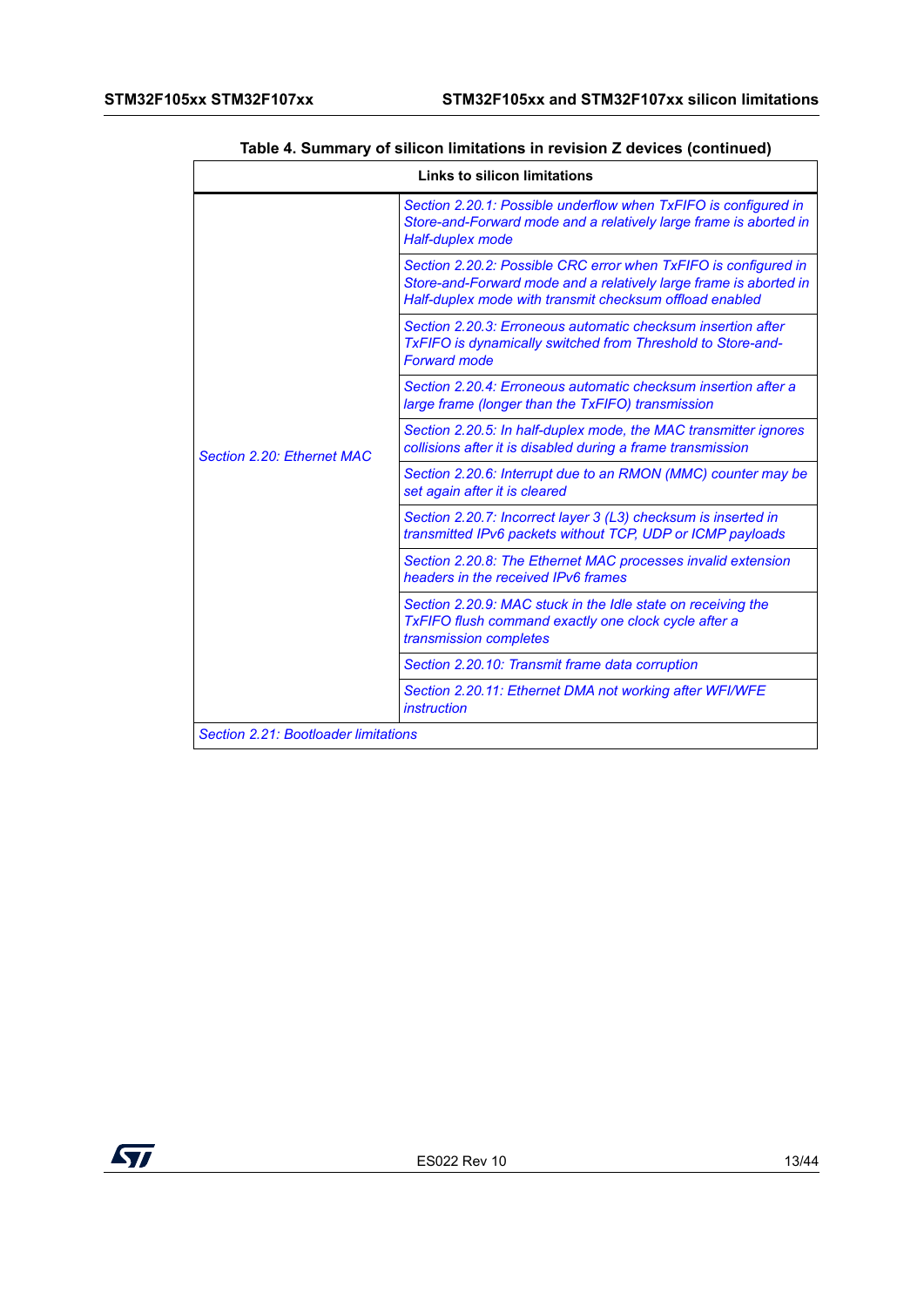# <span id="page-13-0"></span>**2.1 Voltage glitch on ADC input 0**

#### **Description**

A low-amplitude voltage glitch may be generated (on ADC input 0) on the PA0 pin, when the ADC is converting with injection trigger. It is generated by internal coupling and synchronized to the beginning and the end of the injection sequence, whatever the channel(s) to be converted.

The glitch amplitude is less than 150 mV with a typical duration of 10 ns (measured with the I/O configured as high-impedance input and left unconnected). If PA0 is used as a digital output, this has no influence on the signal. If PA0 is used has a digital input, it is not detected as a spurious transition, providing that PA0 is driven with an impedance lower than 5  $k\Omega$ . This glitch does not have any influence on the remaining port A pin or on the ADC conversion injection results, in single ADC configuration.

When using the ADC in dual mode with injection trigger, and in order to avoid any side effect, it is advised to distribute the analog channels so that Channel 0 is configured as an injected channel.

#### **Workaround**

None.

# <span id="page-13-1"></span>**2.2 Flash memory read after WFI/WFE instruction**

#### **Conditions**

- Flash prefetch on
- Flash memory timing set to 2 wait states
- FLITF clock stopped in Sleep mode

#### **Description**

If a WFI/WFE instruction is executed during a Flash memory access and the Sleep duration is very short (less than 2 clock cycles), the instruction fetch from the Flash memory may be corrupted on the next wakeup event.

## **Workaround**

When using the Flash memory with two wait states and prefetch on, the FLITF clock must *not* be stopped during the Sleep mode – the FLITFEN bit in the RCC\_AHBENR register must be set (keep the reset value).

# <span id="page-13-2"></span>**2.3 Debugging Stop mode and system tick timer**

#### **Description**

If the system tick timer interrupt is enabled during the Stop mode debug (DBG\_STOP bit set in the DBGMCU CR register ), it wakes up the system from Stop mode.

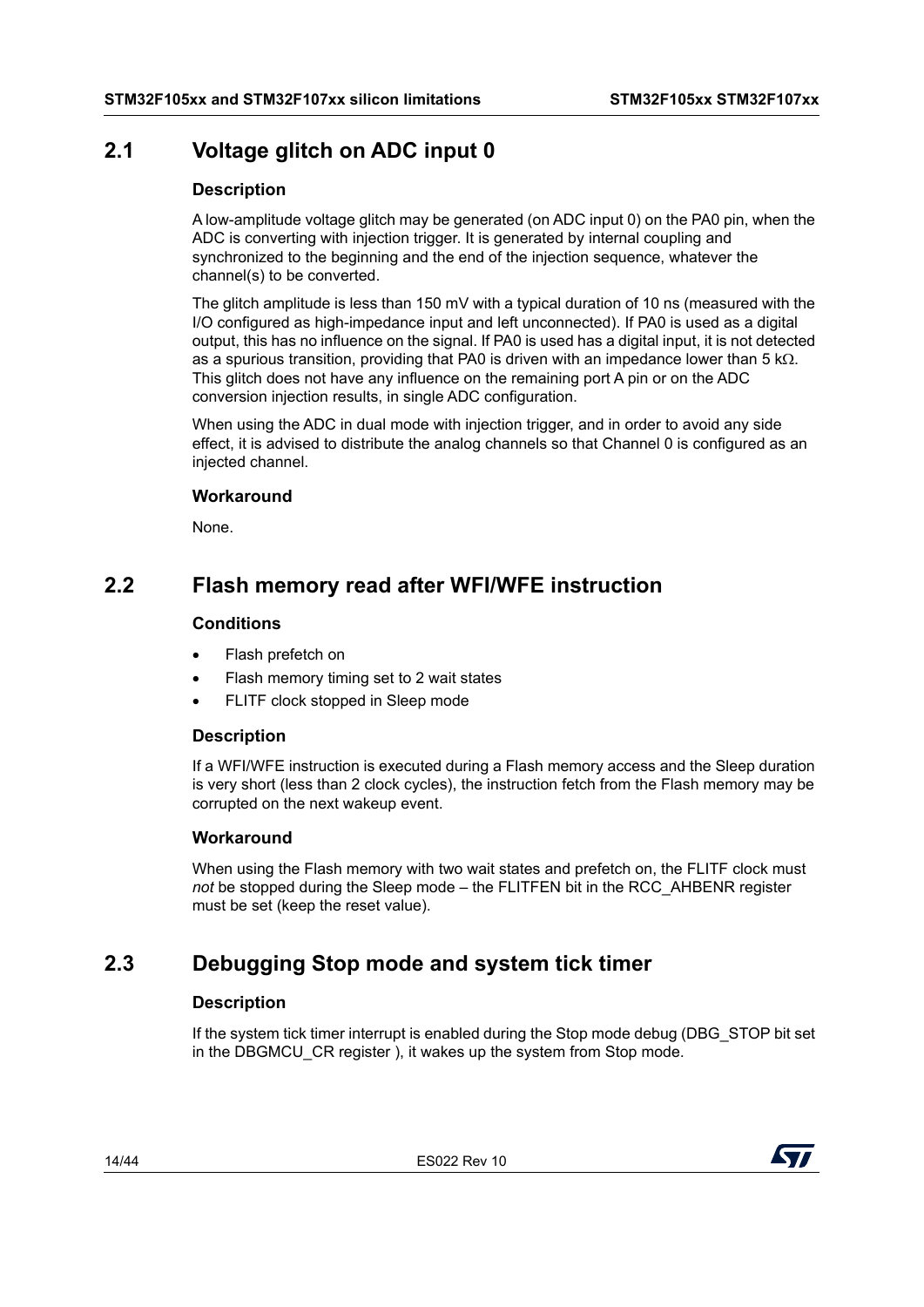#### **Workaround**

To debug the Stop mode, disable the system tick timer interrupt.

# <span id="page-14-0"></span>**2.4 Debugging Stop mode with WFE entry**

#### **Description**

When the Stop debug mode is enabled (DBG\_STOP bit set in the DBGMCU\_CR register ) this allows software debugging during Stop mode.

However, if the application software uses the WFE instruction to enter Stop mode, after wakeup some instructions could be missed if the WFE is followed by sequential instructions. This affects only Stop debug mode with WFE entry.

#### **Workaround**

To debug Stop mode with WFE entry, the WFE instruction must be inside a dedicated function with 1 instruction (NOP) between the execution of the WFE and the Bx LR.

Example:  $\alpha$ asm void WFE(void) {

**WFF** 

**NOP** 

BX lr }

# <span id="page-14-1"></span>**2.5 Wakeup sequence from Standby mode when using more than one wakeup source**

#### **Description**

The various wakeup sources are logically OR-ed in front of the rising-edge detector which generates the wakeup flag (WUF). The WUF flag needs to be cleared prior to the Standby mode entry, otherwise the MCU wakes up immediately.

If one of the configured wakeup sources is kept high during the clearing of WUF flag (by setting the CWUF bit), it may mask further wakeup events on the input of the edge detector. As a consequence, the MCU could not be able to wake up from Standby mode.

#### **Workaround**

To avoid this problem, the following sequence should be applied before entering Standby mode:

- 1. Disable all used wakeup sources.
- 2. Clear all related wakeup flags.
- 3. Re-enable all used wakeup sources.
- 4. Enter Standby mode.

Be aware that, when applying this workaround, if one of the wakeup sources is still kept high, the MCU enters the Standby mode, but then it wakes up immediately generating the power reset.



ES022 Rev 10 15/44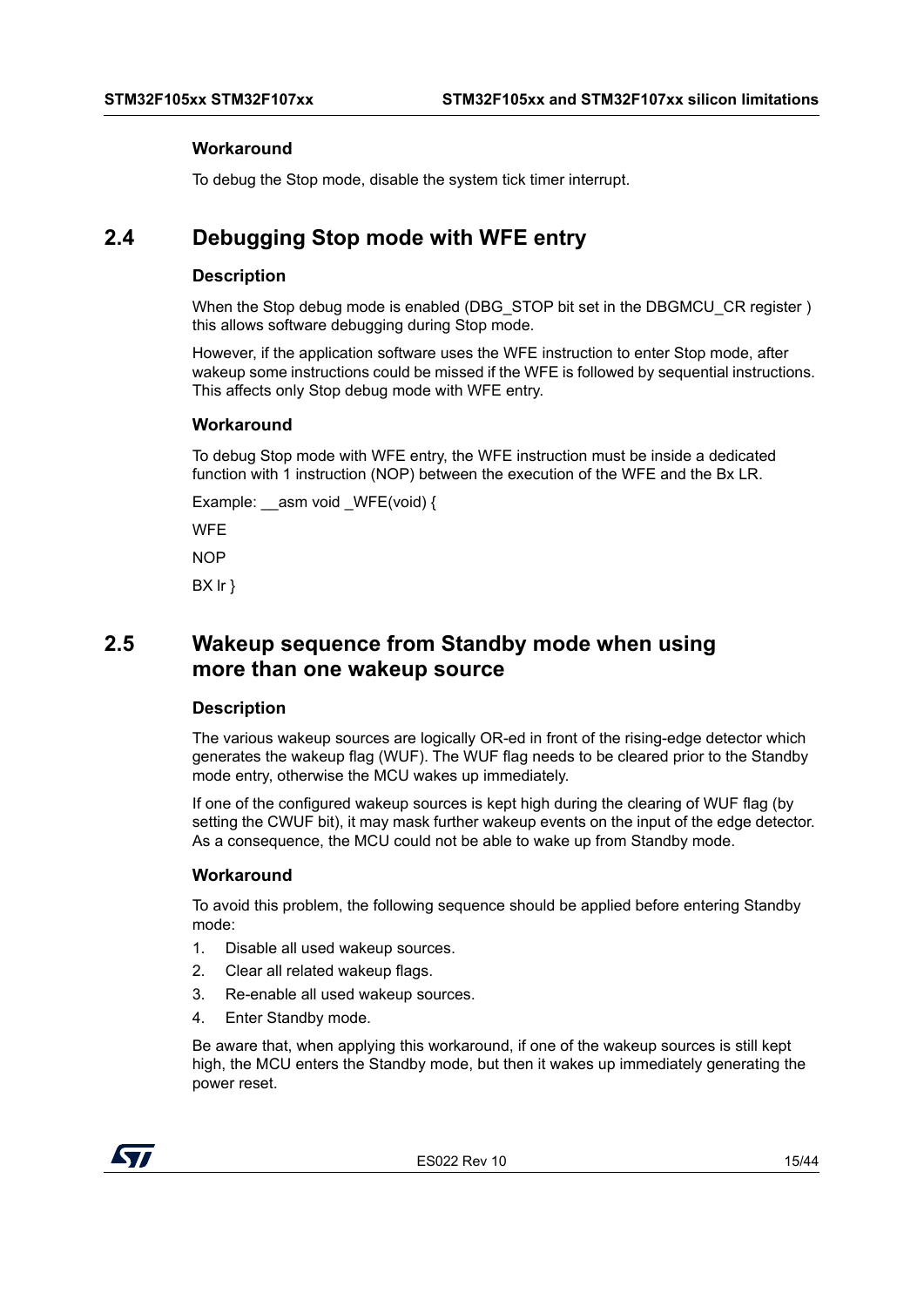# <span id="page-15-0"></span>**2.6 LSE start-up in harsh environments**

## **Description**

The LSE (Low Speed External) oscillator system has been designed to minimize the overall power consumption of the STM32F1 microcontroller. It is extremely important to take specific care in the design of the PCB to ensure this low power oscillator starts in harsh conditions. In some PCB designs without coating, an induced low leakage may prevent the LSE to start-up, regardless of the 32.768 KHz crystal used. This phenomenon is amplified in humid environments that create frost on the OSC32\_IN/OSC32\_OUT tracks. This unwanted behavior may happen only at the first back-up domain power-on of the device.

## **Workaround**

It is recommended to mount an additional parallel feedback resistor (from 16 MΩ to 22 MΩ) on board to help the oscillation start-up in all cases (see *[Figure](#page-15-2) 1*). For more details on compatible crystals and hardware techniques on PCB, refer to AN2867 application note.

<span id="page-15-2"></span>

#### **Figure 1. LSE start-up using an additional resistor**

# <span id="page-15-1"></span>**2.7 RDP protection**

## **Description**

When the RDP protection is set, the debugger can still access the CPU program counter register and the NVIC registers as well. Remapping the table vector location at different address in the code memory map and triggering the interrupts may allow to retrieve a part of the Flash memory code in CPU registers.

## **Workaround**

None,

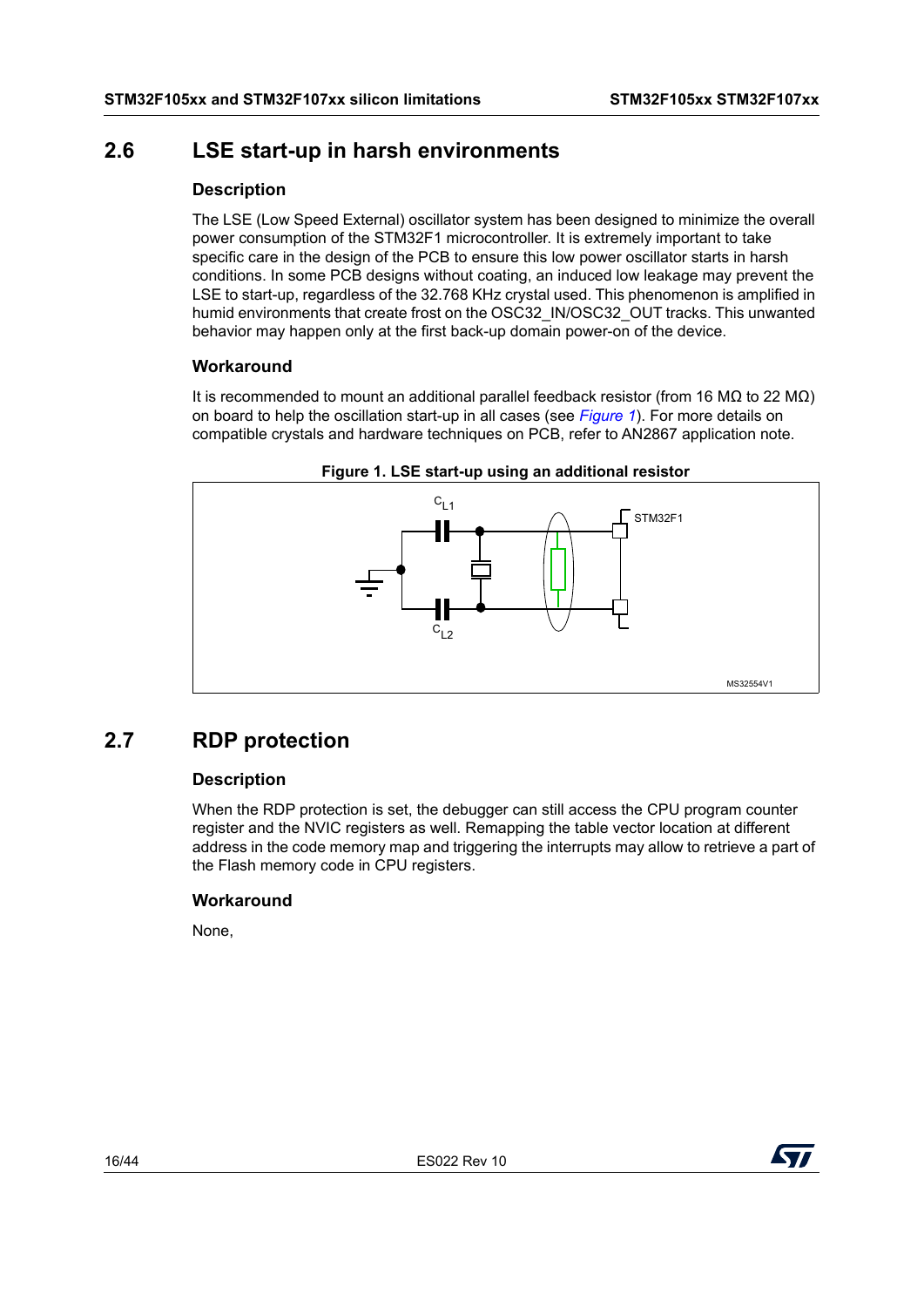# <span id="page-16-0"></span>**2.8 Alternate functions**

In some specific cases, some potential weakness may exist between alternate functions mapped onto the same pin.

#### <span id="page-16-1"></span>**2.8.1 SPI1 in slave mode and USART2 in synchronous mode**

#### **Conditions**

- SPI1 and USART2 are clocked
- I/O port pin PA4 is configured as an alternate function output.

#### **Description**

USART2 cannot be used in synchronous mode (USART2\_CK signal), if SPI1 is used in slave mode.

#### **Workaround**

None.

# <span id="page-16-2"></span>**2.8.2 SPI1 in master mode and USART2 in synchronous mode**

#### **Conditions**

- SPI1 and USART2 are clocked
- I/O port pin PA4 is configured as an alternate function output.

#### **Description**

USART2 cannot be used in synchronous mode (USART2\_CK signal) if SPI1 is used in master mode and SP1\_NSS is configured in software mode. In this case USART2\_CK is not output on the pin.

#### **Workaround**

In order to output USART2\_CK, the SSOE bit in the SPI1\_CR2 register must be set to configure the pin in output mode.

# <span id="page-16-3"></span>**2.8.3 SPI2 in slave mode and USART3 in synchronous mode**

#### **Conditions**

- SPI2 and USART3 are clocked
- I/O port pin PB12 is configured as an alternate function output.

#### **Description**

USART3 cannot be used in synchronous mode (USART3\_CK signal) if SPI2 is used in slave mode.

#### **Workaround**

None.



ES022 Rev 10 17/44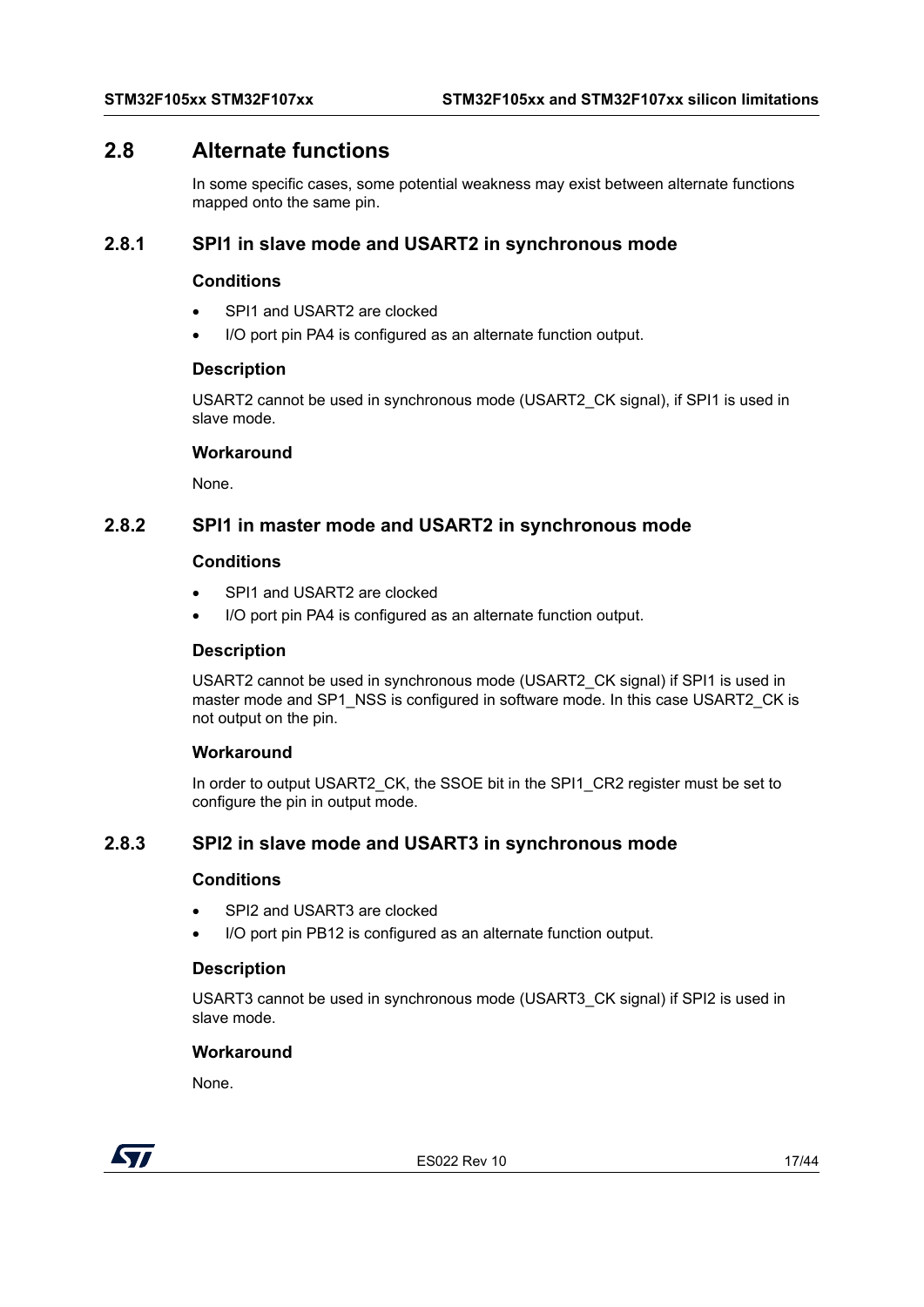# <span id="page-17-0"></span>**2.8.4 SPI2 in master mode and USART3 in synchronous mode**

#### **Conditions**

- SPI2 and USART3 are clocked
- I/O port pin PB12 is configured as an alternate function output.

#### **Description**

USART3 cannot be used in synchronous mode (USART3\_CK signal) if SPI2 is used in master mode and SP2\_NSS is configured in software mode. In this case USART3\_CK is not output on the pin.

#### **Workaround**

To output USART3\_CK, the SSOE bit in the SPI2\_CR2 register must be set to configure the pin in output mode.

# <span id="page-17-1"></span>**2.8.5 I2S2 in master/slave mode and Ethernet/USART3 in synchronous mode**

#### **Conditions**

- USART3 in synchronous mode or Ethernet is clocked
- I2S2 is not clocked
- I/O port pin PB12 is configured as an alternate function output

#### **Description**

If I2S2 was used prior to operating USART3 in synchronous mode or the Ethernet, a conflict occurs between the I2S2\_WS and the ETH\_MII\_TXD0 / USART3\_CK signals even though the I2S2 clock was disabled.

#### **Workaround**

To use USART3 in synchronous mode, first disable the I2S2 clock, then perform a software reset of SPI2(I2S2).

To use the Ethernet, first disable the I2S2 clock, then either perform a software reset of SPI2(I2S2) or switch off the I2S mode of SPI2.

# <span id="page-17-2"></span>**2.8.6 USARTx\_TX pin usage**

## **Description**

In USART receive-mode-only communication (TE = 0 in the USARTx, CR1 register), even when the USARTx TX pin is not being used, the corresponding I/O port pin cannot be used to output another alternate function (in this mode the USARTx\_TX output is set to 1 and thus no other alternate function output can be used).

This limitation applies to all USARTx\_TX pins that share another alternate function output.

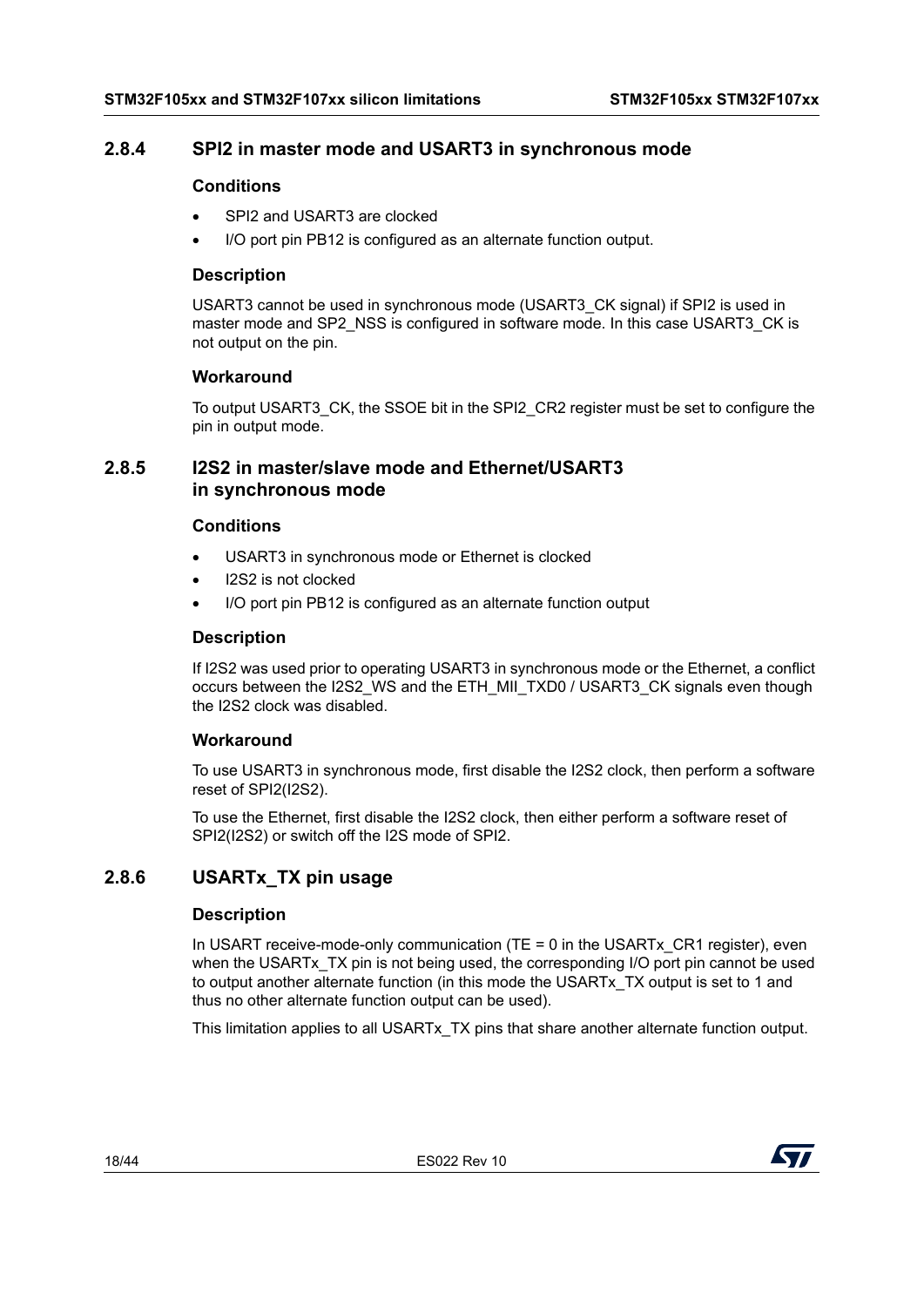#### **Workaround**

Do not use the corresponding I/O port of the USARTx TX pin in alternate function output mode. Only the input mode can be used (TE bit in the USARTx\_CR1 has to be cleared).

# <span id="page-18-0"></span>**2.9 Boundary scan TAP: wrong pattern sent out after the "capture IR" state**

#### **Description**

After the "capture IR" state of the boundary scan TAP, the two lower significant bits in the instruction register should be loaded with "01" for them to be shifted out whenever a next instruction is shifted in.

However, the boundary scan TAP shifts out the latest value loaded into the instruction register, which could be "00", "01", "10" or "11".

#### **Workaround**

The data shifted out, after the capture IR state, in the boundary scan flow should therefore be ignored and the software should check not only the two least significant bits (XXX01) but all register bits (XXXXX).

# <span id="page-18-1"></span>**2.10 Flash memory BSY bit delay versus STRT bit setting**

#### **Description**

When the STRT bit in the Flash memory control register is set (to launch an erase operation), the BSY bit in the Flash memory status register goes high one cycle later.

Therefore, if the FLASH SR register is read immediately after the FLASH CR register is written (STRT bit set), the BSY bit is read as 0.

#### **Workaround**

Read the BSY bit at least one cycle after setting the STRT bit.

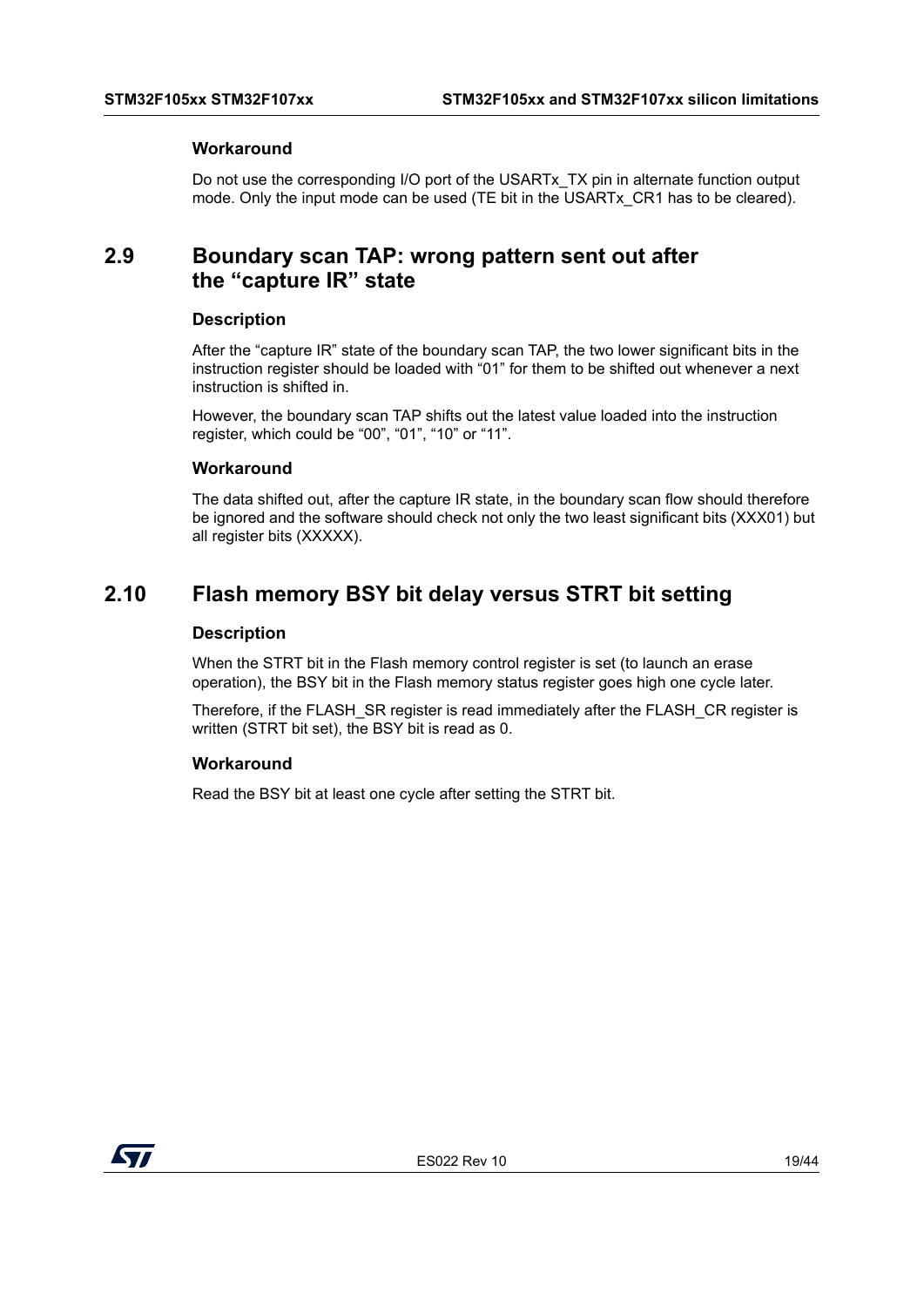# <span id="page-19-0"></span>**2.11 I2C peripheral**

# <span id="page-19-1"></span>**2.11.1 Some software events must be managed before the current byte is being transferred**

#### **Description**

When the EV7, EV7\_1, EV6\_1, EV6\_3, EV2, EV8, and EV3 events are not managed before

the current byte is being transferred, problems may be encountered such as receiving an extra byte, reading the same data twice or missing data.

#### **Workarounds**

When it is not possible to manage the EV7, EV7\_1, EV6\_1, EV6\_3, EV2, EV8, and EV3 events before the current byte transfer and before the acknowledge pulse when changing the ACK control bit, it is recommended to:

- **Workaround 1**
	- Use the I2C with DMA in general, except when the Master is receiving a single byte.
- Workaround 2 Use I2C interrupts and boost their priorities to the highest one in the application to make them uninterruptible
- **Workaround 3** (only for EV6\_1 and EV6\_3 events used in method 2) EV6\_1 event (used in master receiver 2 bytes):

Stretch SCL line between ADDR bit is cleared and ACK is cleared:

- a) ADDR=1
- b) Configure SCL I/O as GPIO open-drain output low
- c) Clear ADDR by reading SR1 register followed by reading SR3
- d) Program ACK=0
- e) Configure SCL I/O as Alternate Function open drain
- EV6\_3 event (used in master receiver 1 byte):

Stretch SCL line between ADDR bit is cleared and STOP bit programming:

- a) ADDR=1
- b) Program ACK=0
- c) Configure SCL I/O as GPIO open-drain output low
- d) Clear ADDR by reading SR1 register followed by reading SR3
- e) Program STOP=1
- f) Configure SCL I/O as Alternate Function open drain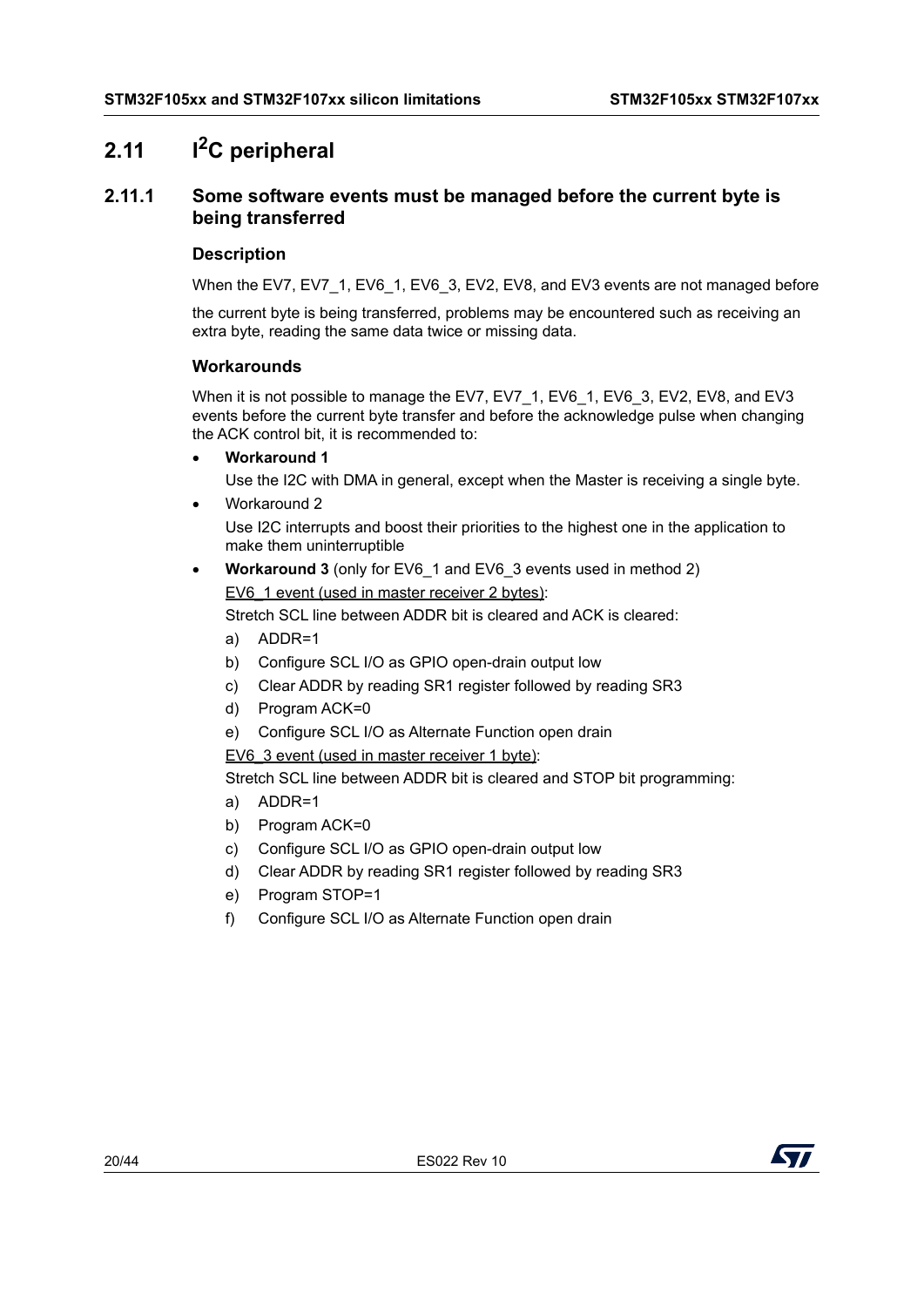# <span id="page-20-0"></span>**2.11.2 Wrong data read into data register**

In Master Receiver mode, when closing the communication using method 2, the content of the last read data can be corrupted. The following two sequences are concerned by the limitation:

- **Sequence 1:** Transfer sequence for master receiver when N = 2:
	- a) BTF = 1(Data N-1 in DR and Data N in shift register)
	- b) Program STOP = 1,
	- c) Read DR twice (Read Data N-1 and Data N) just after programming the STOP.
- **Sequence 2:** Transfer sequence for master receiver when N > 2:
	- a) BTF = 1 (Data N-2 in DR and Data N-1 in shift register)
	- b) Program  $ACK = 0$ ,
	- c) Read DataN-2 in DR.
	- d) Program STOP = 1,
	- e) Read DataN-1.

If the user software is not able to read the data N-1 before the STOP condition is generated on the bus, the content of the shift register (data N) is corrupted (data N is shifted 1-bit to the left).

#### **Workarounds**

Workaround 1

Stretch the SCL line by configuring SCL I/O as a general purpose I/O, open-drain output low level, before the SET STOP in sequence 1 and before the READ Data N-2 in séquence 2. Then configure back the SCL I/O as alternate function open-drain after the READ Data N-1. The sequences become:

Sequence 1:

- a) BTF = 1(Data N-1 in DR and Data N in shift register)
- b) Configure SCL I/O as GPIO open-drain output low
- c) Program STOP = 1
- d) Read Data N-1
- e) Configure SCL I/O as Alternate Function open drain
- f) Read Data N

## Sequence 2:

- a) BTF = 1 (Data N-2 in DR and Data N-1 in shift register)
- b) Program  $ACK = 0$
- c) Configure SCL I/O as GPIO open-drain output low
- d) Read Data N-2 in DR.
- e) Program  $STOP = 1$ .
- f) Read Data N-1.
- g) Configure SCL I/O as Alternate Function open drain
- Workaround 2

Mask all active interrupts between the SET STOP and the READ data N-1 for sequence 1; and between the READ data N-2, the SET STOP and the READ data N-1 for Sequence 2.

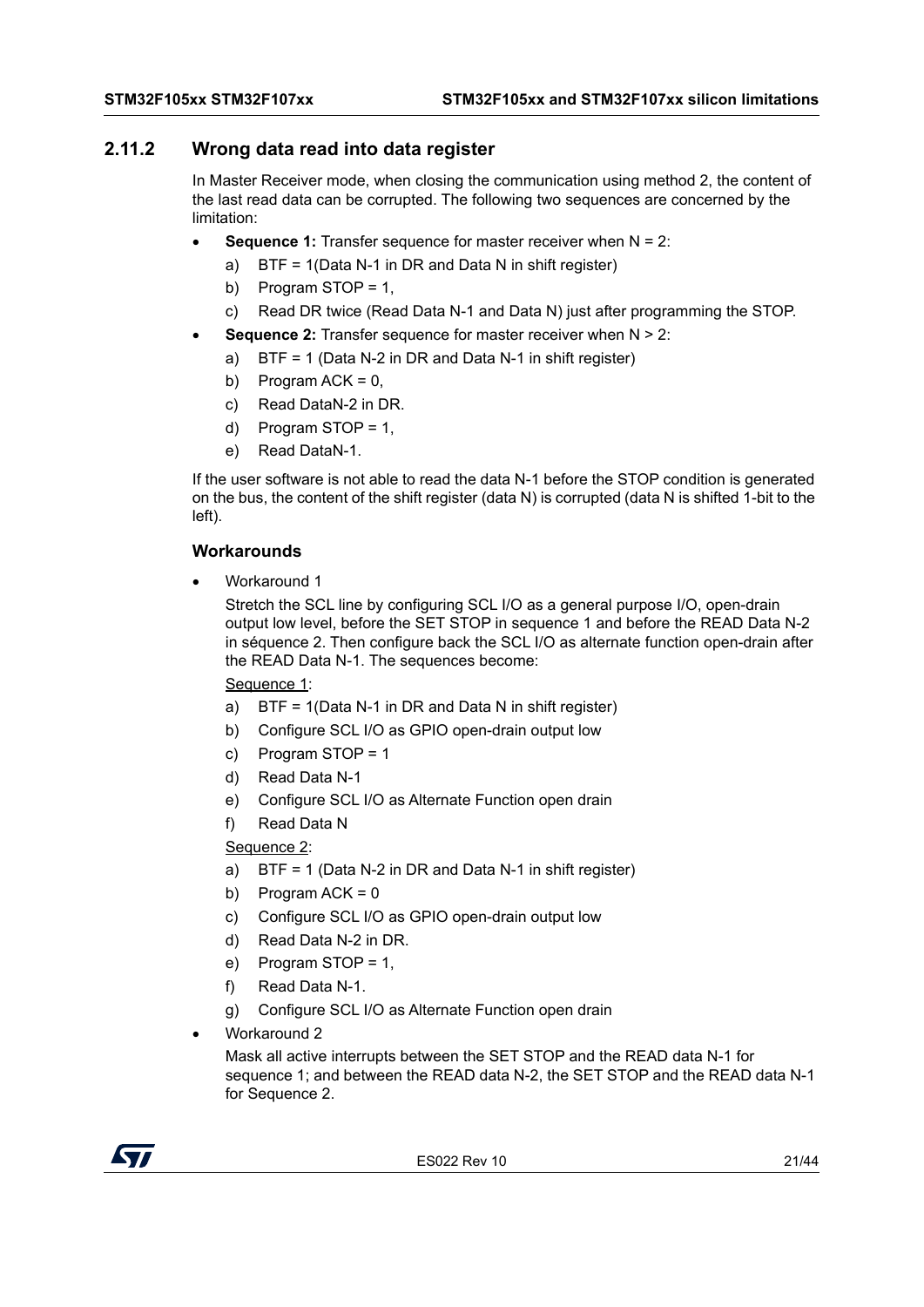#### Workaround 3

Manage I2C RxNE events with DMA or interrupts with the highest priority level, so that the condition BTF = 1 never occurs.

# <span id="page-21-0"></span>**2.11.3 SMBus standard not fully supported**

#### **Description**

The  $I^2C$  peripheral is not fully compliant with the SMBus v2.0 standard since It does not support the capability to NACK an invalid byte/command.

#### **Workarounds**

A higher-level mechanism should be used to verify that a write operation is being performed correctly at the target device, such as:

- 1. Using the SMBA pin if supported by the host
- 2. the alert response address (ARA) protocol
- 3. the Host notify protocol

# <span id="page-21-1"></span>**2.11.4 Wrong behavior of I2C peripheral in master mode after a misplaced Stop**

#### **Description**

If a misplaced Stop is generated on the bus, the peripheral cannot enter master mode properly:

- If a void message is received (START condition immediately followed by a STOP): the BERR (bus error) flag is not set, and the I2C peripheral is not able to send a start condition on the bus after the write to the START bit in the I2C\_CR2 register.
- In the other cases of a misplaced STOP, the BERR flag is set. If the START bit is already set in I2C\_CR2, the START condition is not correctly generated on the bus and can create bus errors.

## **Workaround**

In the I<sup>2</sup>C standard, it is allowed to send a Stop only at the end of the full byte (8 bits + acknowledge), so this scenario is not allowed. Other derived protocols like CBUS allow it, but they are not supported by the I²C peripheral.

In case of a noisy environment in which unwanted bus errors can occur, it is recommended to implement a timeout to ensure that after the START control bit is set, the SB (start bit) flag is set. In case the timeout has elapsed, the peripheral must be reset by setting the SWRST bit in the I2C\_CR2 control register. It should also be reset in the same way if a BERR is detected while the START bit is set in I2C\_CR2.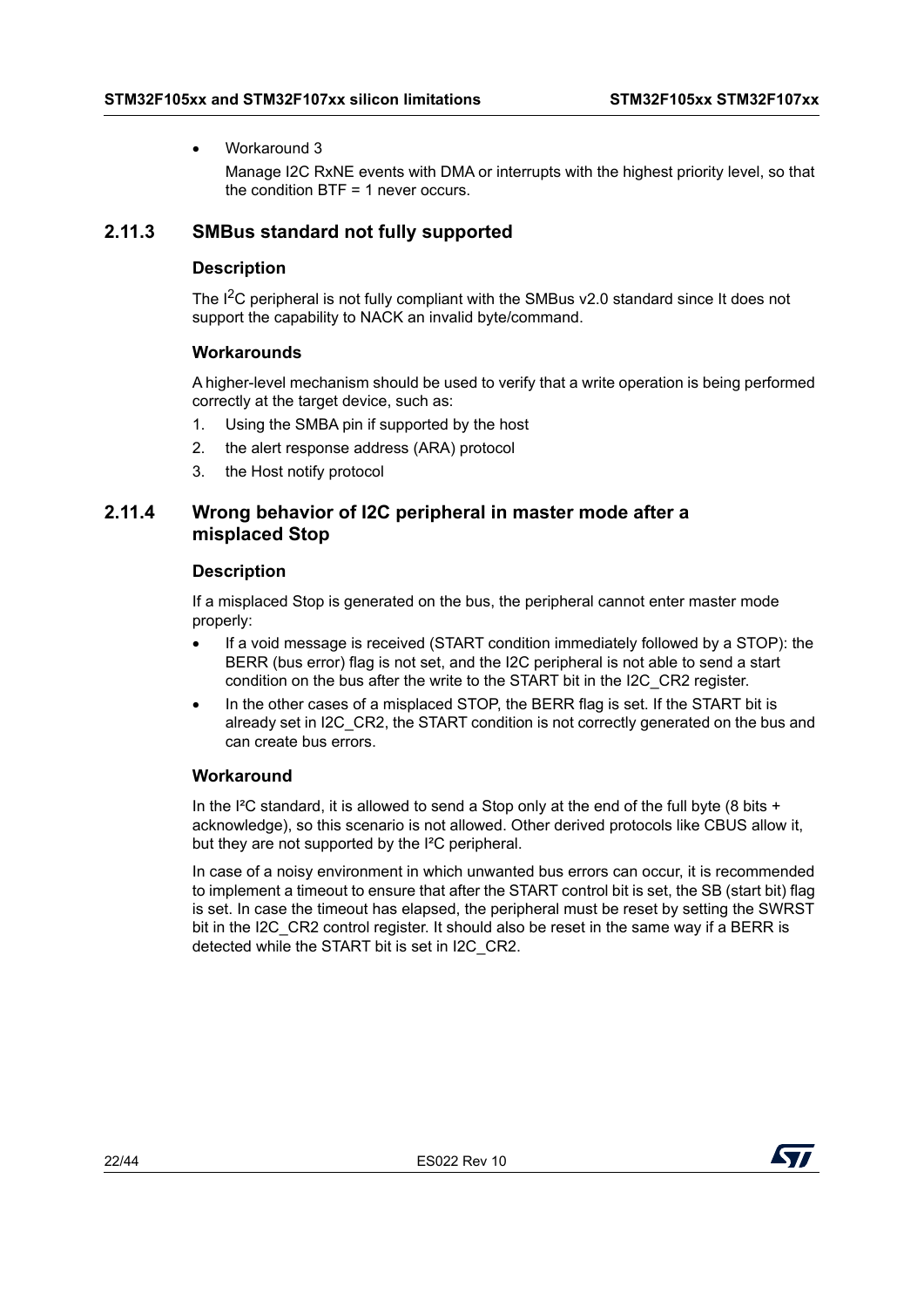# <span id="page-22-0"></span>**2.11.5 Mismatch on the "Setup time for a repeated Start condition" timing parameter**

#### **Description**

In case of a repeated Start, the "Setup time for a repeated Start condition" (named Tsu;sta in the I²C specification) can be slightly violated when the I²C operates in Master Standard mode at a frequency between 88 kHz and 100 kHz.

The issue can occur only in the following configuration:

- in Master mode
- in Standard mode at a frequency between 88 kHz and 100 kHz (no issue in Fast-mode)
- SCL rise time:
	- If the slave does not stretch the clock and the SCL rise time is more than 300 ns (if the SCL rise time is less than 300 ns the issue cannot occur)
	- If the slave stretches the clock

The setup time can be violated independently of the APB peripheral frequency.

#### **Workaround**

Reduce the frequency down to 88 kHz or use the I²C Fast-mode if supported by the slave.

# <span id="page-22-1"></span>**2.11.6** Data valid time (t<sub>VD:DAT</sub>) violated without the OVR flag being set

#### **Description**

The data valid time ( $t_{VD}$ ;DAT,  $t_{VD}$ ;ACK) described by the I<sup>2</sup>C standard can be violated (as well as the maximum data hold time of the current data  $(t_{HD};$ DAT)) under the conditions described below. Moreover, if the data register is written too late and close to the SCL rising edge, an error can be generated on the bus (SDA toggles while SCL is high). These violations cannot be detected because the OVR flag is not set (no transmit buffer underrun is detected).

This issue can occur only under the following conditions:

- In Slave transmit mode
- With clock stretching disabled (NOSTRETCH=1)
- If the software is late in writing the DR data register, but not late enough to set the OVR flag (the data register is written before the SCL rising edge).

#### **Workaround**

If the master device allows it, use the clock stretching mechanism by programming the bit NOSTRETCH=0 in the I2C\_CR1 register.

If the master device does not allow it, ensure that the software writes to the data register fast enough after TXE or ADDR events. For instance, use an interrupt on the TXE or ADDR flag and boost its priority to the higher level, or use DMA. Use this "NOSTRETCH" mode with a slow I2C bus speed.

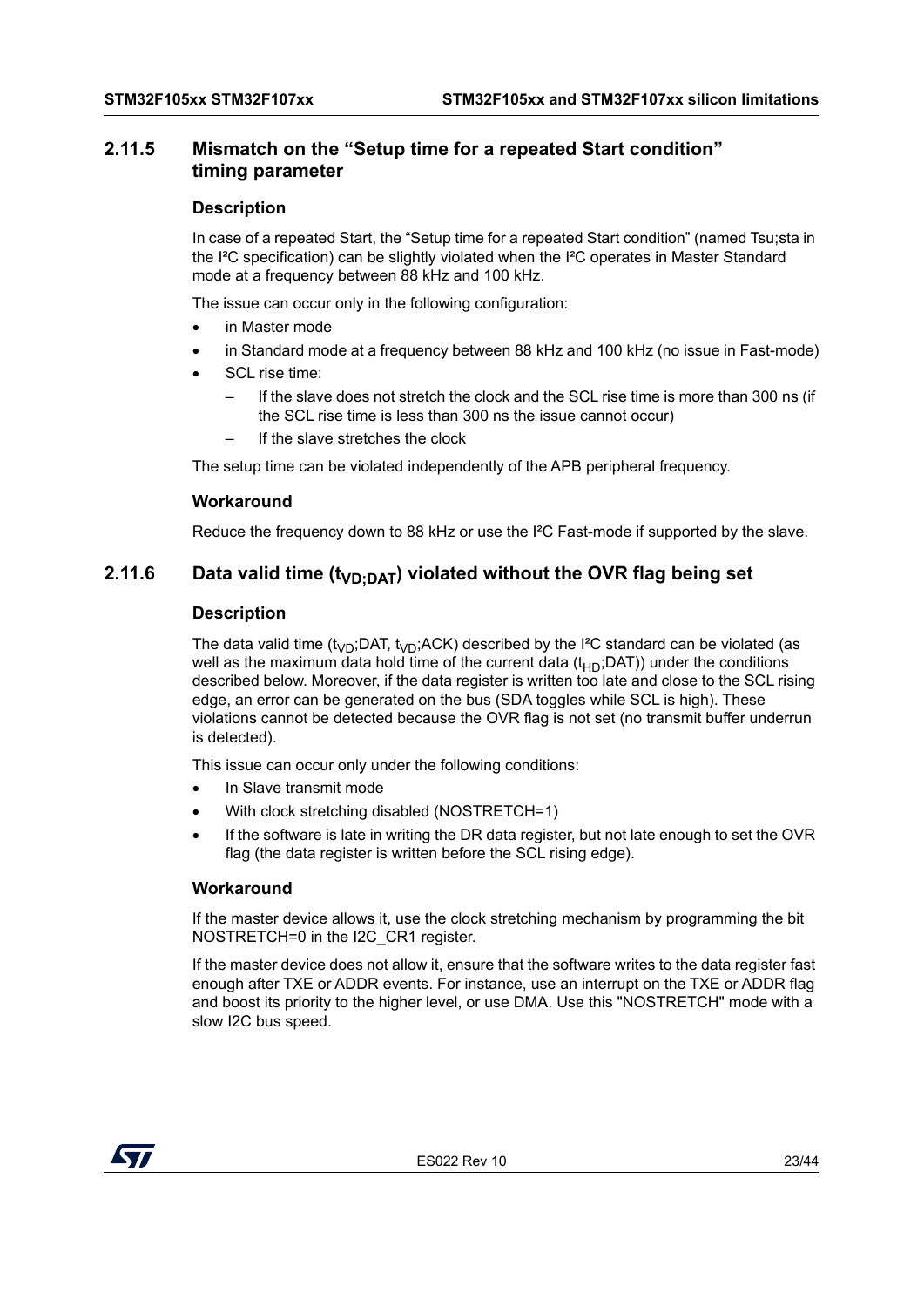*Note: The first data byte to transmit must be written in the data register after the ADDR flag is cleared, and before the next SCL rising edge, so that the time window for writing the first data byte in the data register is less than*  $t_{LOM}$ *.* 

*If this is not possible, a workaround can be used:*

*Clear the ADDR flag*

*Wait for the OVR flag to be set*

*Clear OVR and write the first data byte.*

*Then the time window for writing the next data byte is the time to transfer one byte. In this case, the master must discard the first received data byte.*

# <span id="page-23-0"></span>**2.11.7 I2C analog filter may provide wrong value, locking BUSY flag and preventing master mode entry**

#### **Description**

The I2C analog filters embedded in the I2C I/Os may be tied to low level, whereas SCL and SDA lines are kept at high level. This can occur after an MCU power-on reset, or during ESD stress. Consequently, the I2C BUSY flag is set, and the I2C cannot enter master mode (START condition cannot be sent). The I2C BUSY flag cannot be cleared by the SWRST control bit, nor by a peripheral or a system reset. BUSY bit is cleared under reset, but it is set high again as soon as the reset is released, because the analog filter output is still at low level. This issue occurs randomly.

*Note: Under the same conditions, the I2C analog filters may also provide a high level, whereas SCL and SDA lines are kept to low level. This should not create issues as the filters output is correct after next SCL and SDA transition.* 

#### **Workaround**

The SCL and SDA analog filter output is updated after a transition occurs on the SCL and SDA line respectively. The SCL and SDA transition can be forced by software configuring the I2C I/Os in output mode. Then, once the analog filters are unlocked and output the SCL and SDA lines level, the BUSY flag can be reset with a software reset, and the I2C can enter master mode. Therefore, the following sequence must be applied:

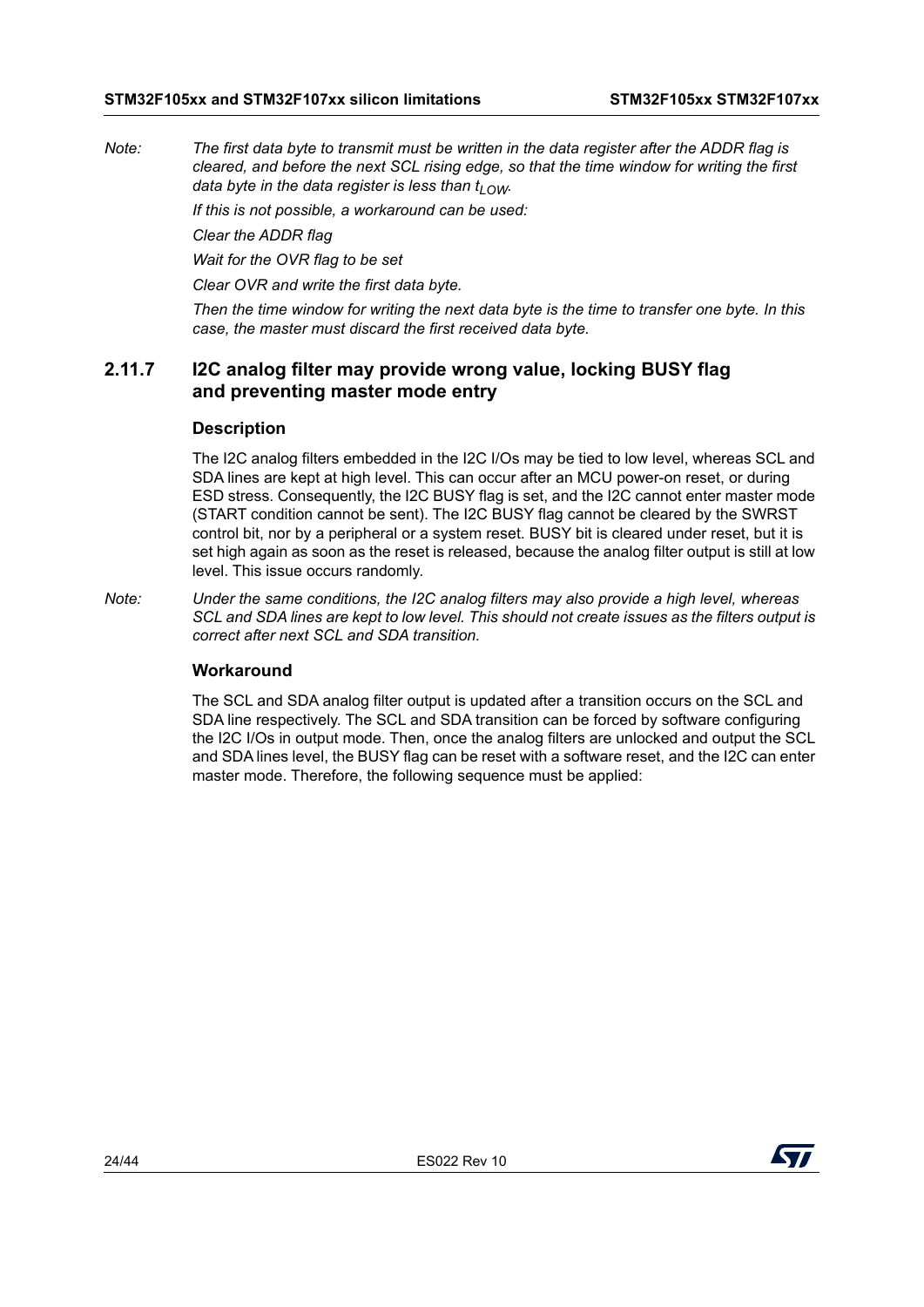- 1. Disable the I2C peripheral by clearing the PE bit in I2Cx\_CR1 register.
- 2. Configure the SCL and SDA I/Os as General Purpose Output Open-Drain, High level (Write 1 to GPIOx\_ODR).
- 3. Check SCL and SDA High level in GPIOx\_IDR.
- 4. Configure the SDA I/O as General Purpose Output Open-Drain, Low level (Write 0 to GPIOx\_ODR).
- 5. Check SDA Low level in GPIOx IDR.
- 6. Configure the SCL I/O as General Purpose Output Open-Drain, Low level (Write 0 to GPIOx\_ODR).
- 7. Check SCL Low level in GPIOx IDR.
- 8. Configure the SCL I/O as General Purpose Output Open-Drain, High level (Write 1 to GPIOx\_ODR).
- 9. Check SCL High level in GPIOx IDR.
- 10. Configure the SDA I/O as General Purpose Output Open-Drain , High level (Write 1 to GPIOx\_ODR).
- 11. Check SDA High level in GPIOx\_IDR.
- 12. Configure the SCL and SDA I/Os as Alternate function Open-Drain.
- 13. Set SWRST bit in I2Cx CR1 register.
- 14. Clear SWRST bit in I2Cx CR1 register.
- 15. Enable the I2C peripheral by setting the PE bit in I2Cx\_CR1 register.

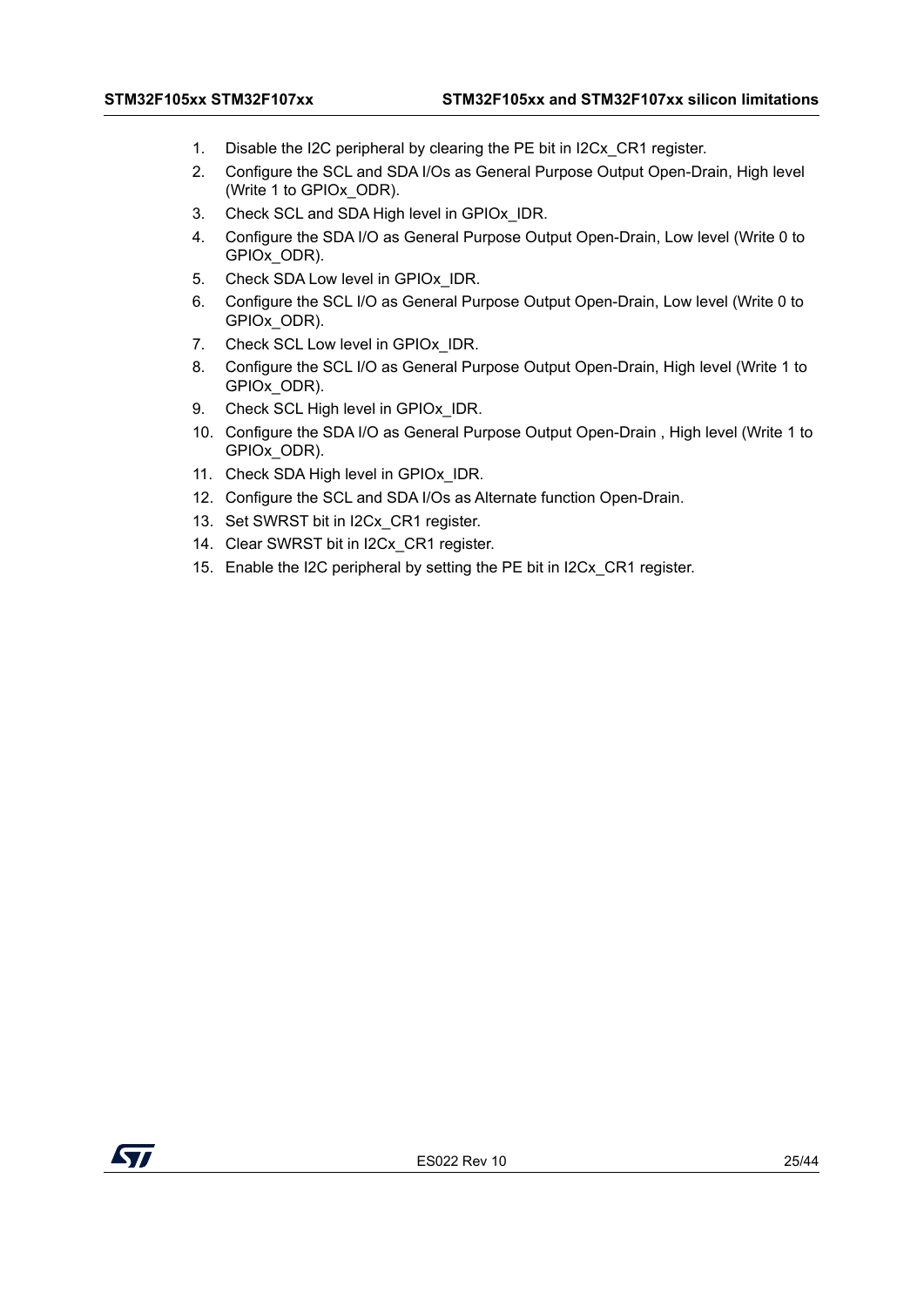# <span id="page-25-0"></span>**2.12 SPI peripheral**

# <span id="page-25-1"></span>**2.12.1 CRC still sensitive to communication clock when SPI is in slave mode even with NSS high**

#### **Description**

When the SPI is configured in slave mode with the CRC feature enabled, the CRC is calculated even if the NSS pin deselects the SPI (high level applied on the NSS pin).

#### **Workaround**

The CRC has to be cleared on both Master and Slave sides between the slave deselection (high level on NSS) and the slave selection (low level on NSS), in order to resynchronize the Master and Slave for their respective CRC calculation.

To procedure to clear the CRC is the following:

- 1. disable the SPI (SPE =  $0$ )
- 2. clear the CRCEN bit
- 3. set the CRCEN bit
- 4. enable the SPI (SPE = 1)

# <span id="page-25-2"></span>**2.12.2 SPI CRC may be corrupted when a peripheral connected to the same DMA channel of the SPI is under DMA transaction close to the end of transfer or end of transfer -1**

#### **Description**

In the following conditions, the CRC may be frozen before the CRCNEXT bit is written, resulting in a CRC error:

- SPI is slave or master.
- Full duplex or simplex mode is used.
- CRC feature is enabled.
- SPI is configured to manage data transfers by software (interrupt or polling).
- A peripheral, mapped on the same DMA channel as the SPI, is executing DMA transfers.

## **Workaround**

If the application allows it, you can use the DMA for SPI transfers.

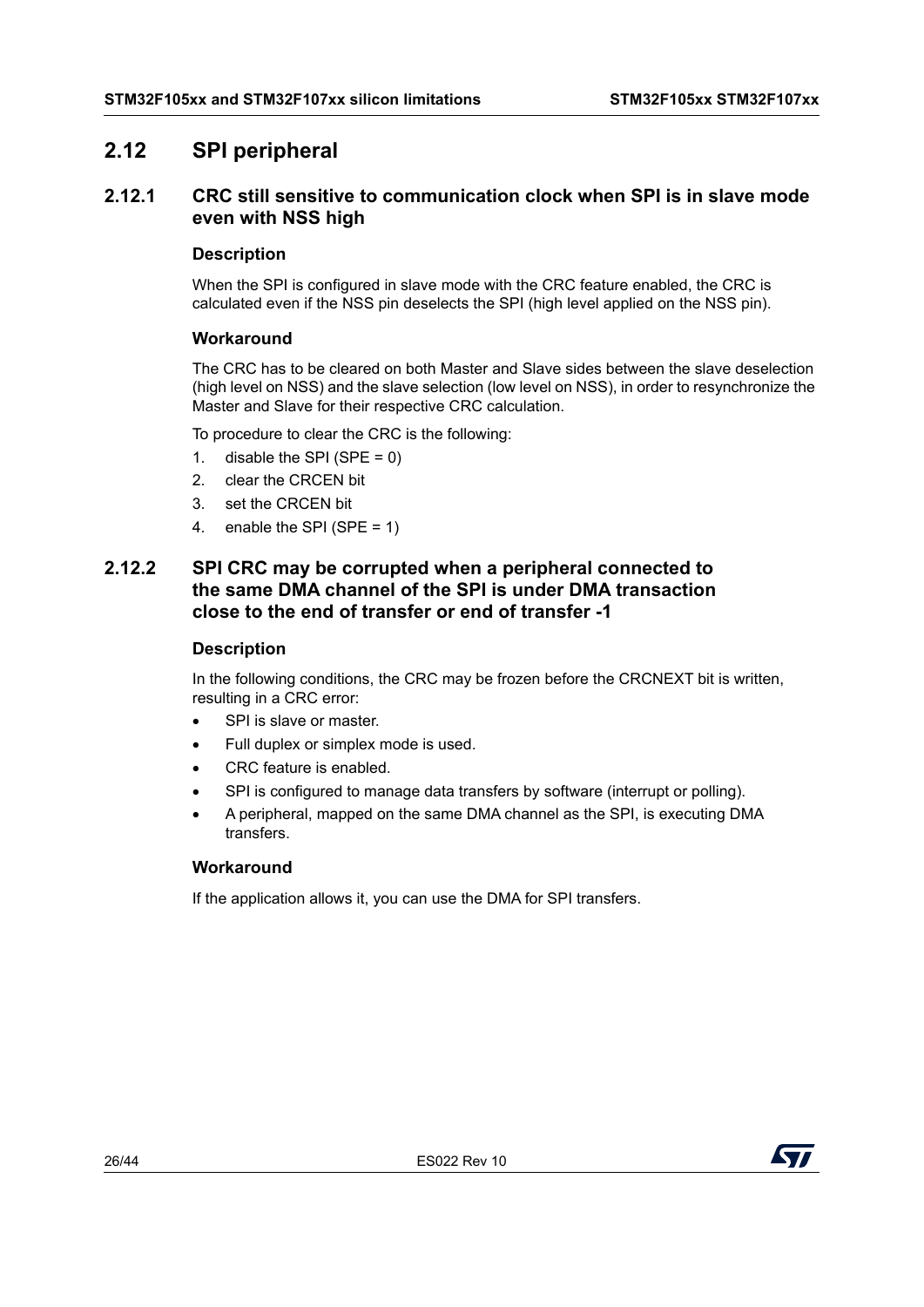# <span id="page-26-0"></span>**2.13 I2S peripheral**

# <span id="page-26-1"></span>**2.13.1 Wrong WS signal generation in 16-bit extended to 32-bit PCM long synchronization mode**

#### **Description**

When I2S is master with PCM long synchronization is selected as16-bit data frame extended to 32-bit, the WS signal is generated every 16 bits rather than every 32 bits.

#### **Workaround**

Only the 16-bit mode with no data extension can be used when the I2S is master and when the selected mode has to be PCM long synchronization mode.

# <span id="page-26-2"></span>**2.13.2 In I2S slave mode, WS level must be set by the external master when enabling the I2S**

#### **Description**

In slave mode the WS signal level is used only to start the communication. If the I2S (in slave mode) is enabled while the master is already sending the clock and the WS signal level is low (for I2S protocol) or is high (for the LSB or MSB-justified mode), the slave starts communicating data immediately. In this case the master and slave are desynchronized throughout the whole communication.

#### **Workaround**

The I2S peripheral must be enabled when the external master sets the WS line at:

- High level when the I2S protocol is selected.
- Low level when the LSB or MSB-justified mode is selected.

# <span id="page-26-3"></span>**2.13.3 I2S slave mode desynchronization with the master during communication**

#### **Description**

In I2S slave mode, if glitches on SCK or WS signals are generated at an unexpected time, a desynchronization of the master and the slave occurs. No error is reported to allow audio system to re-synchronize.

#### **Workaround**

The following workarounds can be applied in order to detect and react after a desynchronization by disabling and enabling I2S peripheral in order to resynchronize with the master.

- 1. Monitoring the I2S WS signal through an external Interrupt to check the I2S WS signal status.
- 2. Monitoring the I2S clock signal through an input capture interrupt to check the I2S clock signal status.
- 3. Monitoring the I2S clock signal through an input capture interrupt and the I2S WS signal via an external interrupt to check the I2S clock and I2S WS signals status.

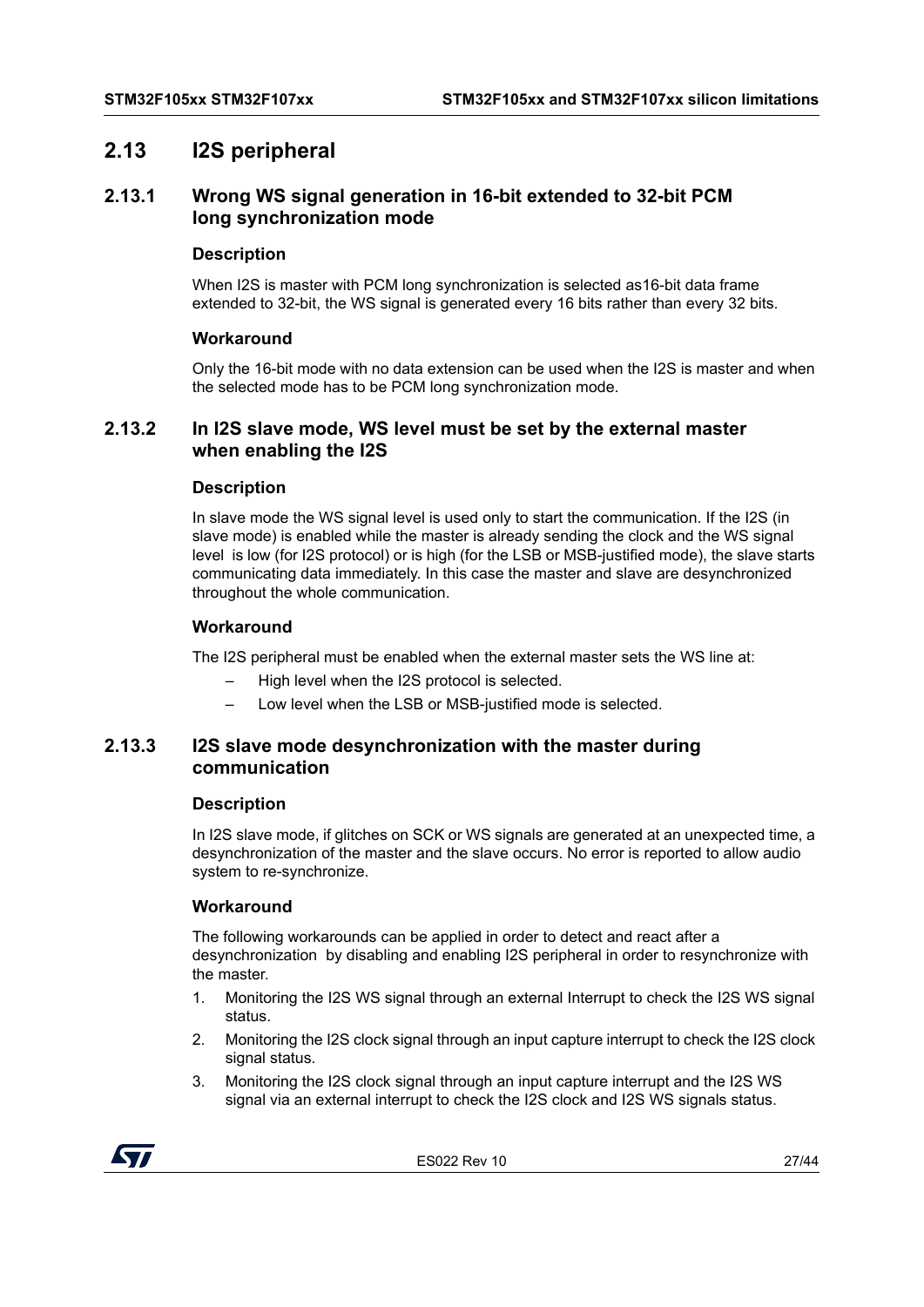# <span id="page-27-0"></span>**2.14 USART peripheral**

# <span id="page-27-1"></span>**2.14.1 Parity Error flag (PE) is set again after having been cleared by software**

#### **Description**

The parity error flag (PE) is set at the end of the last data bit. It should be cleared by software by making a read access to the status register followed by reading the data in the data register.

Once the PE flag is set by hardware, if it is cleared by software before the middle of the stop bit, it is set again. Consequently, the software may jump several times to the same interrupt routine for the same parity error.

#### **Workaround**

Before clearing the Parity Error flag, the software must wait for the RXNE flag to be set.

# <span id="page-27-2"></span>**2.14.2 Idle frame is not detected if receiver clock speed is deviated**

#### **Description**

If the USART receives an idle frame followed by a character, and the clock of the transmitter device is faster than the USART receiver clock, the USART receive signal falls too early when receiving the character start bit, with the result that the idle frame is not detected (IDLE flag is not set).

#### **Workaround**

None.

# <span id="page-27-3"></span>**2.14.3 In full duplex mode, the Parity Error (PE) flag can be cleared by writing the data register**

## **Description**

In full duplex mode, when the Parity Error flag is set by the receiver at the end of a reception, it may be cleared while transmitting by reading the USART\_SR register to check the TXE or TC flags and writing data in the data register.

Consequently, the software receiver can read the PE flag as '0' even if a parity error occurred.

## **Workaround**

The Parity Error flag should be checked after the end of reception and before transmission.

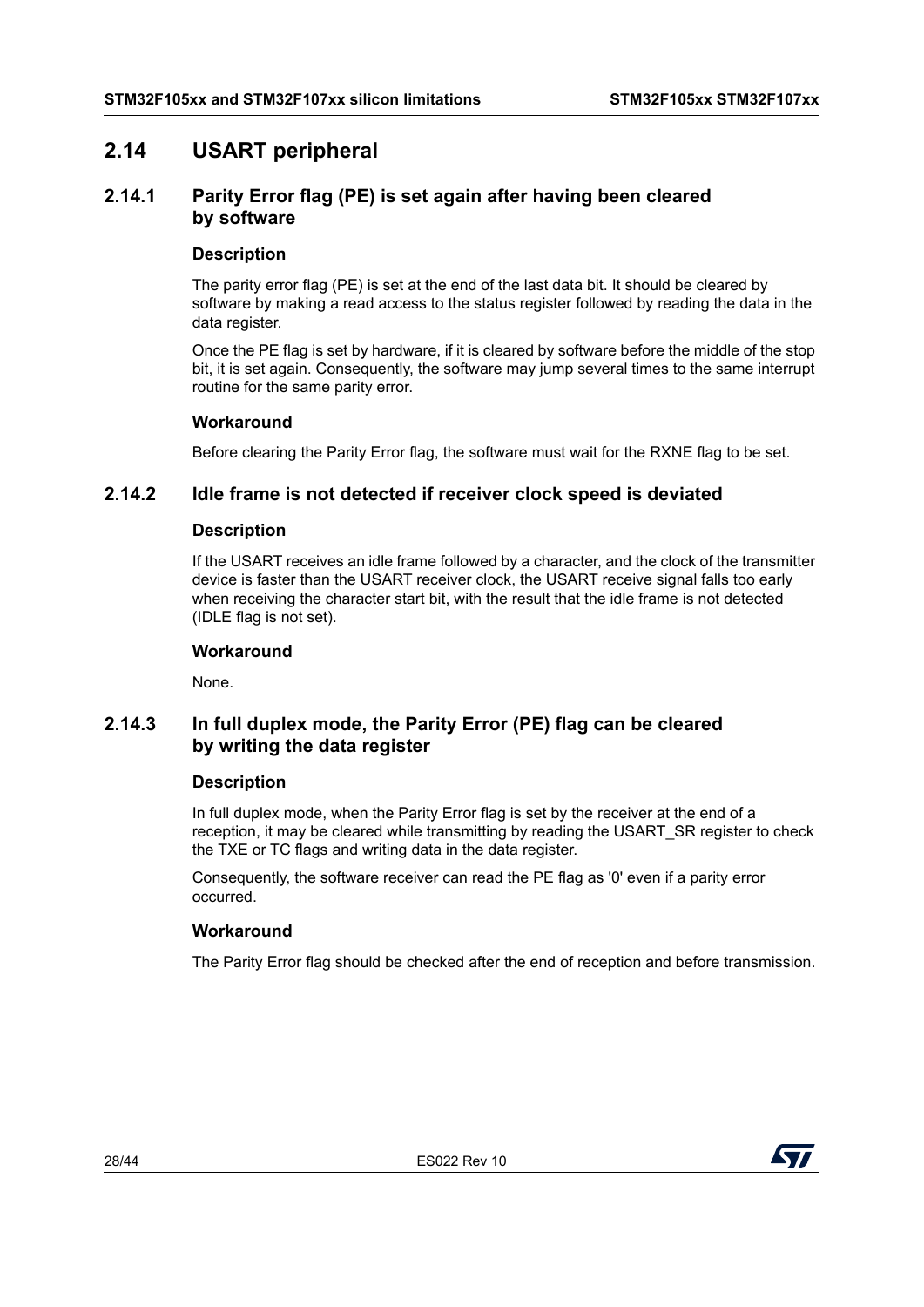# <span id="page-28-0"></span>**2.14.4 Parity Error (PE) flag is not set when receiving in Mute mode using address mark detection**

#### **Description**

The USART receiver is in Mute mode and is configured to exit the Mute mode using the address mark detection. When the USART receiver recognizes a valid address with a parity error, it exits the Mute mode without setting the Parity Error flag.

#### **Workaround**

None.

# <span id="page-28-1"></span>**2.14.5 Break frame is transmitted regardless of nCTS input line status**

#### **Description**

When CTS hardware flow control is enabled (CTSE = 1) and the Send Break bit (SBK) is set, the transmitter sends a break frame at the end of current transmission regardless of nCTS input line status.

Consequently, if an external receiver device is not ready to accept a frame, the transmitted break frame is lost.

#### **Workaround**

None.

# <span id="page-28-2"></span>**2.14.6 nRTS signal abnormally driven low after a protocol violation**

#### **Description**

When RTS hardware flow control is enabled, the nRTS signal goes high when data is received. If this data was not read and new data is sent to the USART anyway (protocol violation), the nRTS signal goes back to low level at the end of this new data. Consequently, the sender gets wrong information that the USART is ready to receive further data which is not really the case. On the USART side, an overrun is detected which indicates that some data has been lost.

#### **Workarounds**

The workarounds below are needed only if another UART device violates the protocol. In most of the systems (no limitation on another device), the USART works fine and no workaround is needed.

- 1. After data reception and before reading the data in the data register, the software takes over the control of the nRTS as a GPIO and keeps it high as long as needed. If the USART knows that further reception from another device may be discarded, the software keeps the nRTS pin at high level. The software should then release the nRTS pin when the USART is ready to continue reception.
- 2. Ensure that the received data is always read in less than the duration of the 2nd data reception. One solution would be to treat all the receptions by DMA.

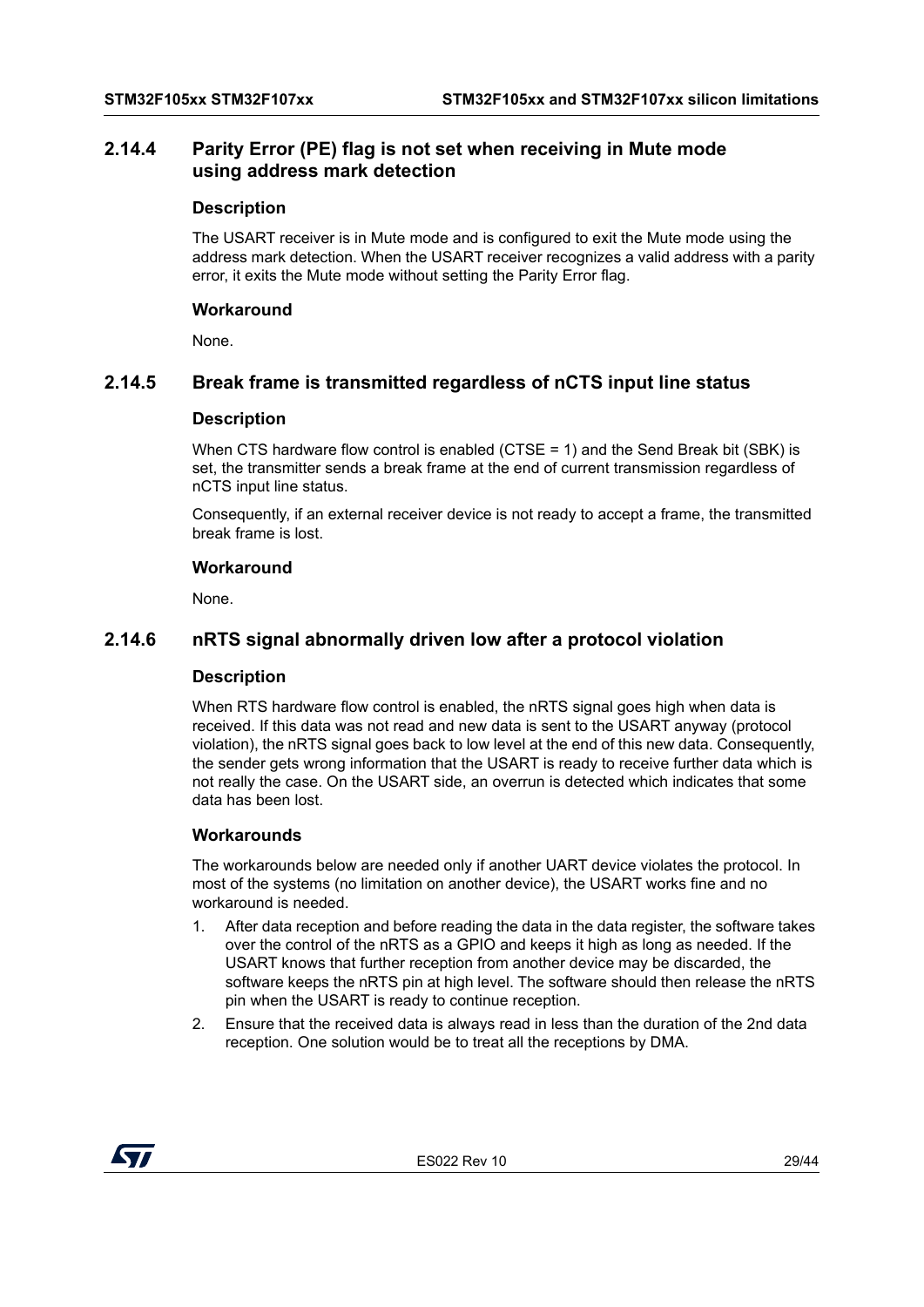# <span id="page-29-0"></span>**2.15 Timers**

These limitations apply only to TIM1, TIM2, TIM3, TIM4 and TIM5

# <span id="page-29-1"></span>**2.15.1 Missing capture flag**

#### **Description**

In capture mode, when a capture occurs while the CCRx register is being read, the capture flag (CCxIF) may be cleared without the overcapture flag (CCxOF) being set. The new data are actually captured in the capture register.

#### **Workaround**

An external interrupt can be enabled on the capture I/O just before reading the capture register (in the capture interrupt), and disabled just after reading the captured data. Possibly, a missed capture is detected by the EXTI peripheral.

# <span id="page-29-2"></span>**2.15.2 Overcapture detected too early**

#### **Description**

In capture mode, the overcapture flag (CCxOF) can be set even though no data have been lost.

#### **Conditions**

If a capture occurs while the capture register is being read, an overcapture is detected even though the previously captured data are correctly read and the new data are correctly stored into the capture register.

The system is at the limit of an overcapture but no data are lost.

#### **Workaround**

None.

# <span id="page-29-3"></span>**2.15.3 General-purpose timer: regulation for 100% PWM**

#### **Description**

When the OCREF CLR functionality is activated, the OCxREF signal becomes de-asserted (and consequently OCx is deasserted / OCxN is asserted) when a high level is applied on the OCREF\_CLR signal. The PWM then restarts (output re-enabled) at the next counter overflow.

But if the PWM is configured at 100% (CCxR > ARR), then it does not restart and OCxREF remains de-asserted.

## **Workaround**

None.

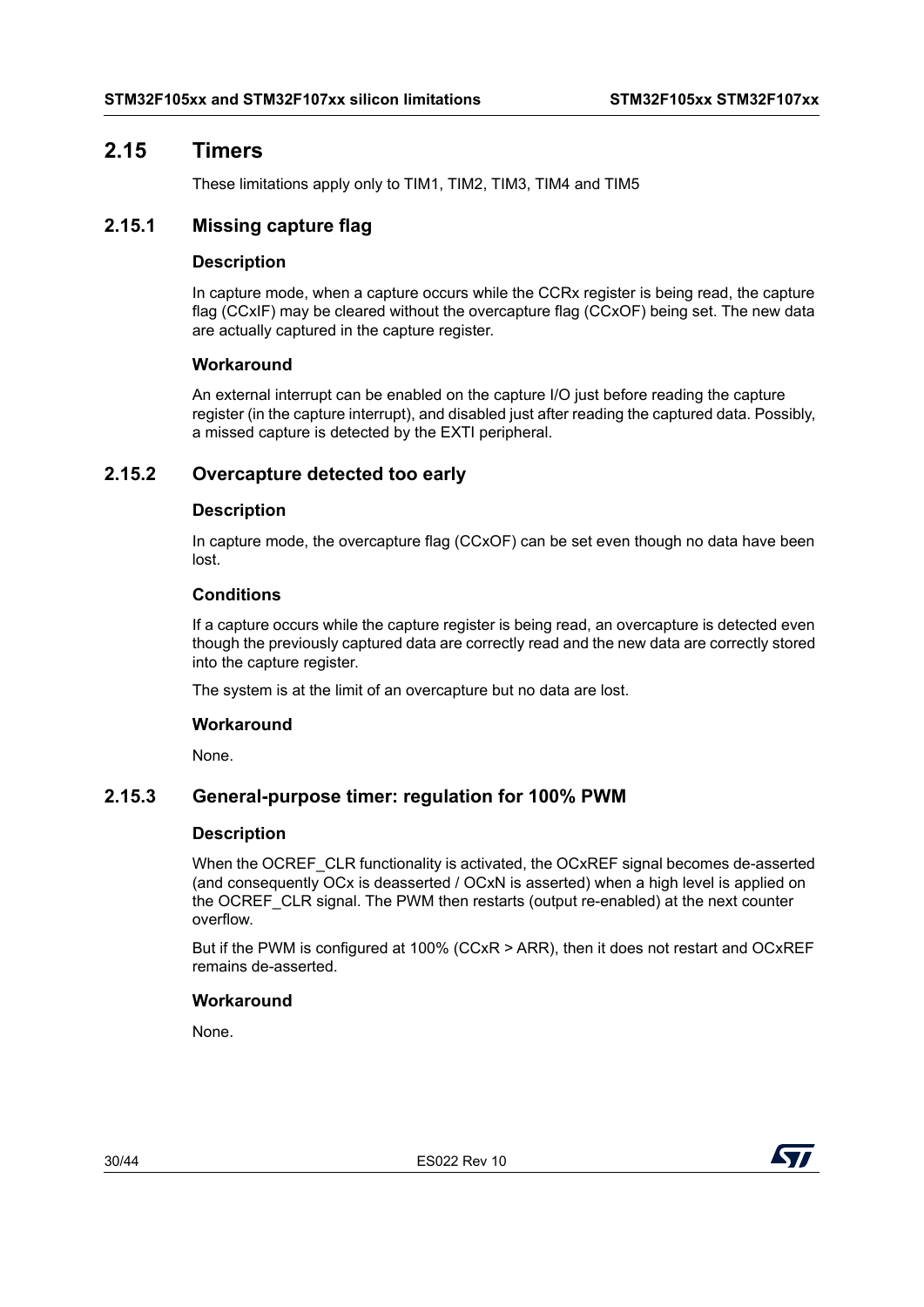# <span id="page-30-0"></span>**2.16 IWDG peripheral**

# <span id="page-30-1"></span>**2.16.1 RVU and PVU flags are not reset in Stop mode**

#### **Description**

The RVU and PVU flags within the IWDG SR register are set by hardware next to a write access to the IWDG\_RLR or the IWDG\_PR registers, respectively. If the write access is immediately followed by an entry into Stop mode, the RVU and PVU flags are not reset by hardware. When the user's application needs to write a second time to the IWDG RLR or the IWDG\_PR registers, respectively, it has to wait for the RVU and PVU flags to be reset. However, after exiting Stop mode the RVU and PVU bits are not reset. Therefore, the user's application stays in an infinite loop and the IWDG generates a reset after the programmed timeout period.

#### **Workaround**

The user's application has to wait until RVU and PVU flags within the IWDG\_SR register are reset before entering Stop mode.

# <span id="page-30-2"></span>**2.17 LSI clock stabilization time**

#### **Description**

When the LSIRDY flag is set, the clock may still be out of the specified frequency range ( $f_{\text{Lst}}$ ) parameter, see LSI oscillator characteristics in the product datasheet).

#### **Workaround**

To have a fully stabilized clock in the specified range, a software temporization of 100 µs should be added.

# <span id="page-30-3"></span>**2.18 PLL not locking when sourced by HSI/2 after reset if it was previously sourced by HSE with predivider > 1 or PLL2**

#### **Description**

The limitation occurs when the sequence below is followed:

- PLL source: HSI/2, SYSCLK source: PLL
- PLL source: HSE with predivider > 1 or PLL2, SYSCLK source: PLL
- System reset
- PLL source: HSI/2, SYSCLK source: PLL

The PLL cannot be locked when sourced by HSI/2 after applying system reset if it was previously sourced by HSE with predivider > 1 or by PLL2.

#### **Workaround**

Enable the HSE oscillator and let the PLL lock on it before switching the PLL source to HSI/2.



ES022 Rev 10 31/44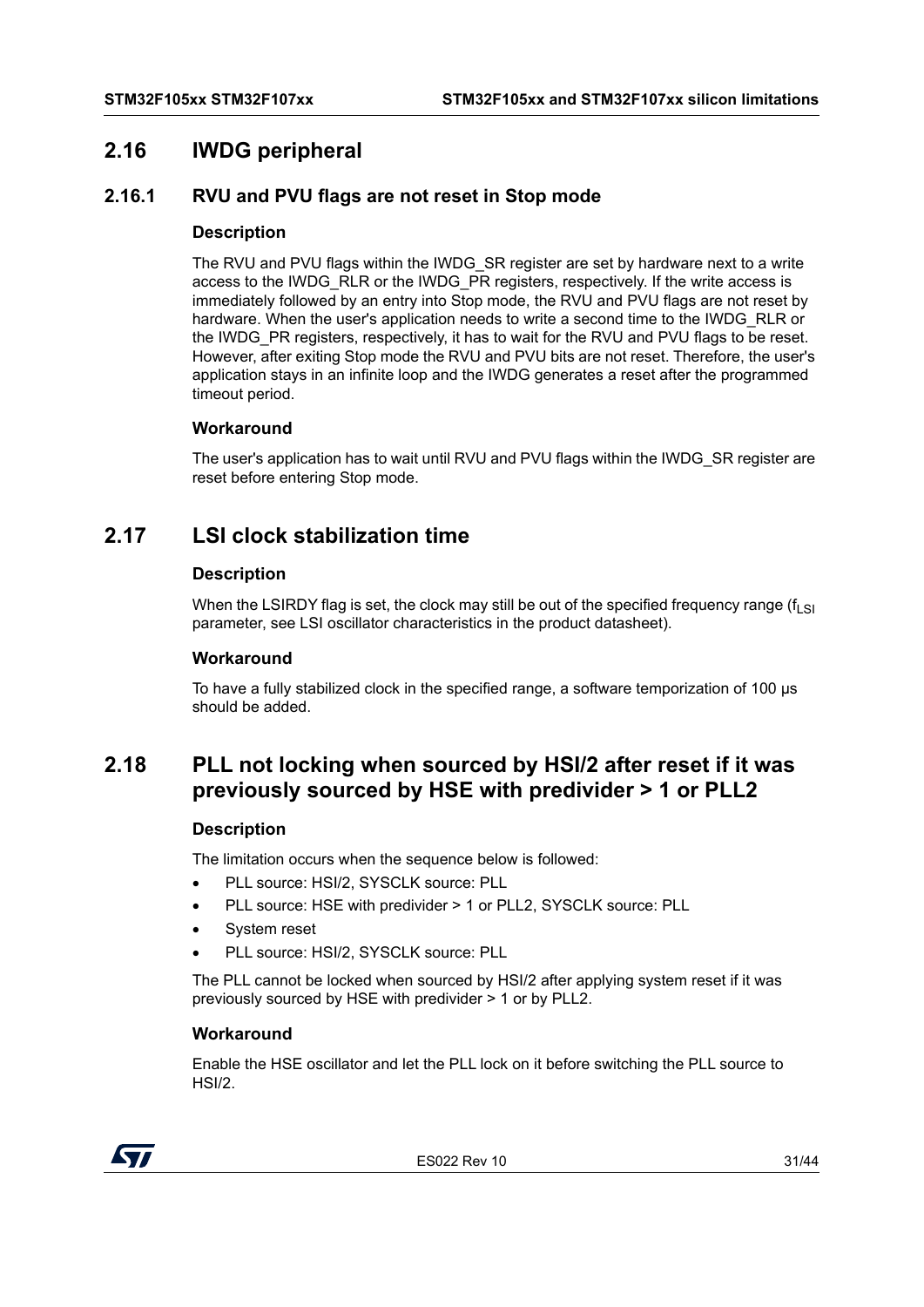# <span id="page-31-0"></span>**2.19 OTG\_FS**

# <span id="page-31-1"></span>**2.19.1 Data in RxFIFO are overwritten when all channels are disabled simultaneously**

#### **Description**

If the available RxFIFO is just large enough to host 1 packet plus its data status, and is currently occupied by the last received data + its status and, at the same time, the application requests that more IN channels be disabled, the OTG\_FS peripheral does not first check for available space before inserting the disabled status of the IN channels. It just inserts them by overwriting the existing data payload.

## **Workaround**

Use one of the following recommendations:

- 1. Configure the RxFIFO to host a *minimum* of 2 × MPSIZ + 2 × data status entries.
- 2. The application has to check the RXFLVL bit (RxFIFO non-empty) in the OTG\_FS\_GINTSTS register before disabling each IN channel. If this bit is not set, then the application can disable an IN channel at a time. Each time the application disables an IN channel, however, it first has to check that the RXFLVL bit = 0 condition is true.

# <span id="page-31-2"></span>**2.19.2 OTG host blocks the receive channel when receiving IN packets and no Tx FIFO is configured**

#### **Description**

When receiving data, the OTG\_FS core erroneously checks for available TxFIFO space when it should only check for RxFIFO space. If the OTG\_FS core cannot see any space allocated for data transmission, it blocks the reception channel and no data are received.

## **Workaround**

Set at least one TxFIFO equal to the maximum packet size. In this way, the host application, which intends to supports only IN traffic, also has to allocate some space for the TxFIFO.

Since a USB host is expected to support any kind of connected endpoint, it is good practice to configure enough TxFIFO space for OUT endpoints.

# <span id="page-31-3"></span>**2.19.3 Host channel-halted interrupt not generated when the channel is disabled**

#### **Description**

When the application enables, then immediately disables the host channel before the OTG\_FS host has had time to begin the transfer sequence, the OTG\_FS core, as a host, does not generate a channel-halted interrupt. The OTG\_FS core continues to operate normally.

## **Workaround**

Do not disable the host channel immediately after enabling it.

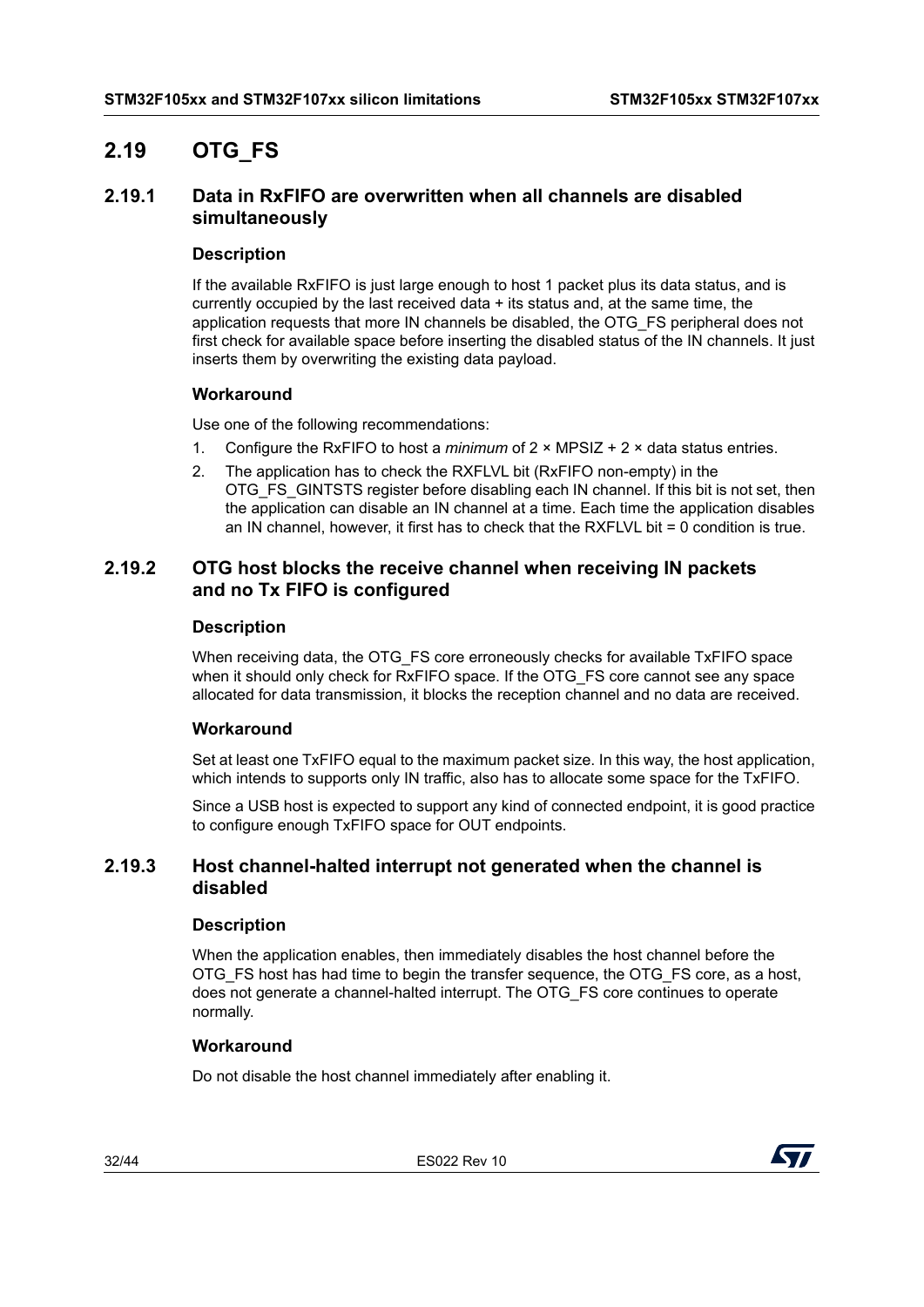# <span id="page-32-0"></span>**2.19.4 Error in software-read OTG\_FS\_DCFG register values**

#### **Description**

When the application writes to the DAD and PFIVL bitfields in the OTG\_FS\_DCFG register, and then reads the newly written bitfield values, the read values may not be correct.

The values written by the application, however, are correctly retained by the core, and the normal operation of the device is not affected.

#### **Workaround**

Do not read from the OTG\_FS\_DCFG register's DAD and PFIVL bitfields just after programming them.

# <span id="page-32-1"></span>**2.19.5 Minimum AHB frequency to guarantee correct operation of USB OTG FS peripheral**

#### **Description**

In order to guarantee correct operation of the USB OTG FS peripheral, the AHB frequency should be configured to be not less than 14.2 MHz.

#### **Workaround**

None.

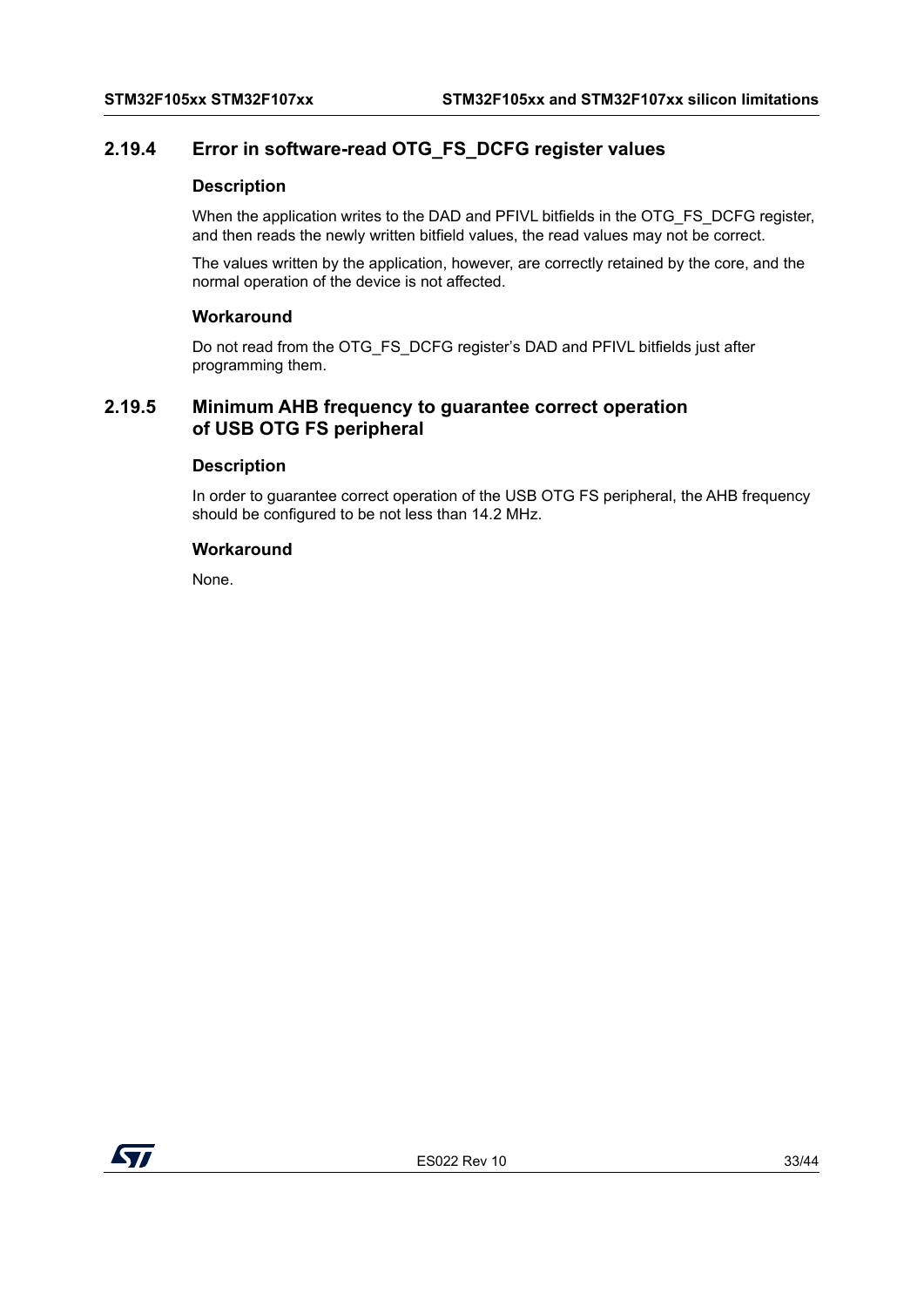# <span id="page-33-0"></span>**2.20 Ethernet MAC**

# <span id="page-33-1"></span>**2.20.1 Possible underflow when TxFIFO is configured in Store-and-Forward mode and a relatively large frame is aborted in Half-duplex mode**

## **Description**

In Store-and-Forward mode, the frame is transferred to the MAC only when the full frame is available in the TxFIFO. There is one exception to this rule, when the TxFIFO is almost full.

This problem may arise when a relatively large frame is loaded into the TxFIFO and a second frame is partially loaded (because of lack of space) into the free TxFIFO space, generating an almost full condition. In this case, if the first frame is aborted, due to a carrier loss, the absence of a carrier or a late collision, the second frame is sent to the MAC before it is completely loaded into the TxFIFO. If the DMA bandwidth does not allow the rest of the frame to be uploaded before the end of the frame transmission, an underflow may occur.

In this case, the software must detect the underflow condition and resend the frame.

#### **Workaround**

Resend the frame on underflow detection.

# <span id="page-33-2"></span>**2.20.2 Possible CRC error when TxFIFO is configured in Store-and-Forward mode and a relatively large frame is aborted in Half-duplex mode with transmit checksum offload enabled**

#### **Description**

In Store-and-Forward mode, the frame is transferred to the MAC only when the full frame is available in the TxFIFO. There is one exception to this rule, when the TxFIFO is almost full.

This problem may arise when a relatively large frame is loaded into the TxFIFO and a second frame is partially loaded (because of lack of space) into the free TxFIFO space, generating an almost full condition. In this case, if the first frame is aborted, due to a carrier loss, the absence of a carrier or a late collision, the second frame is sent to the MAC before it is completely loaded into the TxFIFO. Since for CRC computation, the entire frame must be available in the TxFIFO, the CRC of the subsequent frames is erroneous.

TCP/IP checksum errors may be detected at the remote end, causing data to be dropped.

## **Workaround**

Wait for the TxFIFO to become empty and then send the txFIFO flush command.

# <span id="page-33-3"></span>**2.20.3 Erroneous automatic checksum insertion after TxFIFO is dynamically switched from Threshold to Store-and-Forward mode**

#### **Description**

Automatic checksum insertion in transmitted frames can be enabled (through the CIC bits in the TDES0 register) and used only when the TxFIFO is configured to operate in Store-and-Forward mode. When the TxFIFO is operated in Threshold mode, the CIC bits are ignored.

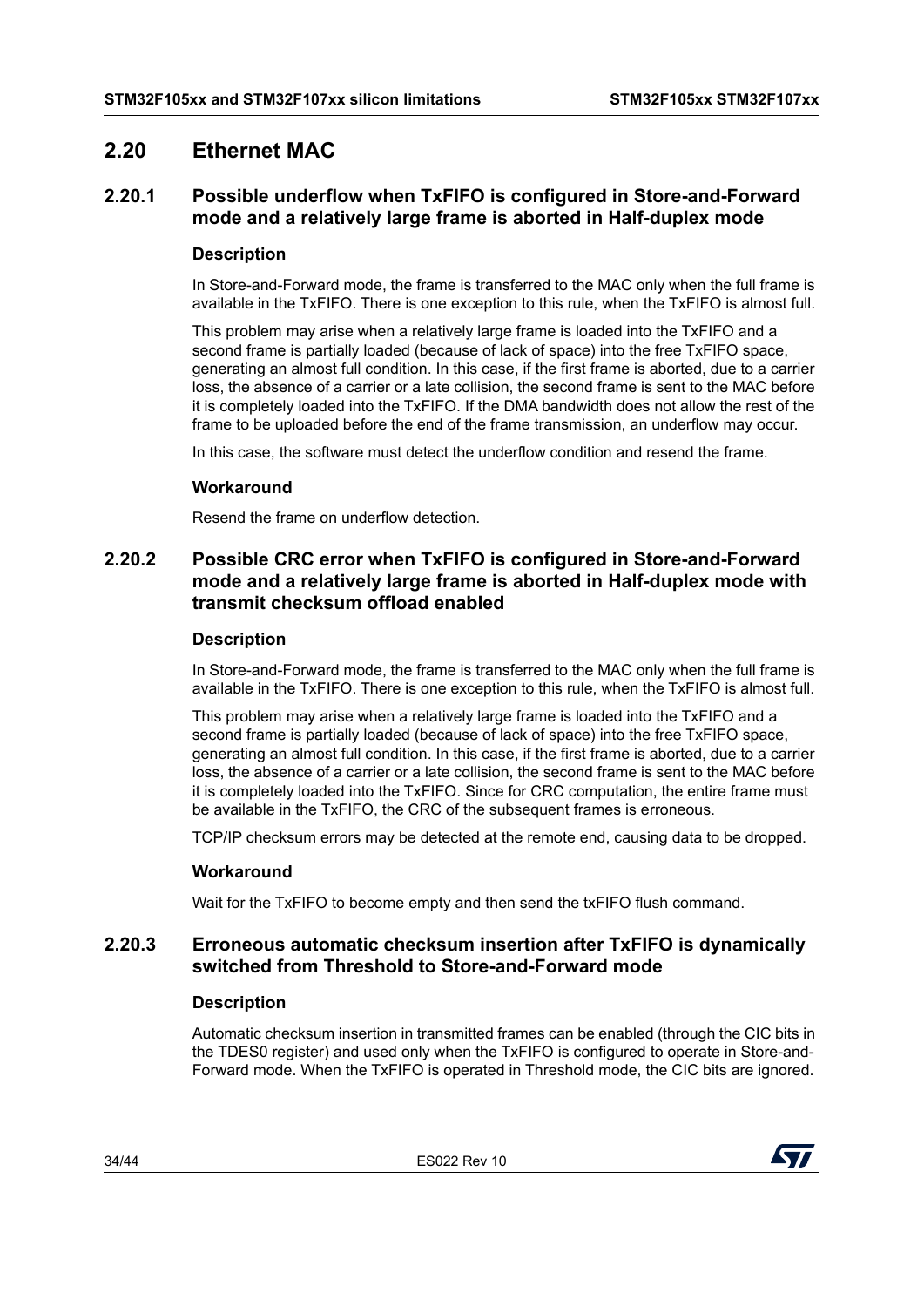When the TxFIFO dynamically switches from Threshold to Store-and-Forward mode, the CRC computation may be erroneous on the subsequent frames.

This results in the detection of TCP/IP checksum errors at the remote end, causing data to be dropped.

#### **Workaround**

Use the Store-and-Forward mode only.

# <span id="page-34-0"></span>**2.20.4 Erroneous automatic checksum insertion after a large frame (longer than the TxFIFO) transmission**

#### **Description**

Automatic checksum insertion in transmitted frames can be enabled (through the CIC bits in TDES0) and used only for frames with a length lesser than the TxFIFO depth.

If a long frame is transmitted, with checksum insertion disabled (CIC=00), immediately followed by a short frame, with checksum insertion enabled, the computed checksum may be erroneous. This is due to the fact that the second frame may have be transmitted too early from the TxFIFO, due to a TxFIFO almost full condition.

This results in the detection of TCP/IP checksum errors at the remote end, causing data to be dropped.

#### **Workaround**

- 1. Avoid enabling automatic checksum insertion for any frame if your system transmits frames with a size larger than the depth of the TxFIFO.
- 2. Wait for the long frame transmission completion before re-enabling the automatic checksum insertion.

# <span id="page-34-1"></span>**2.20.5 In half-duplex mode, the MAC transmitter ignores collisions after it is disabled during a frame transmission**

#### **Description**

If the TE bit is cleared during a transmission, the transmission part of the MAC is effectively disabled after the complete transmission of the current frame. From the clearing of the TE bit until the end of the transmission, potential collisions are ignored.

If a collision event occurs after the MAC is disabled, the transmitter does not recognize the event and continues to transmit the complete frame without any JAM pattern. It reports a successful frame transmission status (without any collision) even though the frame is corrupted at the remote receivers due to collision.

Since a JAM signal might not be sent during a collision, frames may be lost when a remote transmitter does not detect that a collision occurred.

#### **Workaround**

Disable the MAC transmitter only after the completion of the transmission of all scheduled frames in Half-duplex mode.

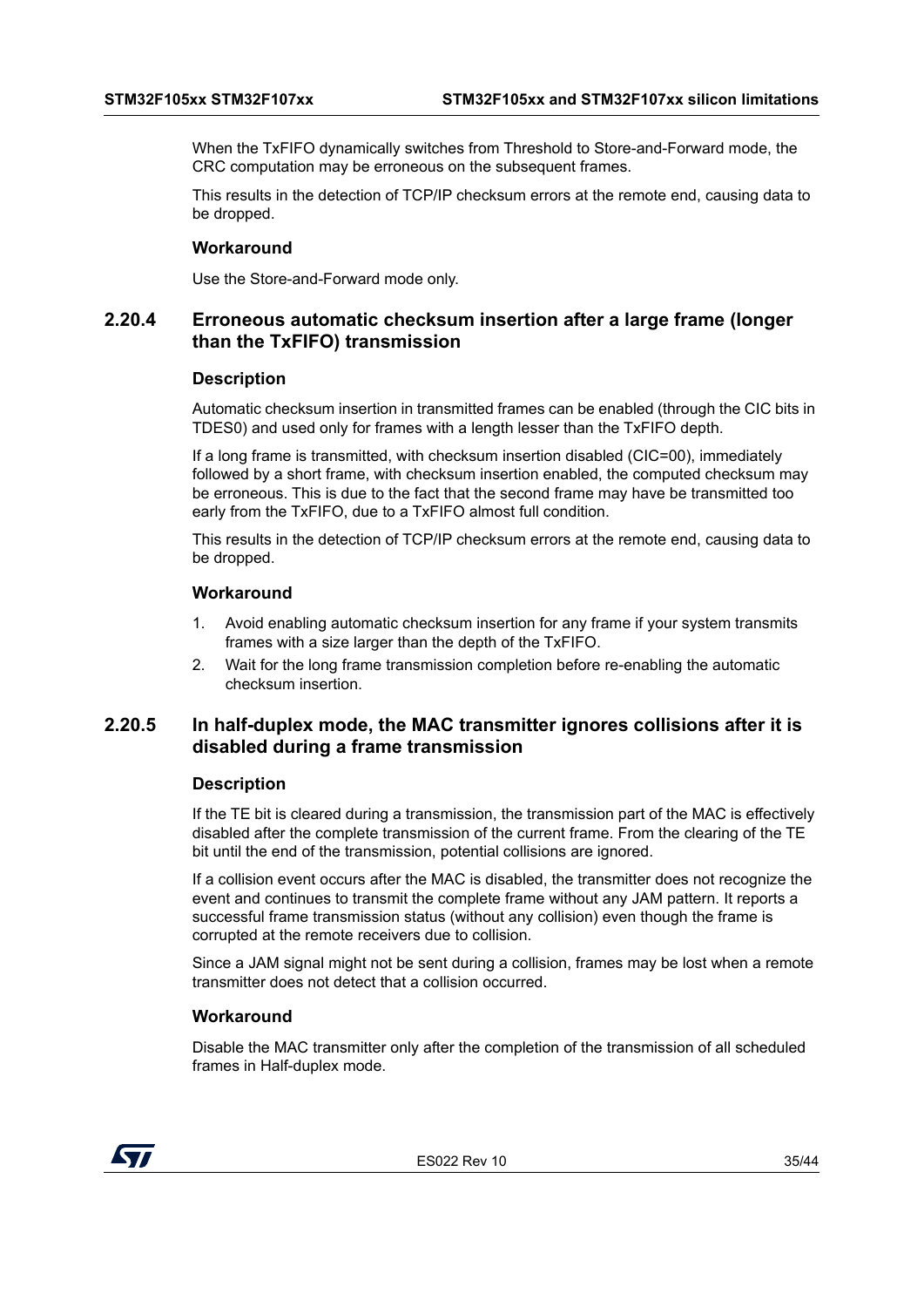# <span id="page-35-0"></span>**2.20.6 Interrupt due to an RMON (MMC) counter may be set again after it is cleared**

# **Description**

When enabled, an interrupt asserted due to an RMON (remote monitoring) counter becoming full, is cleared when the corresponding counter is read. The counter is also cleared by the read operation if bit 1 (counter stop rollover) in ETH\_MMCCR is set. If this clear signal coincides with the counter update signal generated by the presence of a new frame, then the corresponding interrupt bit is set again. This results in the software getting a spurious interrupt from the MMC even though the corresponding counter value is very low.

## **Workaround**

None.

# <span id="page-35-1"></span>**2.20.7 Incorrect layer 3 (L3) checksum is inserted in transmitted IPv6 packets without TCP, UDP or ICMP payloads**

## **Description**

The application provides the per-frame control to instruct the MAC to insert the L3 checksums for TCP, UDP and ICMP packets. When automatic checksum insertion is enabled and the input packet is an IPv6 packet without the TCP, UDP or ICMP payload, then the MAC may incorrectly insert a checksum into the packet. For IPv6 packets without a TCP, UDP or ICMP payload, the MAC core considers the next header (NH) field as the extension header and continues to parse the extension header. Sometimes, the payload data in such packets matches the NH field for TCP, UDP or ICMP and, as a result, the MAC core inserts a checksum.

## **Workaround**

When the IPv6 packets have a TCP, UDP or ICMP payload, enable checksum insertion for transmit frames, or bypass checksum insertion by using the CIC (checksum insertion control) bits in TDES0 (bits 23:22).

# <span id="page-35-2"></span>**2.20.8 The Ethernet MAC processes invalid extension headers in the received IPv6 frames**

## **Description**

In IPv6 frames, there can be zero or some extension headers preceding the actual IP payload. The Ethernet MAC processes the following extension headers defined in the IPv6 protocol: Hop-by-Hop Options header, Routing header and Destination Options header. All extension headers except the Hop-by-Hop extension header can be present multiple times and in any order before the actual IP payload. The Hop-by-Hop extension header, if present, has to come immediately after the IPv6's main header.

The Ethernet MAC processes all (valid or invalid) extension headers including the Hop-by-Hop extension headers that are present after the first extension header. For this reason, the GMAC core accepts IPv6 frames with invalid Hop-by-Hop extension headers. As a consequence, it accepts any IP payload as valid IPv6 frames with TCP, UDP or ICMP payload, and then incorrectly update the Receive status of the corresponding frame.



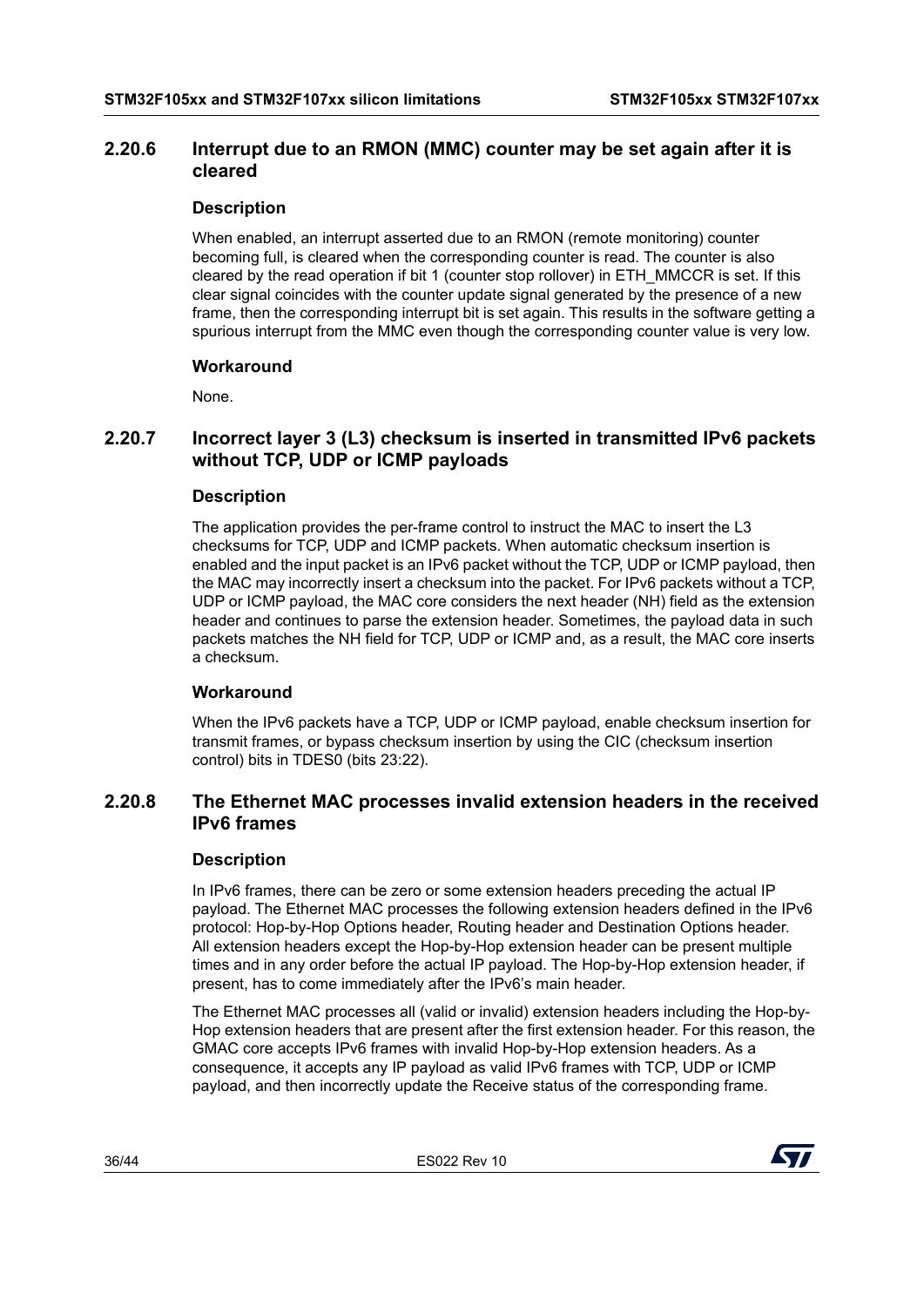#### **Workaround**

None.

# <span id="page-36-0"></span>**2.20.9 MAC stuck in the Idle state on receiving the TxFIFO flush command exactly one clock cycle after a transmission completes**

#### **Description**

When the software issues a TxFIFO flush command, the transfer of frame data stops (even in the middle of a frame transfer). The TxFIFO read controller goes into the Idle state (TFRS=00 in ETH\_MACDBGR) and then resumes its normal operation.

However, if the TxFIFO read controller receives the TxFIFO flush command exactly one clock cycle after receiving the status from the MAC, the controller remains stuck in the Idle state and stops transmitting frames from the TxFIFO. The system can recover from this state only with a reset (e.g. a soft reset).

#### **Workaround**

Do not use the TxFIFO flush feature.

If TXFIFO flush is really needed, wait until the TxFIFO is empty prior to using the TxFIFO flush command.

# <span id="page-36-1"></span>**2.20.10 Transmit frame data corruption**

Frame data corrupted when the TxFIFO is repeatedly transitioning from non-empty to empty and then back to non-empty.

#### **Description**

Frame data may get corrupted when the TxFIFO is repeatedly transitioning from non-empty to empty for a very short period, and then from empty to non-empty, without causing an underflow.

This transitioning from non-empty to empty and back to non-empty happens when the rate at which the data are being written to the TxFIFO is almost equal to or a little less than the rate at which the data are being read.

This corruption cannot be detected by the receiver when the CRC is inserted by the MAC, as the corrupted data are used for the CRC computation.

#### **Workaround**

Use the Store-and-Forward mode: TSF=1 (bit 21 in ETH\_DMAOMR). In this mode the data are transmitted only when the whole packet is available in the TxFIFO.

# <span id="page-36-2"></span>**2.20.11 Ethernet DMA not working after WFI/WFE instruction**

#### **Description**

If a WFI/WFE instruction is executed to put the system in sleep mode while the Ethernet MAC master clock on the AHB bus matrix is ON and all remaining masters clocks are OFF, the Ethernet DMA is unable to perform any AHB master accesses during sleep mode.



ES022 Rev 10 37/44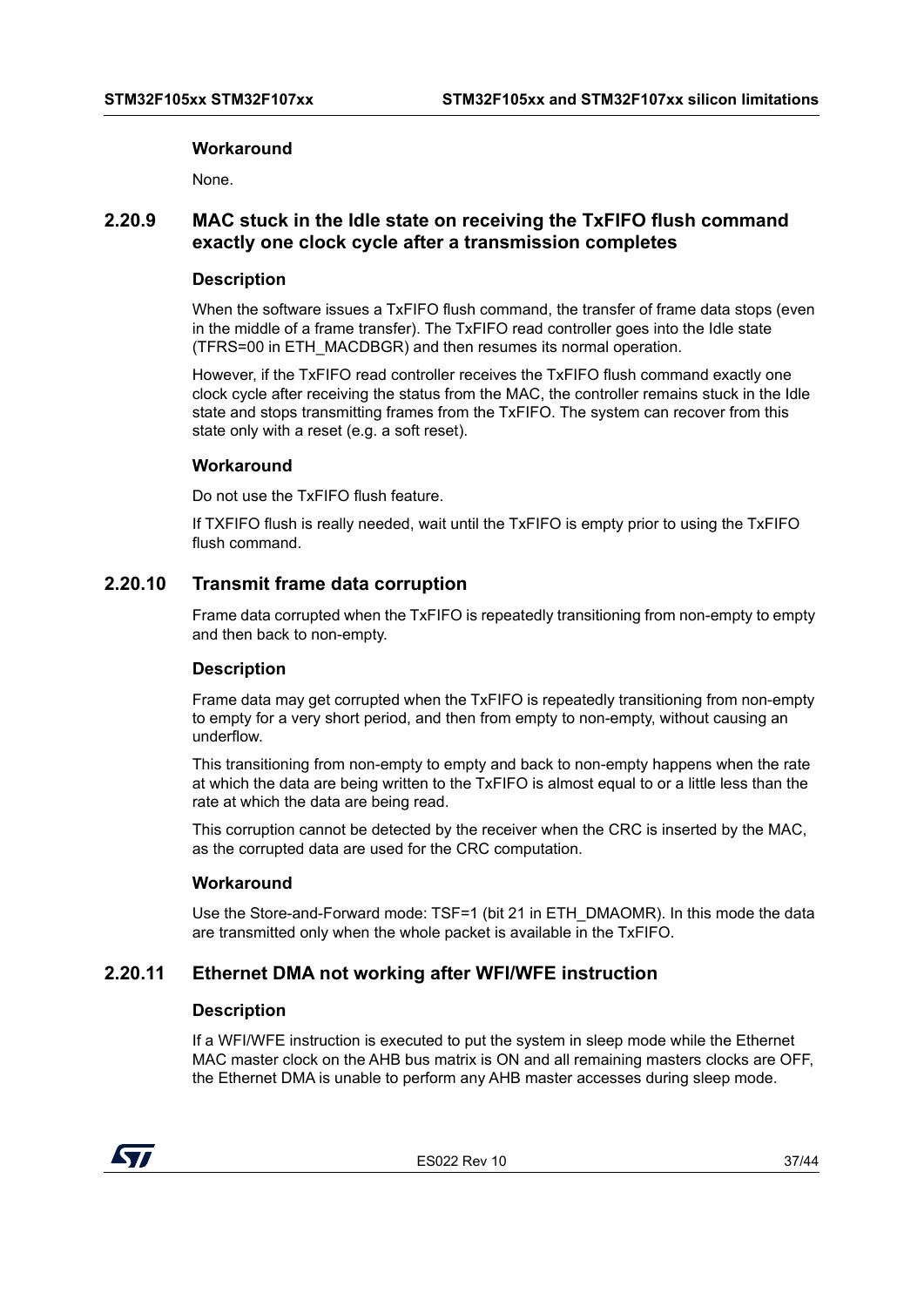# **Workaround**

Enable DMA1 or DMA2 clocks in the RCC\_AHBENR register before executing the WFI/WFE instruction.

# <span id="page-37-0"></span>**2.21 Bootloader limitations**

A full description of the bootloader limitations and workarounds is available in AN2606 *"STM32 microcontroller system memory boot mode" available on www.st.com*, in the subsection dedicated to bootloader version for STM32F105xx and STM32F107xx devices.

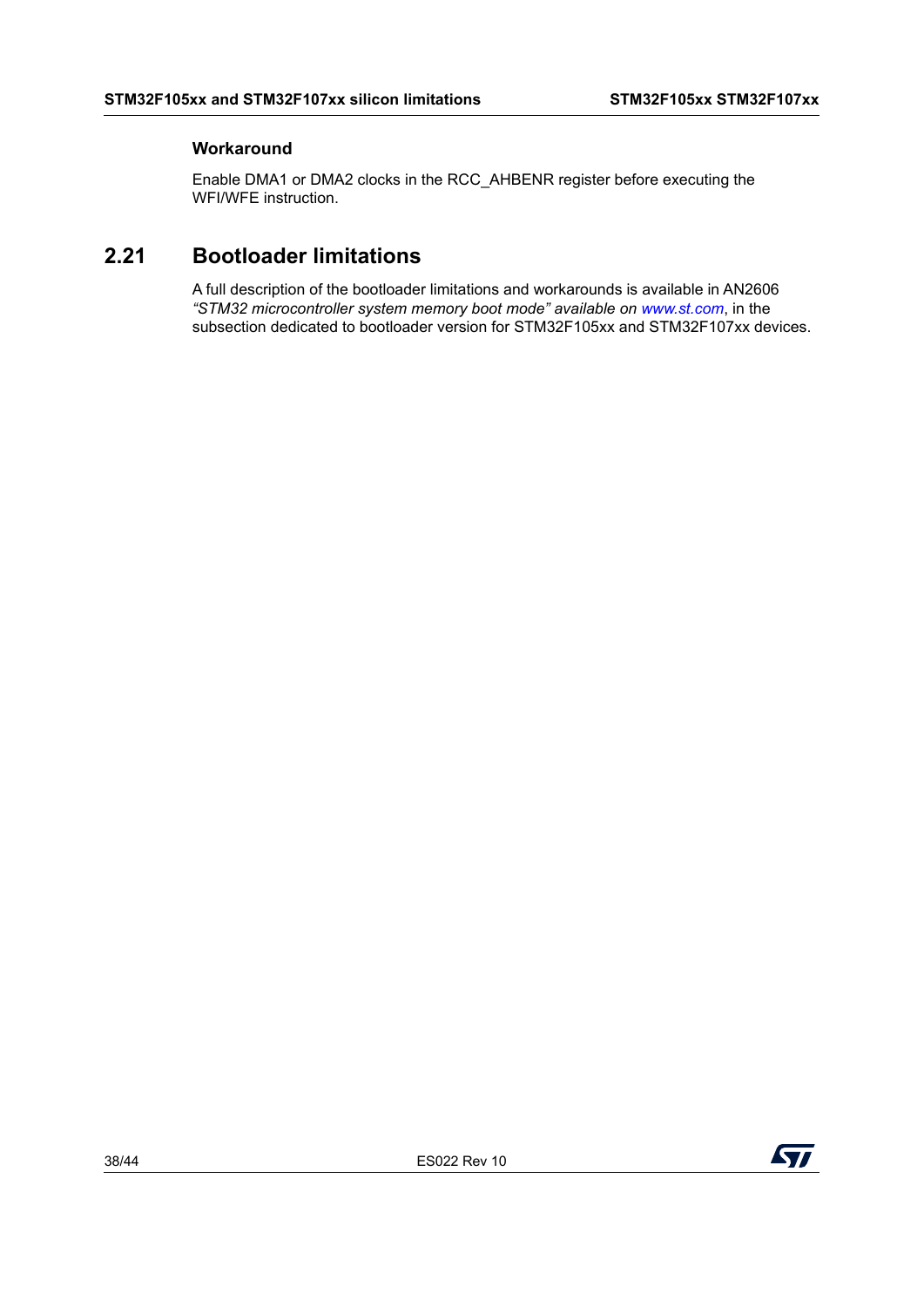# <span id="page-38-1"></span>**Appendix A Revision and date codes on device marking**

<span id="page-38-0"></span>*[Figure](#page-38-2) 2*, *[Figure](#page-39-0) 3* and *[Figure](#page-40-0) 4* show the marking compositions for the LFBGA100, LQFP100 and LQFP64 packages, respectively. The only fields shown are the Additional field containing the revision code and the Year and Week fields making up the date code.

<span id="page-38-2"></span>



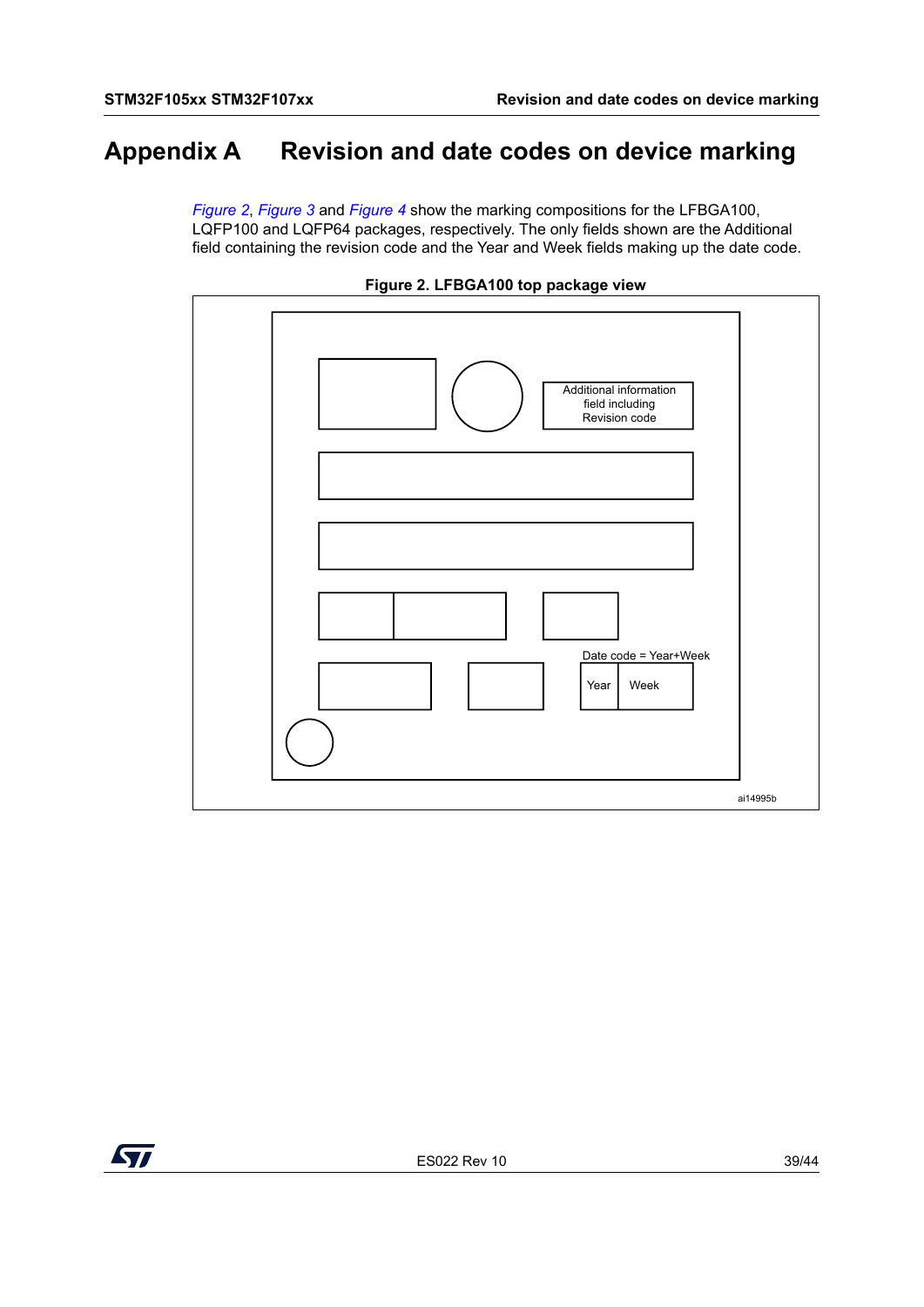<span id="page-39-0"></span>

**Figure 3. LQFP100 top package view**

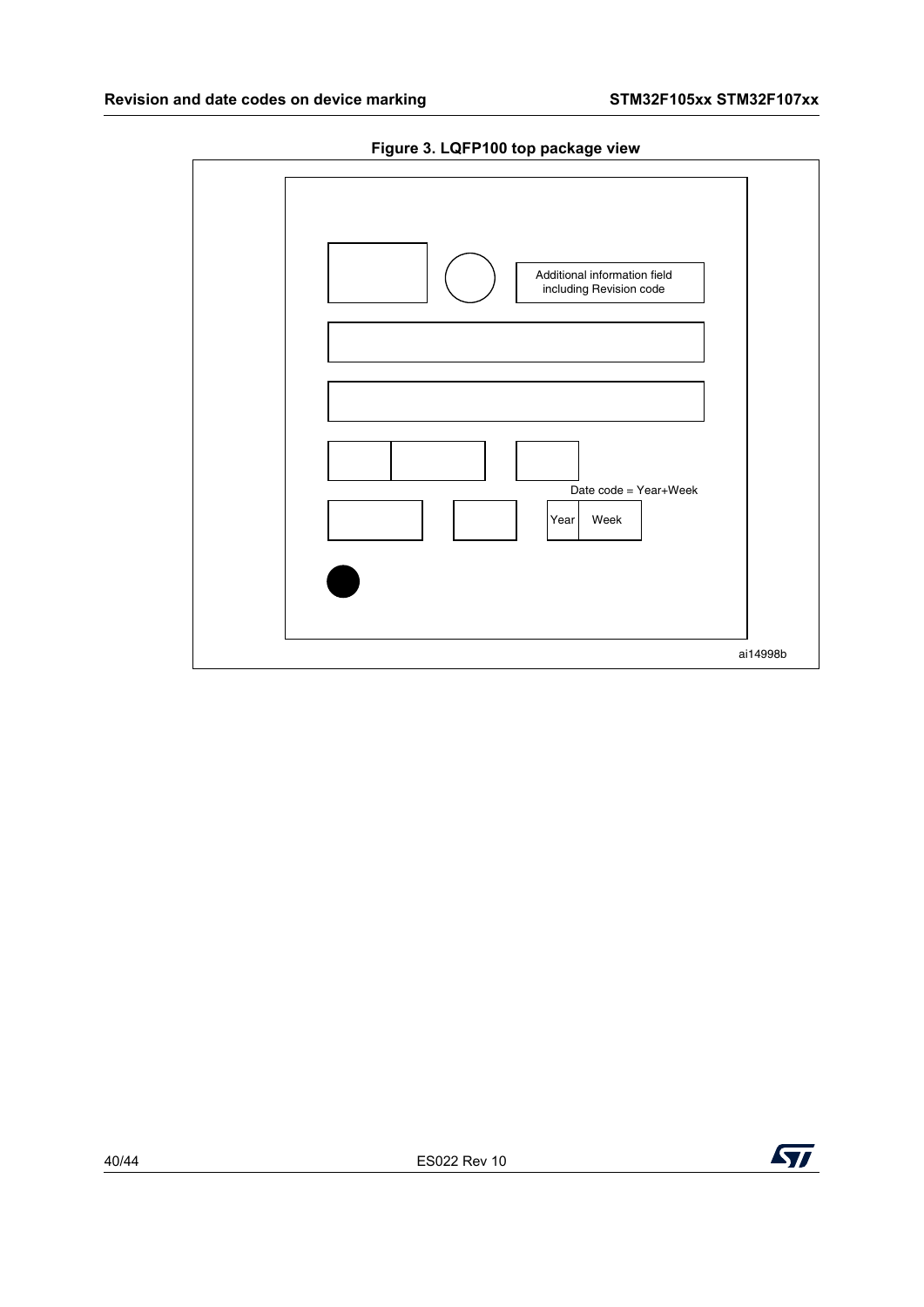

<span id="page-40-0"></span>

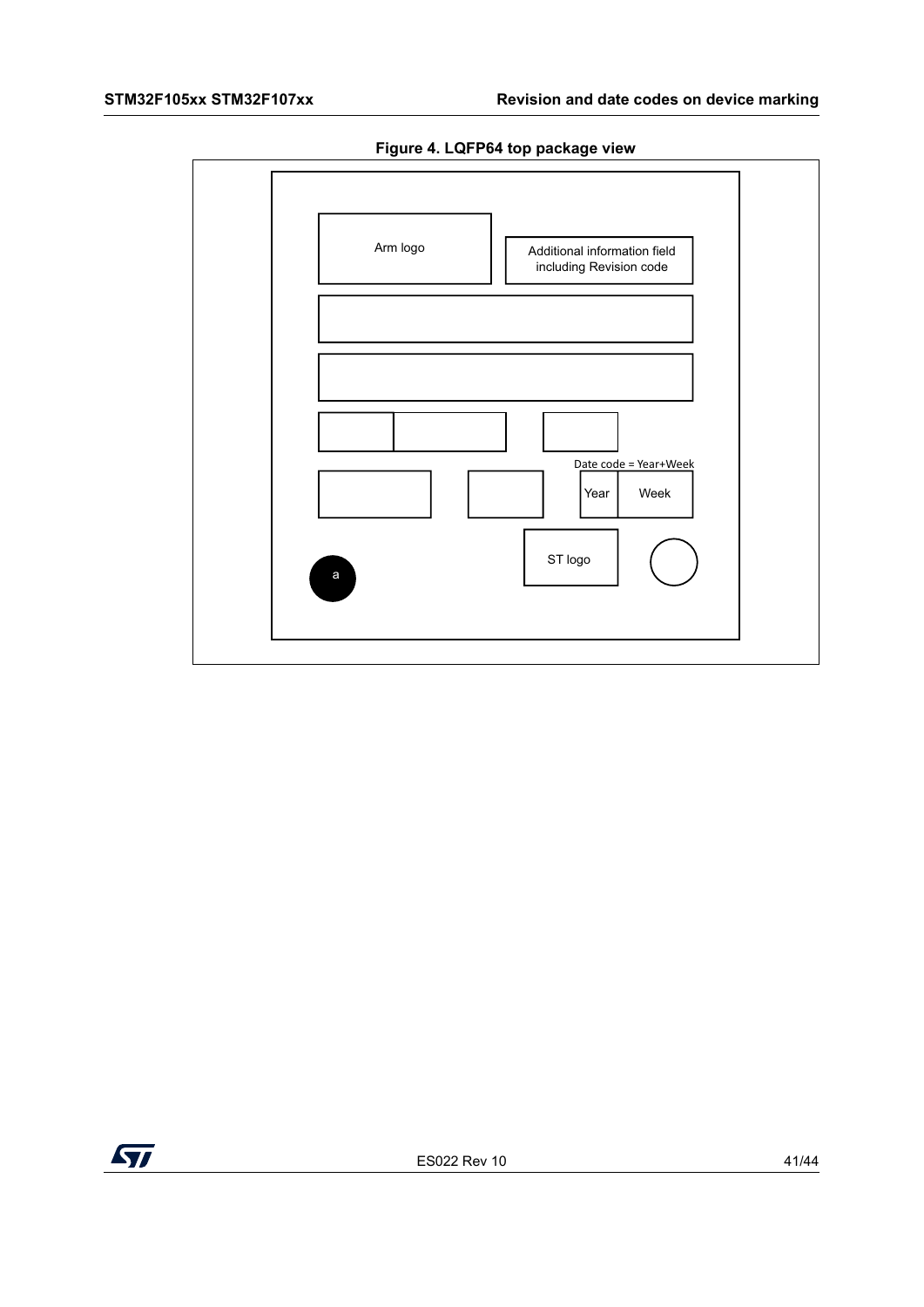# <span id="page-41-0"></span>**Revision history**

<span id="page-41-1"></span>

| <b>Date</b> | <b>Revision</b> | <b>Changes</b>                                                                                                                                                                                                                                                                                                                                                                                                                                                                                                                                                                                                              |  |  |
|-------------|-----------------|-----------------------------------------------------------------------------------------------------------------------------------------------------------------------------------------------------------------------------------------------------------------------------------------------------------------------------------------------------------------------------------------------------------------------------------------------------------------------------------------------------------------------------------------------------------------------------------------------------------------------------|--|--|
| 16-Jun-2009 | 1               | Initial release.                                                                                                                                                                                                                                                                                                                                                                                                                                                                                                                                                                                                            |  |  |
| 16-Oct-2009 | $\overline{2}$  | Section 2.8.5: I2S2 in master/slave mode and Ethernet/USART3 in<br>synchronous mode added.<br>Table 4: Summary of silicon limitations in revision Z devices modified.<br>Section 2.19: OTG_FS added.<br>Section 2.20: Ethernet MAC added.<br>Section 2.21: Bootloader limitations added.<br>Figure 3: LQFP100 top package view and Figure 4: LQFP64 top<br>package view updated to show the Date code.                                                                                                                                                                                                                      |  |  |
| 15-Dec-2009 | 3               | Added limitations:<br>- Section 2.8.6: USARTx_TX pin usage<br>- Section 2.6.3: Start cannot be generated after a misplaced Stop<br>- Section 2.11.5: Mismatch on the "Setup time for a repeated Start<br>condition" timing parameter<br>- Section 2.11.6: Data valid time (t <sub>VD:DAT</sub> ) violated without the OVR flag<br>being set<br>- Section 2.12.1: CRC still sensitive to communication clock when SPI<br>is in slave mode even with NSS high                                                                                                                                                                 |  |  |
| 29-Mar-2010 | 4               | Section 2.18.2: USART bootloader: incorrect protocol version returned<br>by the Get Version command added.                                                                                                                                                                                                                                                                                                                                                                                                                                                                                                                  |  |  |
| 18-Jun-2010 | 5               | Added Section 2.4: Debugging Stop mode with WFE entry<br>Added Section 2.4: Debugging Stop mode with WFE entry<br>Added Section 2.11.2: Wrong data read into data register<br>Modified Section 2.11.4: Wrong behavior of I2C peripheral in master<br>mode after a misplaced Stop<br>Modified Section 2.11.6: Data valid time ( $t_{VD:DAT}$ ) violated without the<br><b>OVR</b> flag being set<br>Added Section 2.14: USART peripheral<br>Added Figure 2: LFBGA100 top package view                                                                                                                                        |  |  |
| 06-Jan-2011 | 6               | Added Section 2.13.1: Wrong WS signal generation in 16-bit extended<br>to 32-bit PCM long synchronization mode<br>Added Section 2.13.2: In I2S slave mode, WS level must be set by the<br>external master when enabling the I2S<br>Added Section 2.13.3: I2S slave mode desynchronization with the<br>master during communication<br>Added Section 2.14.6: nRTS signal abnormally driven low after a<br>protocol violation<br>Added Section 2.19.5: Minimum AHB frequency to guarantee correct<br>operation of USB OTG FS peripheral<br>Added Section 2.20.11: Ethernet DMA not working after WFI/WFE<br><i>instruction</i> |  |  |

|  | Table 5. Document revision history |  |  |
|--|------------------------------------|--|--|
|--|------------------------------------|--|--|



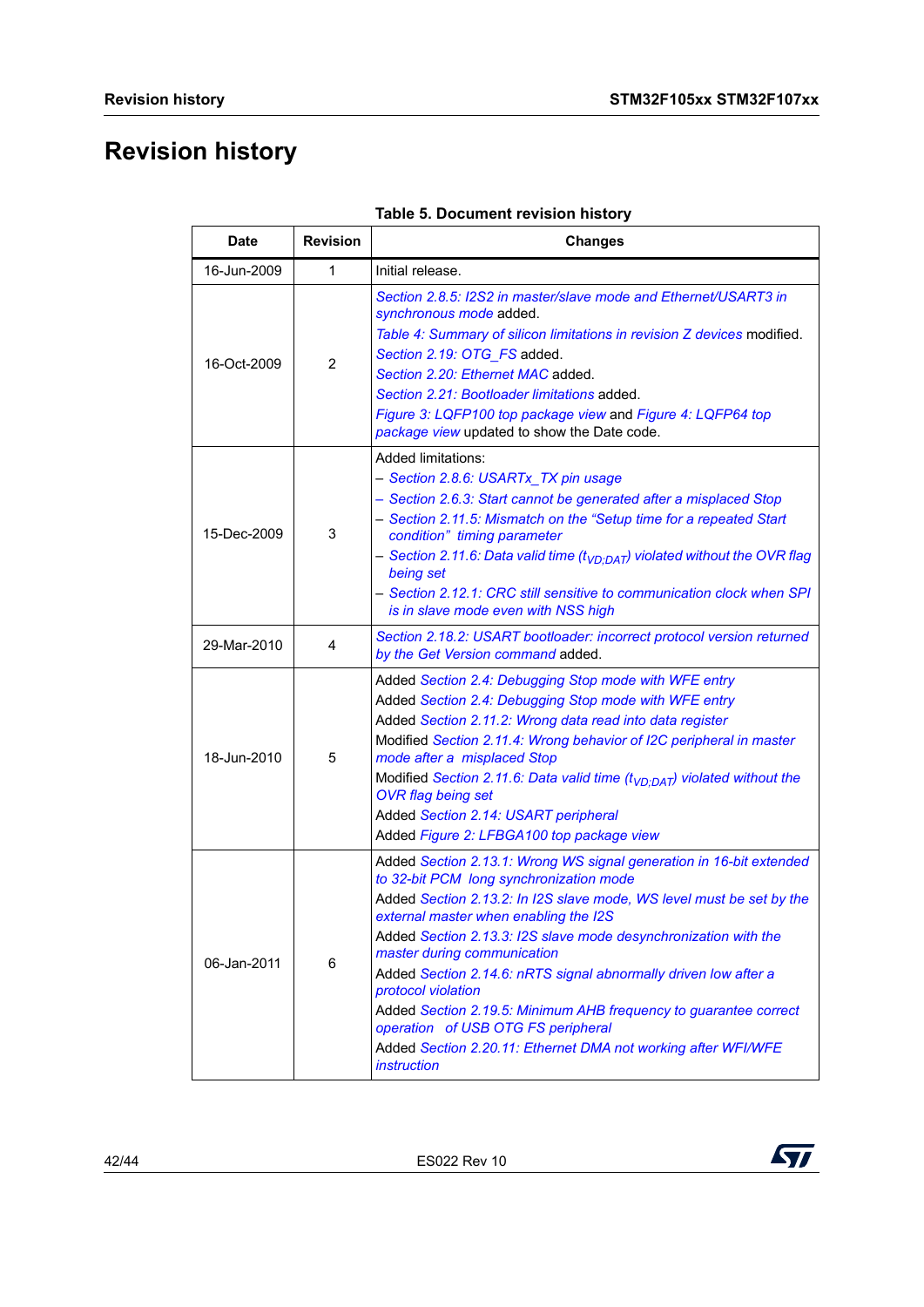| Date                                                                                                                                                                                                    | <b>Revision</b> | <b>Changes</b>                                                                                                                                                                                                                                                                                                                                                                                                                                                                                                                                                              |  |  |
|---------------------------------------------------------------------------------------------------------------------------------------------------------------------------------------------------------|-----------------|-----------------------------------------------------------------------------------------------------------------------------------------------------------------------------------------------------------------------------------------------------------------------------------------------------------------------------------------------------------------------------------------------------------------------------------------------------------------------------------------------------------------------------------------------------------------------------|--|--|
| 07-Feb-2011                                                                                                                                                                                             | 7               | Updated workarounds in Section 2.11.1: Some software events must be<br>managed before the current byte is being transferred and<br>Section 2.11.2: Wrong data read into data register<br>Updated Section 2.13.2: In I2S slave mode, WS level must be set by<br>the external master when enabling the I2S                                                                                                                                                                                                                                                                    |  |  |
| 04-Jan-2012                                                                                                                                                                                             | 8               | Table 3: Cortex-M3 core limitations and impact on microcontroller<br>behavior: added limitations 752419 and 740455.<br>Added Section 1.1.5: Interrupted loads to the SP can cause erroneous<br>behavior and Section 1.1.6: SVC and BusFault/MemManage may<br>occur out of order.<br>Updated "workaround" of Section 2.14.6: nRTS signal abnormally<br>driven low after a protocol violation<br>Added . Section 2.16.1: RVU and PVU flags are not reset in Stop mode.<br>Created Section 2.21: Bootloader limitations and removed previous<br>Section 2.18 and Section 2.19. |  |  |
| 07-Oct-2013                                                                                                                                                                                             | 9               | Added:<br>- Section 2.5: Wakeup sequence from Standby mode when using more<br>than one wakeup source<br>- Section 2.6: LSE start-up in harsh environments<br>- Section 2.11.7: I2C analog filter may provide wrong value, locking<br><b>BUSY flag and preventing master mode entry</b><br>- Section 2.12.2: SPI CRC may be corrupted when a peripheral<br>connected to the same DMA channel of the SPI is under DMA<br>transaction close to the end of transfer or end of transfer -1<br>Updated Table 4: Summary of silicon limitations in revision Z devices.             |  |  |
| A: Revision and date codes on device marking.<br>10<br>15-Apr-2020<br>Added Section 2.7: RDP protection.<br>Updated Figure 2: LFBGA100 top package view.<br>Minor text edits across the whole document. |                 | Updated Section 1: Arm <sup>®</sup> 32-bit Cortex <sup>®</sup> -M3 limitations and Appendix<br>Updated Table 4: Summary of silicon limitations in revision Z devices.                                                                                                                                                                                                                                                                                                                                                                                                       |  |  |

| Table 5. Document revision history (continued) |  |  |  |  |  |
|------------------------------------------------|--|--|--|--|--|
|------------------------------------------------|--|--|--|--|--|